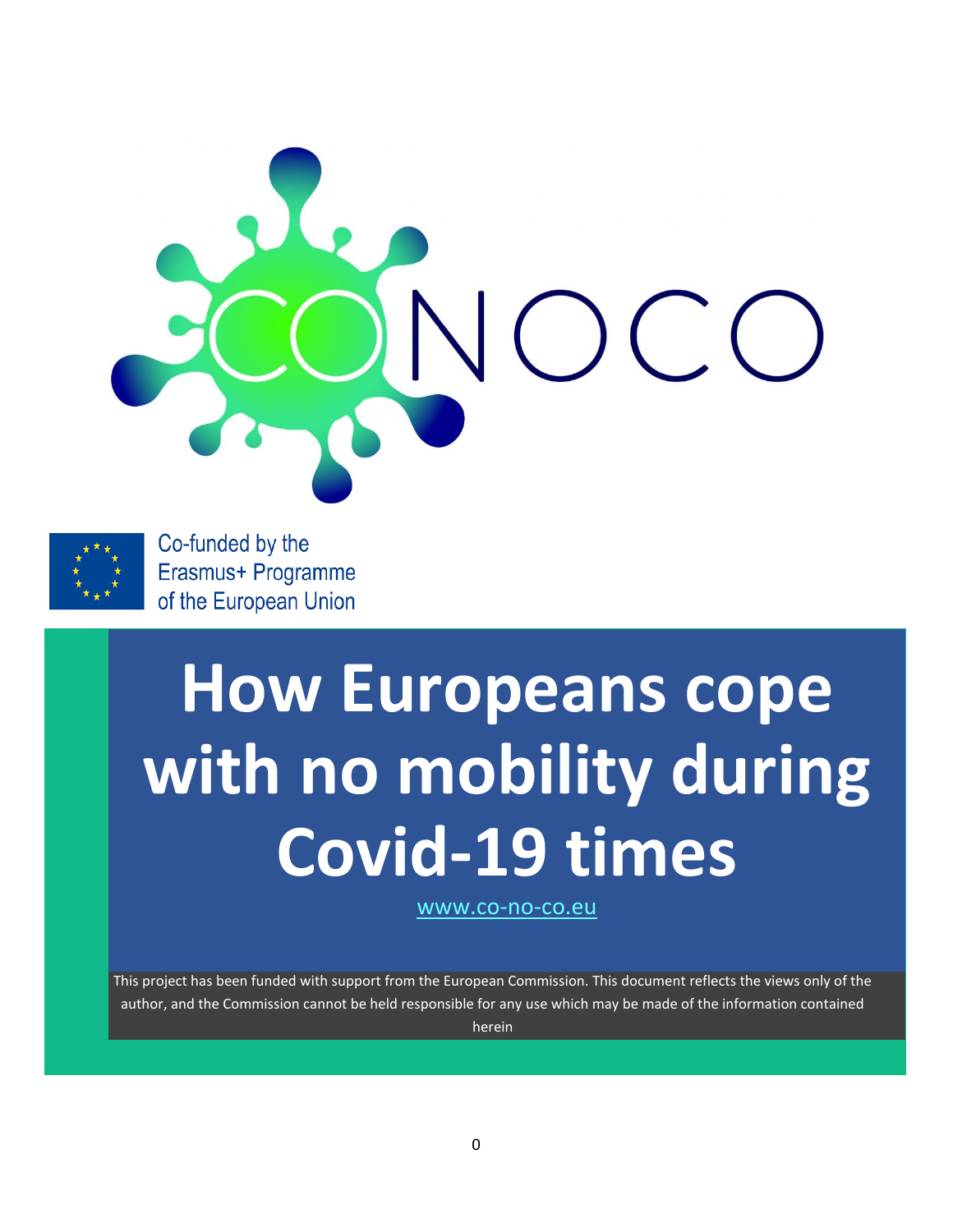#### **How Europeans cope with no mobility during Covid-19 times**

#### **Editors**:

**European Assosiation of Career Guidance (EAEC)** - **Cyprus** Gregory Makrides, Monika Tsartsali

#### **Authors:**

**Volkshochschule Schrobenhausen e.V.** - **Germany** Ludwig-Paul Forchhammer, Jana Gerstmair

**University of the Aegean - Greece** Vasileios Parachou, Apostolos Kostas

**Liceul Teoretic "Tudor Arghezi" - Romania** Daniela Florescu, Cristina Radu, Simona Rosu

**Associazione ADA - Italy** Caterina Runfola, Frascesca Mori, Angela Panzarella

**Itis P. Paleocapa - Italy** Claudia Caccia, Flora Ravelli, Mariarosa Savoldi

**Universitatea Petrol-Gaze din Ploiesti - Romania** Irina Gabriela Radulescu, Catalin Popescu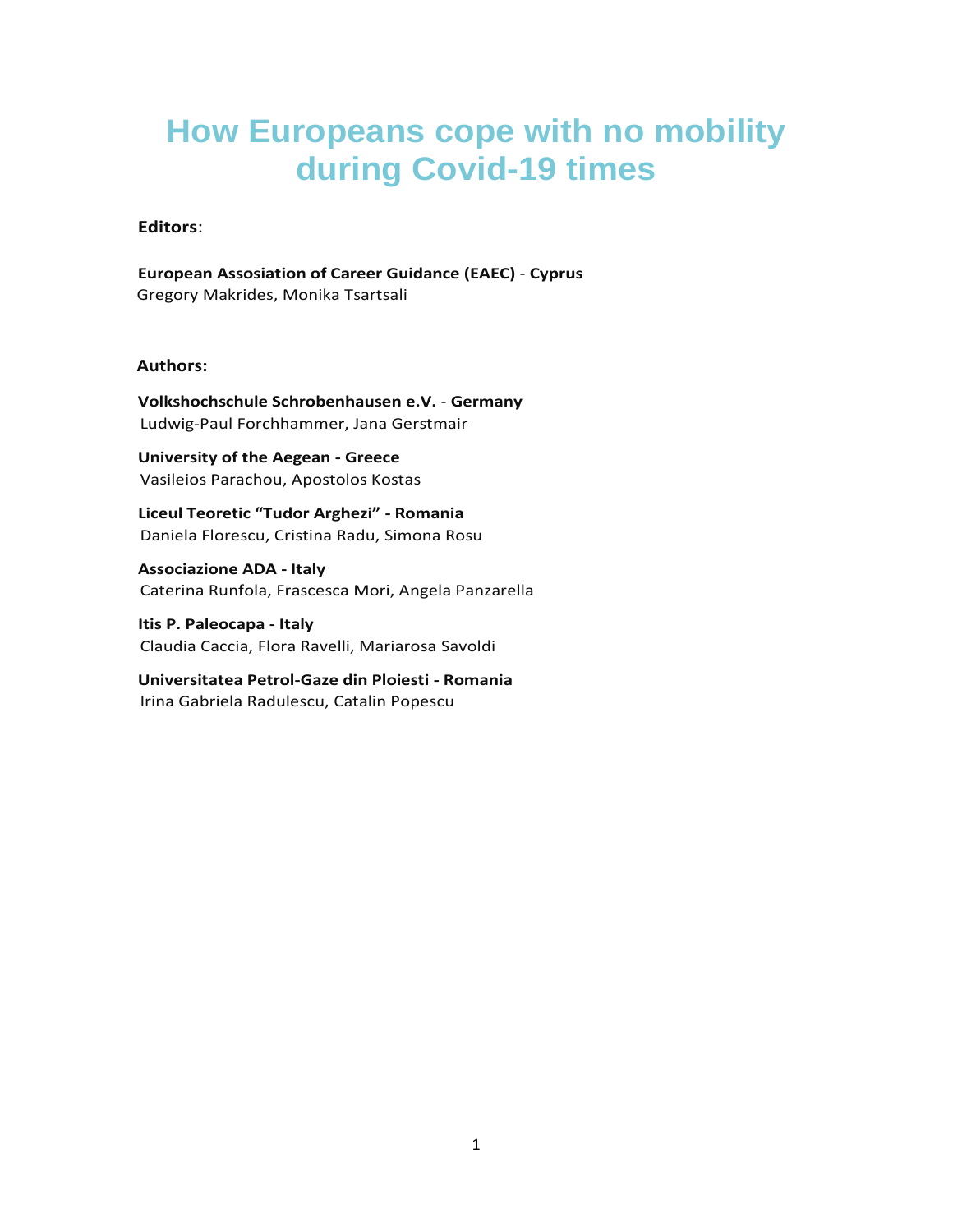## **CONOCO Coping with NO mobility during Corona Virus Times: Learning from each other**

Reference Number: 2020-1-CY01-KA204-066035

## **How Europeans cope with no mobility during Covid-19 times**

**[www.co-no-co.eu](https://co-no-co.eu/)**



Co-funded by the Erasmus+ Programme of the European Union

The CONOCO project has been funded with support from the European Commission. This publication reflects the views only of the project partners, and the Commission cannot be held responsible for any use which may be made of the information contained herein.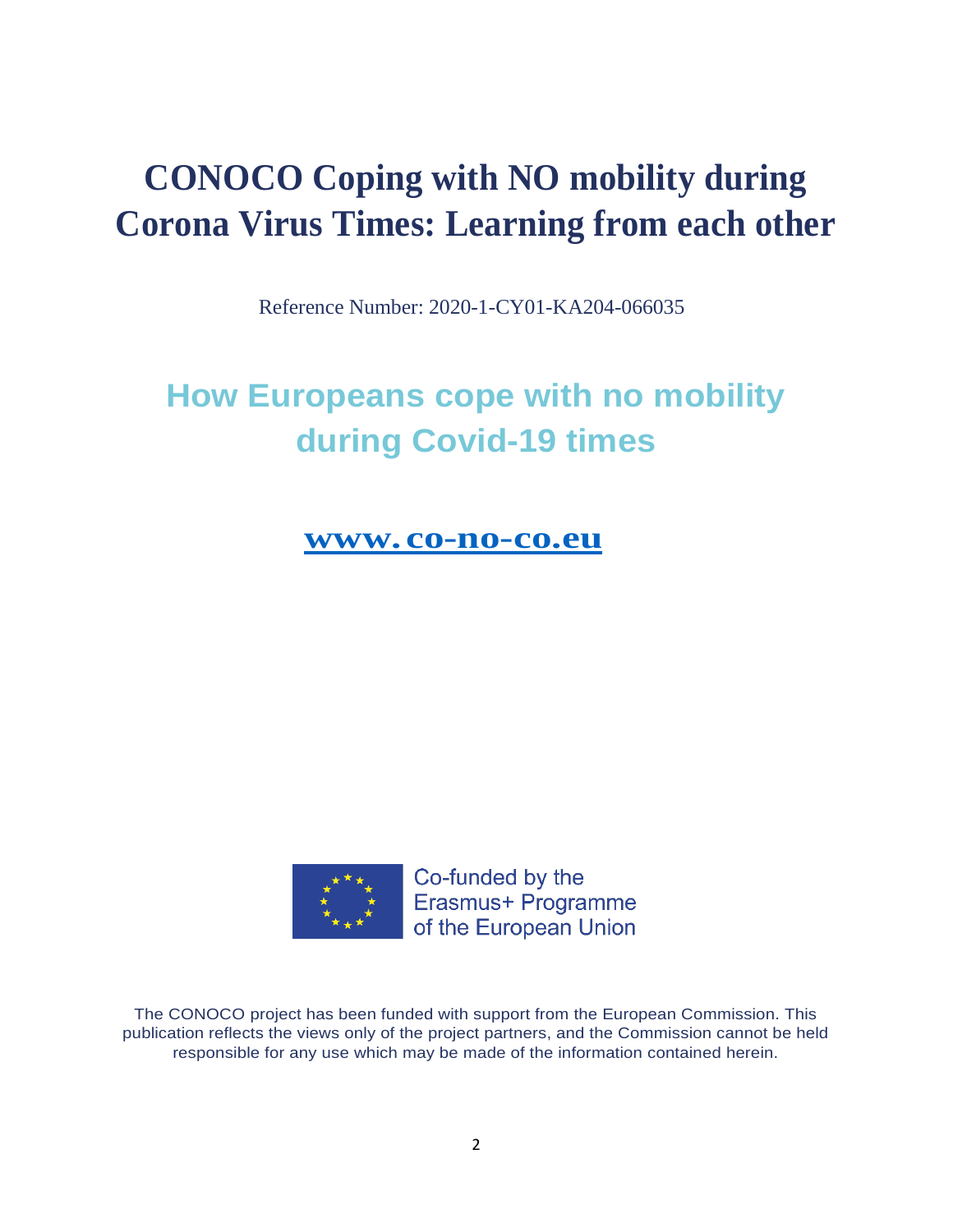### Contents

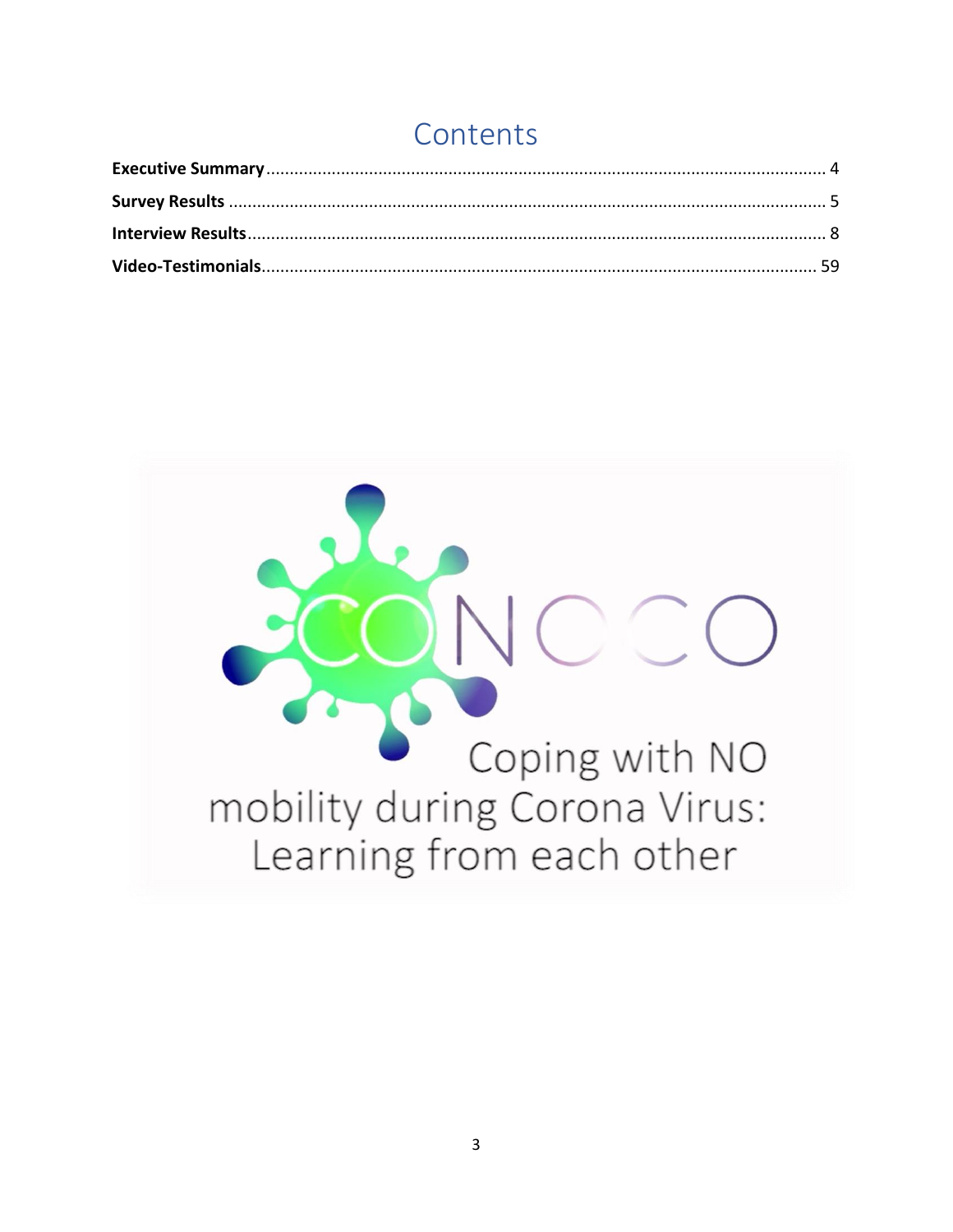#### Executive Summary

<span id="page-4-0"></span>This E-Book, entitled: "How Europeans cope with no mobility during Covid-19 times " is a deliverable produced by the project CONOCO: Coping with NO mobility during Corona Virus Times: Learning from each other", which provides useful information on how Europeans cope with no mobility during times of pandemic. This information was gathered by a set of interviews, video testimonials and survey questionnaires from each of the project partner countries: Cyprus, Germany, Greece, Italy and Romania. Thus, this gives us insightful information and good practices on how Europeans stayed active, creative and mentally healthy during Covid-19 lock-downs and is providing a leading example to which we can follow in times of a pandemic. Certainly, there are two sides of the coin. This report also gives an insight on people who found it difficult to cope on such times and expressed their problems and difficulties encountered.

This E-book is expected to provide all the information people need to cope with similar situations in the future so that they will manage to remain positive and creative through such hard times and humanity crises. The ideas could also be used not only for pandemic situations but when people have to isolate themselves for other reasons, like illness or during extreme bad weather situations or even during war situations.

To get a glimpse of the project and testimonials of people's experiences, begin by viewing the Pitch video of the CONOCO project. Click **[HERE](https://www.youtube.com/watch?v=9e6ZtlJVm8U)** to watch!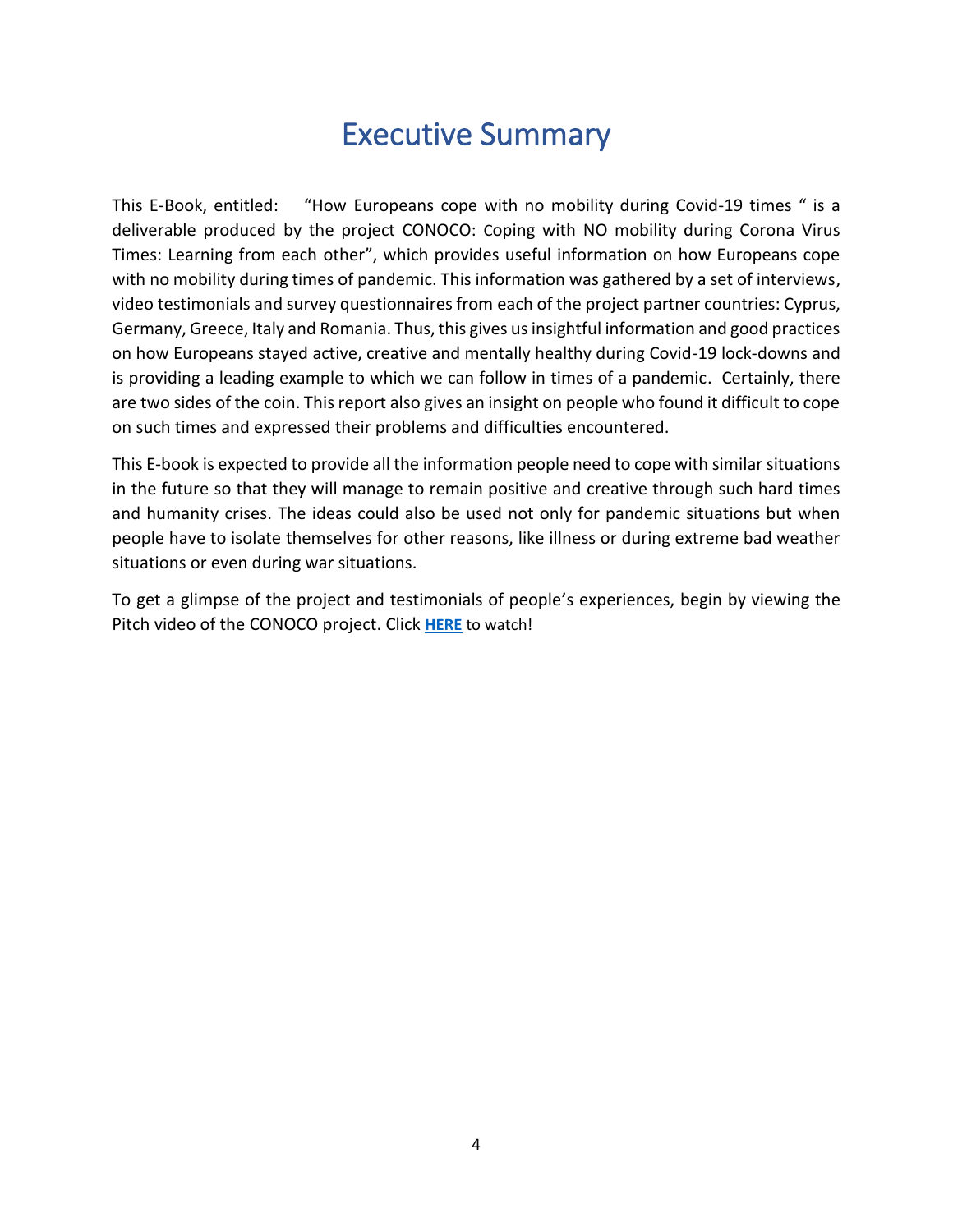#### Survey Results

<span id="page-5-0"></span>The CONOCO project aimed from the very beginning to collect the activities, practices and actions followed by the participants during the lockdown period of the COVID-19 pandemic, that helped them cope with the lockdown situation. This was first done thought conducting a survey, which was more specifically addressed to 7 groups of participants, pupils, students, grandparents/older adults, parents, teachers/professors, non-teacher employees and employers/businessmen. The results gave a clear image on people form each category who managed to cope (or not) with no mobility, during COVID-19. In summary, the pupils who participated in the survey identified that during the lockdown, the reception of equipment for distance education from their schools, in order to attend the online lesson, has helped them a lot. Also, they identified as important the regular, almost everyday contact with their classmates, their teachers and their friends and extensive use of online social networks for communication. Other activities that contributed to coping with the situation that were identified are, the engagement in artistical activities, like painting or playing music, writing books for their pleasure, like novels etc., engaging in online and offline gaming and outdoors exercising, on the basis of permition by the measures taken in their countries. Finally, they also claimed that following private lessons to help them with school lessons and following other extracurricular courses online were also helpful to coping with the situation.

Regarding the participating students, the activities that were primarily identified as helpful were corresponding in physical form with their friends and relatives, the regular contact with their colleagues and listening to music. Also, the participating students who had received equipment from their institutions to help them in distance learning claimed in their totality that this was helpful or very helpful.

From the answers of the grandparents and older adults, it was found that the primary factors that helped them cope with the situation were related to their children and grandchildren. Those were the regular communication with their children and grandchildren over the phone and online and also providing to them and receiving support (instructions, recommendations etc.). Also, for the few participants that claimed that have engaged in such activities, gaming was identified as important.

The parents who participated in the survey reported that the frequent contact with other parents and with the teachers of their children was important to cope with the situation. Also, they thought that the support from their employers, from other parents, from groups and communities of parents and from the public services in charge of the health crisis situation, such as the ministries of health, of education etc. were also very important. Few among them who stated that they received support from the state institutions in the form of childcare benefits also found that it was very important for them in order to cope with the lockdown. Moreover, for the parents in the survey, the frequent organization of actions to help and inform other parents, the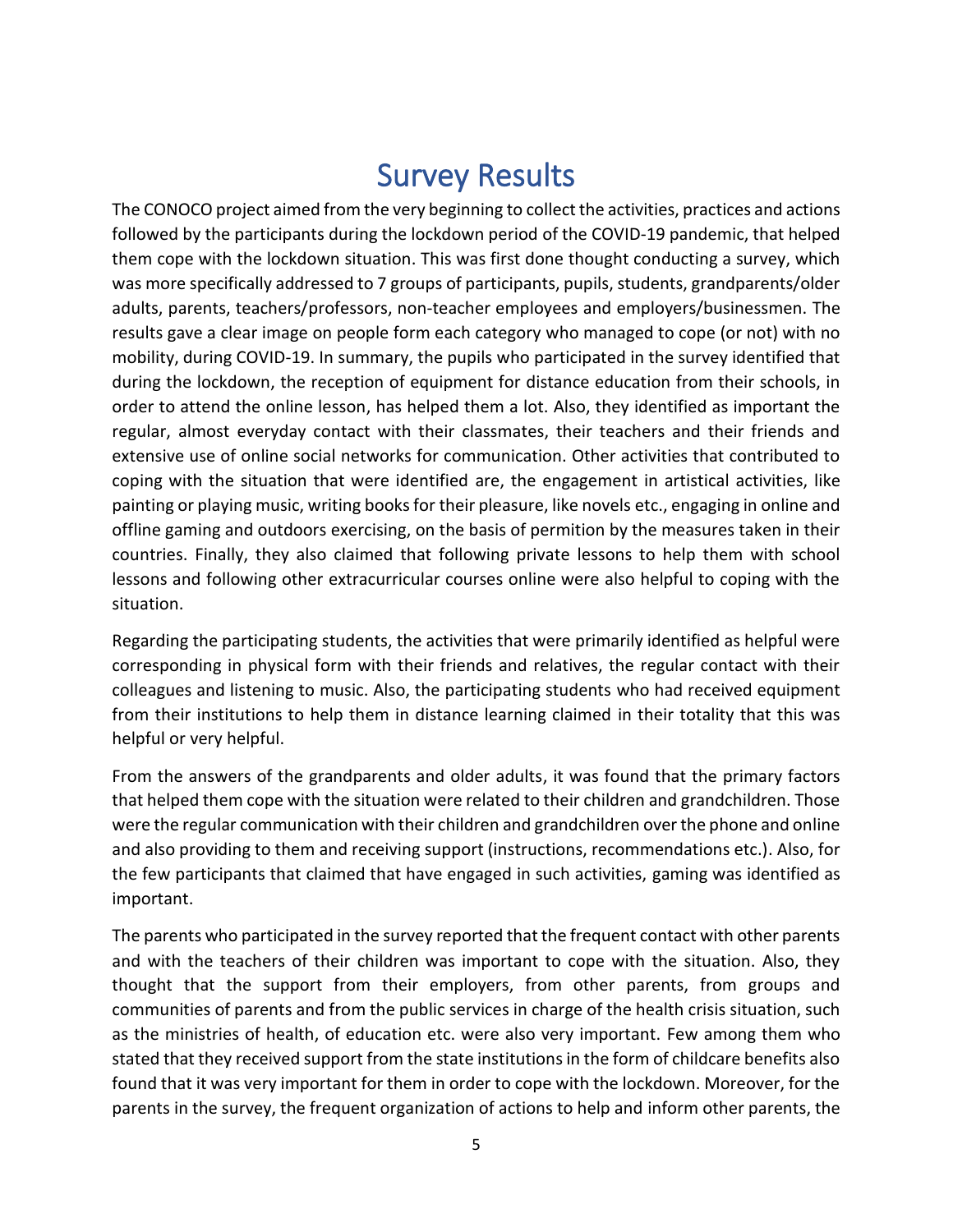organization of frequent communication of the children with friends and relatives and the frequent organization of activities for their children at home were also perceived as helpful or very helpful for coping with the lockdown, as well as their own frequent communication with, friends and relatives over landline, mobile phones and online. They also, stated that the upgrade of the connection to the internet and the procurement of new technological equipment (laptops, tablets etc.) for the children were important for dealing with the situation. Lastly, they identified that discussing frequently with their children about the situation of the pandemic and the lockdown, providing support to other parents in the form of advice, recommendations etc. and also exercising around the house, were also important factors for dealing with the situation.

The teacher or professor employees from their side, in the context of their work, identified that the ability to work from a distance in a regular everyday basis and having received equipment from their institution to do so, had positive impact on their effort to cope with the lockdown. In that direction, it was also helpful to have the frequent, almost everyday contact with their students, their colleagues, the parents of their students and the management of their institution and the reception of help from their institution, their colleagues in the form of training, instructions, etc. They also recognize as important the frequent support in the same form from the services of the state that were in charge of the situation, their colleagues and from professional groups that they belong to. Moreover, they identified that the organization of different actions to help and inform their colleagues, their students and to provide them extracurricular activities to do, were also activities that contributed to coping with the lockdown. Regarding their personal life, the most important activities they identified were the communication with their friends and relatives on their mobile phones and online and reading books for enjoyment.

As for the group of the non-teacher employees, the most important factors identified as helpful for coping with the lockdown were all related to their work environment. In this context they claimed that frequent contact with their colleagues and organizing actions to help and inform them were beneficial. Also, receiving training, instructions, recommendations etc. from their employer, from their colleagues, the services of the state in charge of the health crisis and from groups or professional communities they were participating in, helped them a lot in coping with the lockdown. Lastly, they also thought that it was very helpful to provide support (instructions, recommendations, training etc.) from their side to their colleagues.

Finally, for the group of businessmen/employers who participated in the survey, the findings were also primarily work related, as they identified that the frequent contact with their business partners and providing support to them (instructions, training etc.), as well as receiving support from them in the same ways, were important for coping with the lockdown. The same positive impact was identified for the reception of support from the services of the state that dealt with the crisis and from professional communities or groups that they were a part of. Other activities that contributed were the organization of activities or events for their employees not related to work matters. Moreover, they stated that taking time to think and devise plans on the way that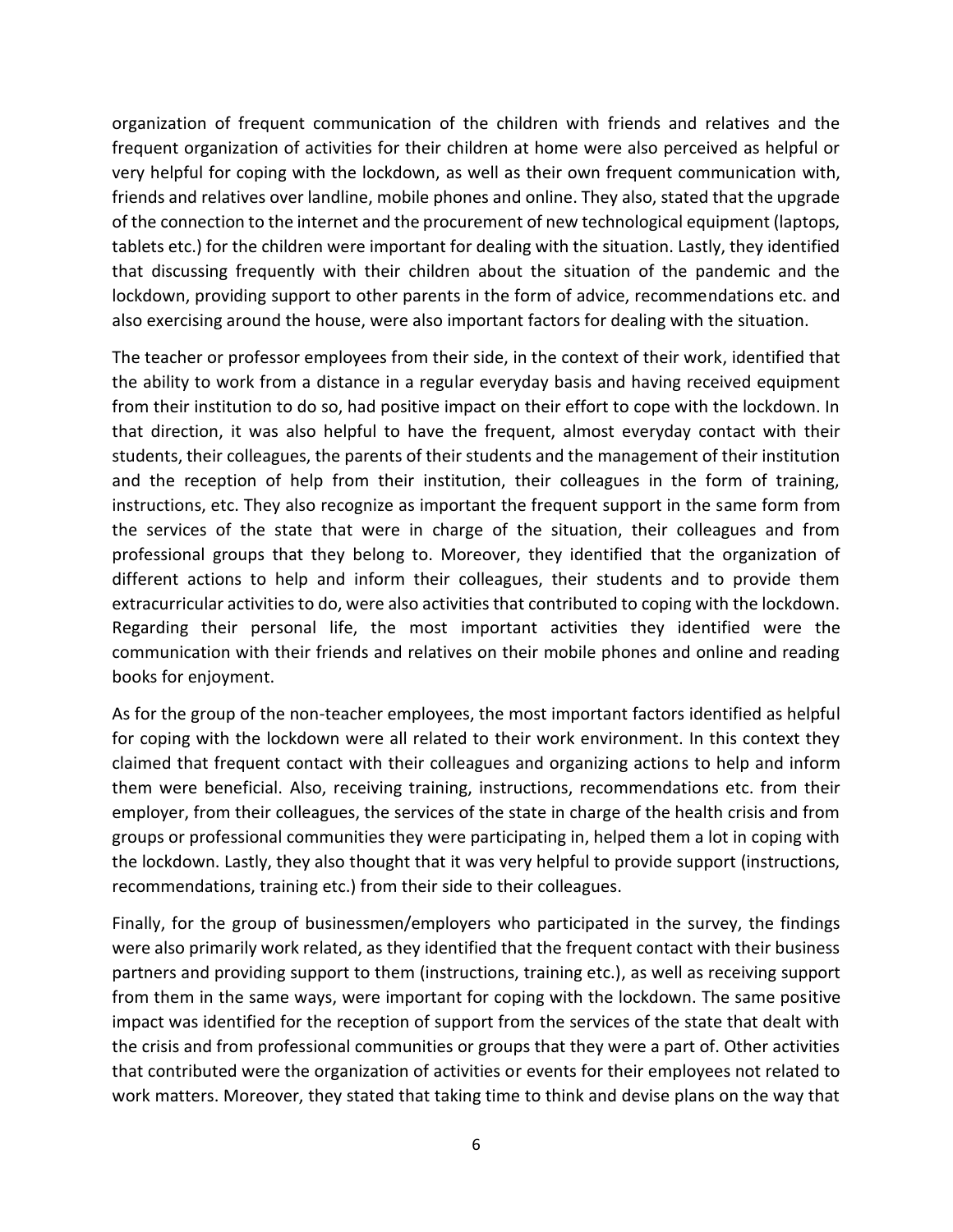their business would work and integrating new technological tools in the functioning of their businesses had positive impact in coping with the situation. Lastly, regarding their personal life, they claimed that writing and communicating with friends and relatives over mobile devices also helped them greatly in coping with the crisis.

All the above information for each group is only a sample of all the insightful information that were gather through the survey. The full survey report can be read by clicking **[HERE](https://co-no-co.eu/wp-content/uploads/2022/02/CONOCO_-Full-Survey-Report-of-Results_-FINAL.pdf)**!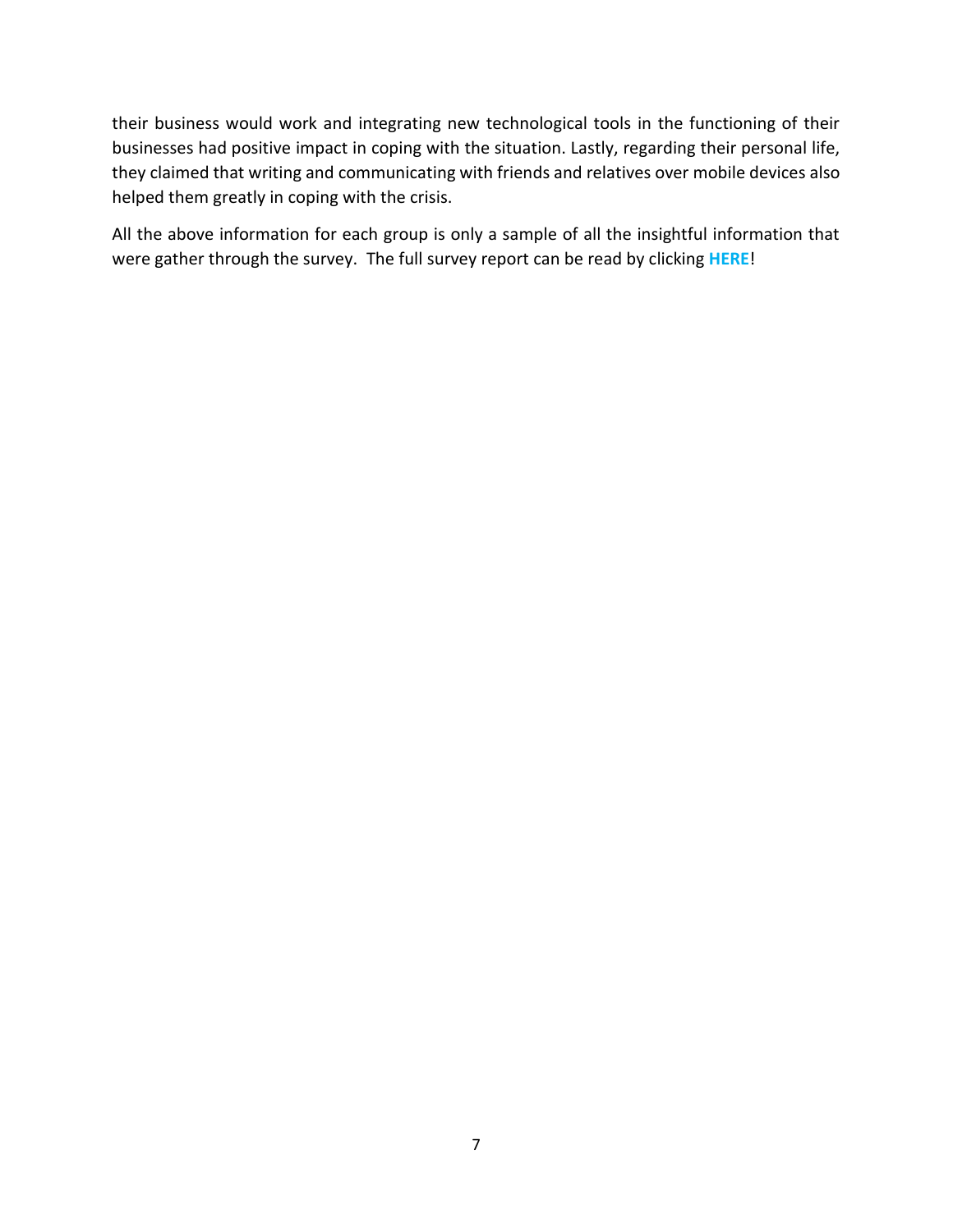### Interview Results

<span id="page-8-0"></span>The next step for the CONOCO project was to gather information through interviews. Interviews gave us more real information on how people really felt about the situation and how they were able to cope, while also highlighting all the bad experiences they may have had and how they tried to stay positive, creative and continue their life in normality.

All the interviews were gathered in an analysis report table which is subcategorized into seven (7) levels namely: Personal level impact, Work impact, Family impact, Lessons learned, Factors that helped most, Preparation for another pandemic, Other. These levels are analyzed for each of the group category of people interviewed: Employers/Businessmen-Female & Male, Teacher-Professor Female & Male, Employee Female & Male, non-teacher employee Female & Male, Parent Female & Male, Grandparent/older person Female & Male, Student Female & Male, Pupil Female & Male. All the interviewees come from different background to make sure this report is inclusive and close to reality. The large sample gathered (total of 98 interviews from 5 different countries) also makes this more unbiased. The analysis table can be found below:

|                                               | <b>Impact Level</b>         | <b>Positive</b>                                                                                                                                                                                                                               | <b>Negative</b>                                                                                                                                                                                                                                                                                                                                                                                                                                                                                                                                                               |
|-----------------------------------------------|-----------------------------|-----------------------------------------------------------------------------------------------------------------------------------------------------------------------------------------------------------------------------------------------|-------------------------------------------------------------------------------------------------------------------------------------------------------------------------------------------------------------------------------------------------------------------------------------------------------------------------------------------------------------------------------------------------------------------------------------------------------------------------------------------------------------------------------------------------------------------------------|
| <b>Employers/Businessmen</b><br><b>Female</b> | Personal<br>level<br>impact | Luxurious work<br>$\bullet$<br>position<br>Time for relaxing break<br>$\bullet$<br><b>Greater attention to</b><br>$\bullet$<br>reality<br>People are more<br>$\bullet$<br>supportive, solidarity<br>Time together with<br>$\bullet$<br>family | isolation<br>$\bullet$<br>absence of activities<br>$\bullet$<br>fear, fright to be<br>$\bullet$<br>overwhelmed by<br>reality (III)<br>Daily exhaustion and<br>$\bullet$<br>frustration<br>small virus can affect<br>$\bullet$<br>all<br>friendships in risk<br>$\bullet$<br>loss of income<br>$\bullet$<br>people are more<br>$\bullet$<br>cynical<br>fragility of mankind<br>$\bullet$<br>people are afraid to<br>socialize (go out,<br>meetings)<br>people are afraid<br>$\bullet$<br>from everything<br>Development of<br>"constantly changing<br>lockdown<br>personality" |
|                                               | <b>Work</b><br>impact       | Flexibility due to<br>$\bullet$<br>teleworking                                                                                                                                                                                                | More working hours<br>$\bullet$<br>Social: Difficult to<br>work without human                                                                                                                                                                                                                                                                                                                                                                                                                                                                                                 |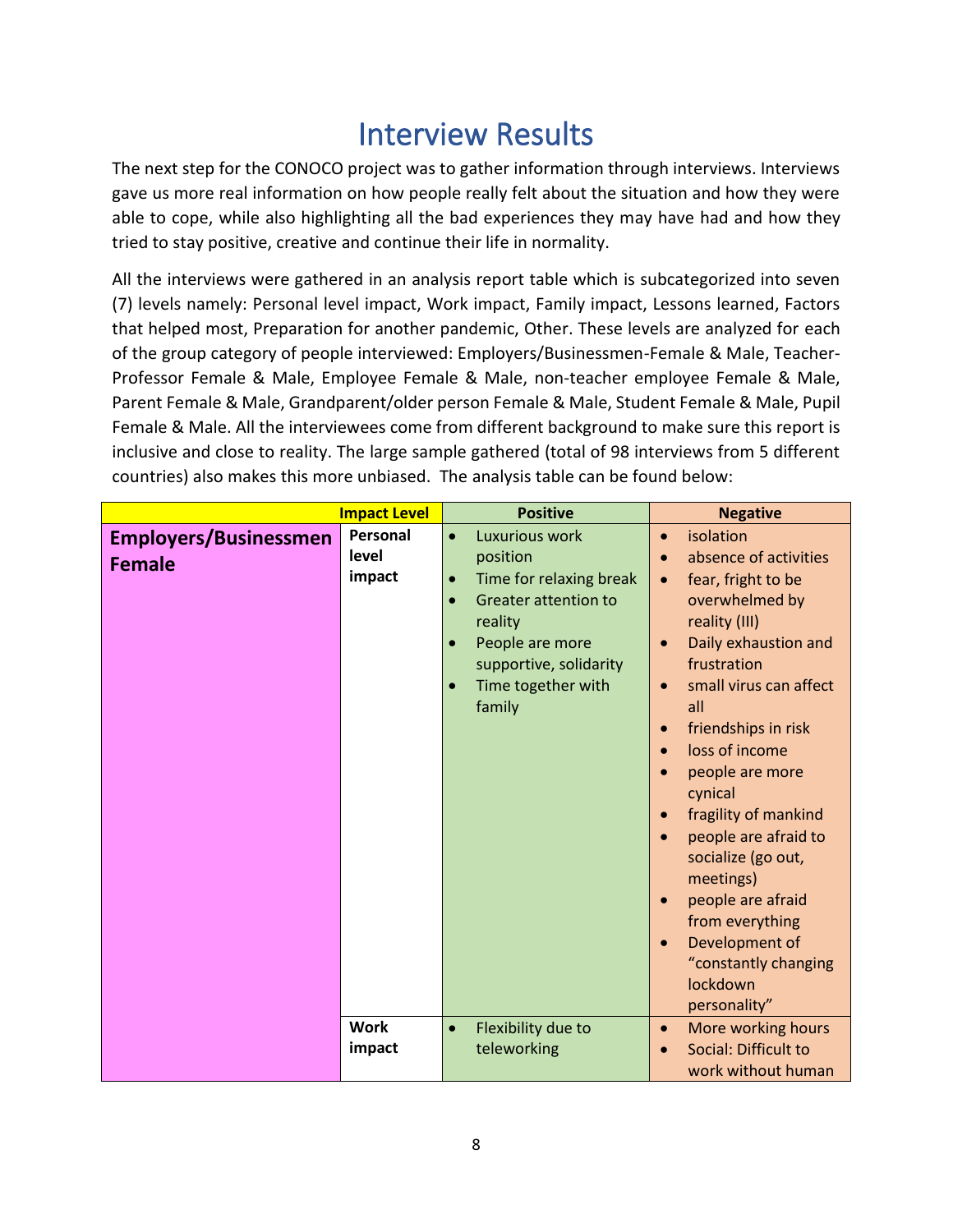|  | $\bullet$ | <b>Education: Promote</b>         |           | (direct)                         |
|--|-----------|-----------------------------------|-----------|----------------------------------|
|  |           | online learning as                |           | communication                    |
|  |           | alternative of physical           | $\bullet$ | <b>Travel restrictions</b>       |
|  | $\bullet$ | Restrictions weren't              | $\bullet$ | Money loss (less                 |
|  |           | significantly big                 |           | demand, income,                  |
|  | $\bullet$ | <b>Professional safety:</b>       |           | events e.g.                      |
|  |           | Save job / strong                 |           | <b>Community colleges)</b>       |
|  |           | business / able to                |           | (11)                             |
|  |           | survive                           | $\bullet$ | Lack of work                     |
|  | $\bullet$ | <b>Luxurious work</b>             |           | (economic issues)                |
|  |           | position                          | $\bullet$ | Selling less products            |
|  | $\bullet$ | <b>Financial safety:</b>          | $\bullet$ | Less/more difficult              |
|  |           | Financially covered by            |           | promotion of new                 |
|  |           | government (grants,               |           | products                         |
|  |           | problem-free)                     | $\bullet$ | <b>Online lessons:</b>           |
|  | $\bullet$ | Short-time work and               |           | Parents quite critical           |
|  |           | home office                       | $\bullet$ | <b>Online lessons: young</b>     |
|  | $\bullet$ | <b>Great video</b>                |           | children are                     |
|  |           | conferencing tool                 |           | inadequate self-                 |
|  | $\bullet$ | <b>Employees really</b>           |           | regulation, lack of              |
|  |           | worked during home-               |           | time, professional<br>knowledge; |
|  |           | office and appreciated            | $\bullet$ | <b>Online lessons:</b>           |
|  | $\bullet$ | that<br>Business trips can be     |           | Parents are IT support           |
|  |           | replaced by video                 |           | for children                     |
|  |           | conferences                       |           |                                  |
|  | $\bullet$ | Prejudices of home-               |           |                                  |
|  |           | office were put down              |           |                                  |
|  | $\bullet$ | Mental change within              |           |                                  |
|  |           | business                          |           |                                  |
|  | $\bullet$ | More efficient use of             |           |                                  |
|  |           | means of                          |           |                                  |
|  |           | communication                     |           |                                  |
|  | $\bullet$ | Determining                       |           |                                  |
|  |           | human/relational                  |           |                                  |
|  |           | aspect: show affection            |           |                                  |
|  | $\bullet$ | Both partners work, no            |           |                                  |
|  |           | financial loss                    |           |                                  |
|  | $\bullet$ | Switching business to             |           |                                  |
|  |           | online environment                |           |                                  |
|  |           | (more activity on social          |           |                                  |
|  |           | media as main means               |           |                                  |
|  |           | of communication to               |           |                                  |
|  | $\bullet$ | clients)<br>New business attitude |           |                                  |
|  |           | (survive, keep                    |           |                                  |
|  |           | employees)                        |           |                                  |
|  |           |                                   |           |                                  |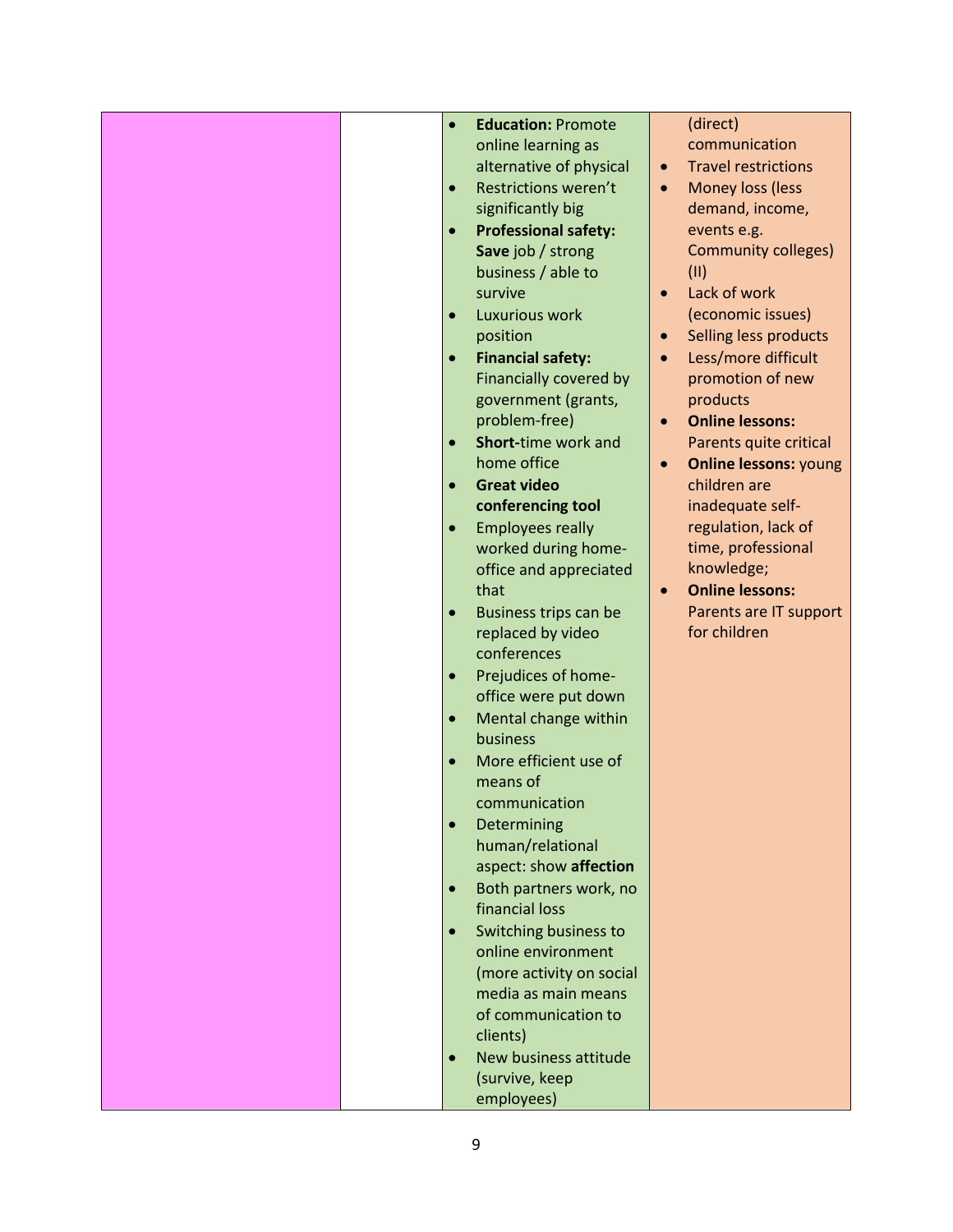| Time for new ideas,<br>$\bullet$                                                        |  |
|-----------------------------------------------------------------------------------------|--|
| attitudes, strategy,                                                                    |  |
| innovation)                                                                             |  |
| New work patterns in<br>$\bullet$                                                       |  |
| home-office with                                                                        |  |
| family                                                                                  |  |
| Family<br>More time for family,<br><b>Travel restrictions</b><br>$\bullet$<br>$\bullet$ |  |
| impact<br>children (III)<br>Avoiding corona<br>$\bullet$                                |  |
| New daily family<br>topics because of<br>$\bullet$                                      |  |
| routines (health and<br>different opinions                                              |  |
| wellbeing)<br>(friends, family)                                                         |  |
| <b>Omnipresence of</b><br>Improving family<br>$\bullet$                                 |  |
| relationships<br>corona topics                                                          |  |
| Video conferencing<br>Corona topics invade<br>$\bullet$                                 |  |
| tool to stay in contact<br>private                                                      |  |
| life/conversations<br>Both partner work, no                                             |  |
| financial loss<br>Friendships in risk<br>$\bullet$                                      |  |
| more efficient use of                                                                   |  |
| Missing members of<br>$\bullet$<br>$\bullet$<br>means of<br>the extended family         |  |
|                                                                                         |  |
| communication/video<br>Feelings: fear,<br>$\bullet$                                     |  |
| conferencing tools<br>astonishment, panic                                               |  |
| staying in contact<br><b>Parental stress</b><br>$\bullet$                               |  |
| (family, friends)<br><b>Household tensions</b><br>$\bullet$                             |  |
| support and<br>Helping all own<br>$\bullet$<br>$\bullet$                                |  |
| encouragement (II)<br>children with online                                              |  |
| solidarity and union<br>learning/lessons is                                             |  |
| feeling of safety<br>challenging                                                        |  |
| Daily exhaustion and<br>more quality time<br>$\bullet$<br>$\bullet$                     |  |
| frustration<br>spending time outside                                                    |  |
| new work patterns<br>$\bullet$                                                          |  |
| <b>Lessons</b><br>Solidarity<br>Speculation<br>$\bullet$<br>$\bullet$                   |  |
| learned<br>Lack of solidarity to<br>Environmental                                       |  |
| poor countries<br>awareness                                                             |  |
| Importance of human<br>Fake news<br>$\bullet$<br>$\bullet$                              |  |
| interaction<br>(misinformation in                                                       |  |
| social media)<br>People are responsible                                                 |  |
| Categorizing people:<br>Categorizing people:<br>$\bullet$                               |  |
| good and bad<br>good and bad                                                            |  |
| Positive attitude<br>Development of<br>$\bullet$                                        |  |
| "constantly changing<br>Appreciate things that                                          |  |
| lockdown personality"<br>were taken for granted                                         |  |
| Pandemic topic can<br>Be kind and appreciate<br>$\bullet$                               |  |
| break friendships<br>what we have                                                       |  |
| Spent more time with                                                                    |  |
|                                                                                         |  |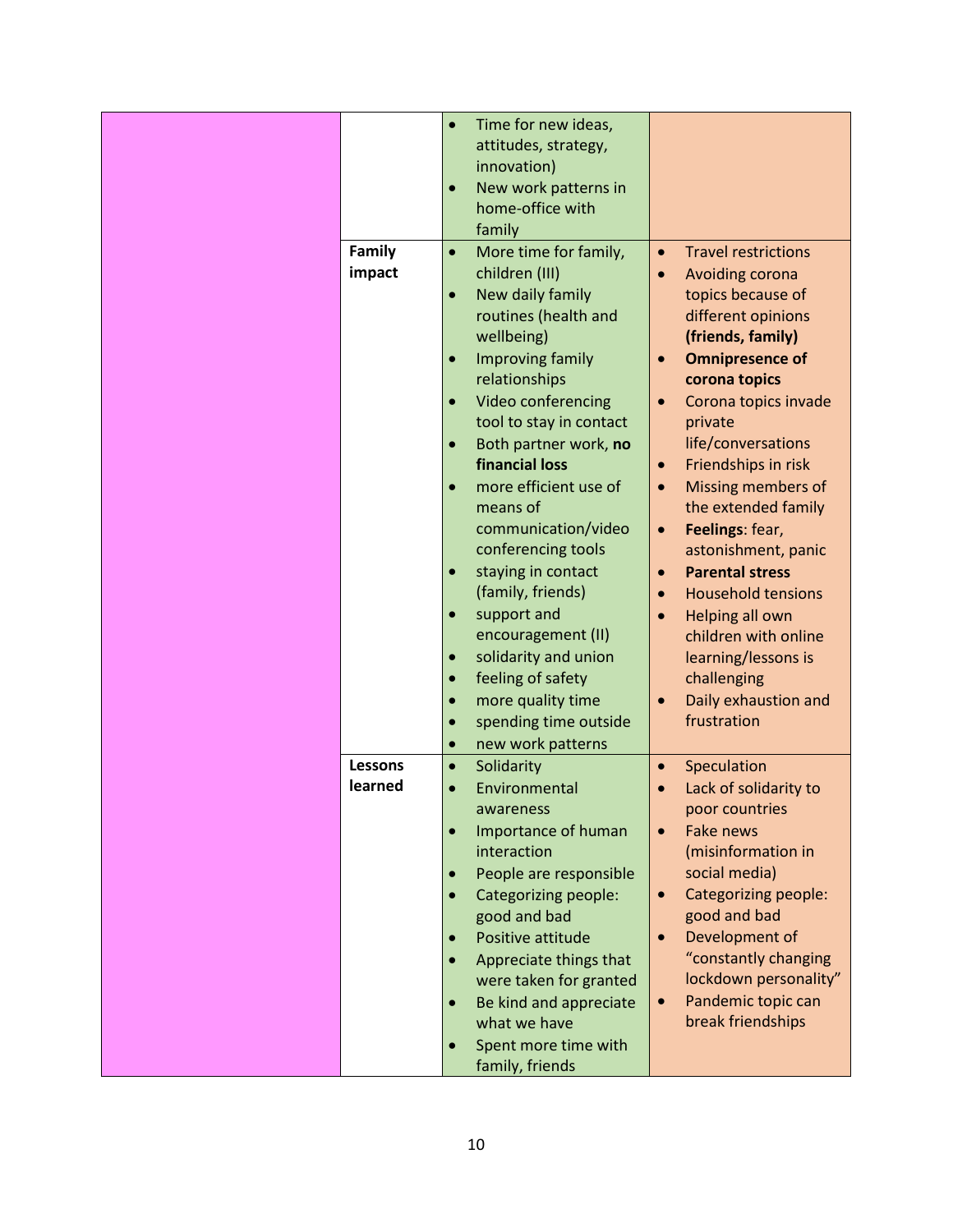|                | $\bullet$ | Spent more time with         |           |                       |
|----------------|-----------|------------------------------|-----------|-----------------------|
|                |           | yourself to put things       |           |                       |
|                |           | in perspective               |           |                       |
|                |           |                              |           |                       |
|                | $\bullet$ | Appreciate nature            |           |                       |
|                |           | more                         |           |                       |
|                | $\bullet$ | Learning doesn't stop:       |           |                       |
|                |           | If you want to you can       |           |                       |
|                | $\bullet$ | If you want do achieve       |           |                       |
|                |           | something, to can            |           |                       |
|                |           |                              |           |                       |
|                |           | achieve it                   |           |                       |
|                | $\bullet$ | More time to do things       |           |                       |
|                |           | we like                      |           |                       |
|                | $\bullet$ | Unnecessary trips            |           |                       |
|                |           | (business) can be            |           |                       |
|                |           |                              |           |                       |
|                |           | replaced by videocalls       |           |                       |
|                | $\bullet$ | Have a crisis-proof          |           |                       |
|                |           | employment                   |           |                       |
|                | $\bullet$ | You can already take         |           |                       |
|                |           | preparatory steps            |           |                       |
| <b>Factors</b> | $\bullet$ | Family as a support          | $\bullet$ | Social: mistrust      |
| that helped    |           | factor                       |           | against people who    |
|                |           |                              |           |                       |
| most           | $\bullet$ | Understanding and            |           | are not in solidarity |
|                |           | collaboration at work        |           |                       |
|                | $\bullet$ | We have technical            |           |                       |
|                |           | possibilities                |           |                       |
|                | $\bullet$ | Social: Power of             |           |                       |
|                |           | adapting:                    |           |                       |
|                |           | Keeping in touch with        |           |                       |
|                |           |                              |           |                       |
|                |           | friends, social media,       |           |                       |
|                |           | video calling, zoom          |           |                       |
|                | $\bullet$ | Social: trust in people      |           |                       |
|                |           | who are in solidarity        |           |                       |
|                |           | Social: supporting           |           |                       |
|                |           | partner is welcome           |           |                       |
|                |           | opportunity for              |           |                       |
|                |           | personal growth              |           |                       |
|                | $\bullet$ | <b>Psychological aspect:</b> |           |                       |
|                |           |                              |           |                       |
|                |           | being depressed to           |           |                       |
|                |           | keep the team                |           |                       |
|                |           | together and be              |           |                       |
|                |           | connected                    |           |                       |
|                | $\bullet$ | <b>Technological</b>         |           |                       |
|                |           | resources (distance          |           |                       |
|                |           | learning and home            |           |                       |
|                |           | office)                      |           |                       |
|                |           |                              |           |                       |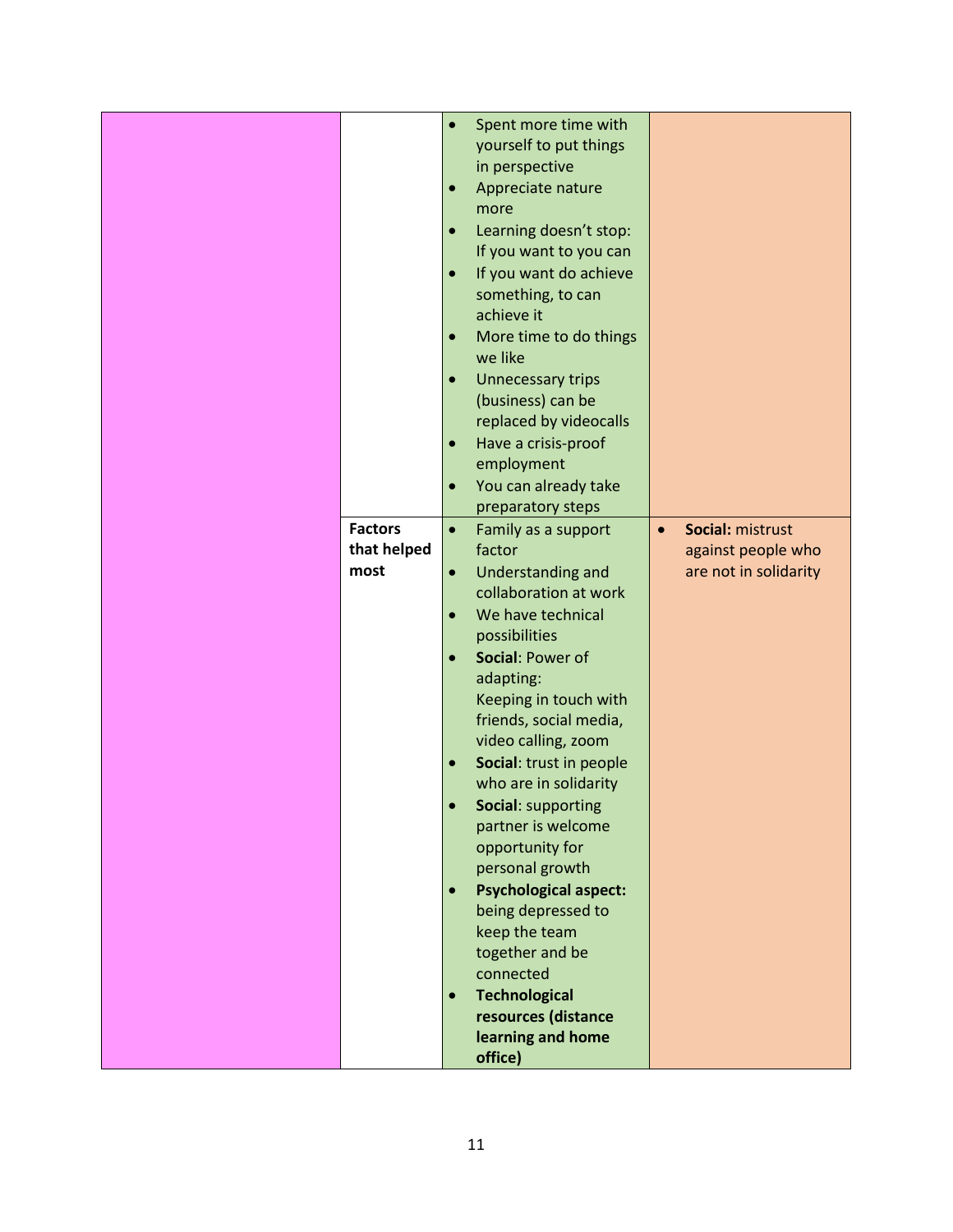|                                        | $\bullet$                           | Leaving the house,<br>garden, working<br>outside<br>Job safety                                                                           |                                                                                                      |                                                                                                                                                                                                                                                                                                                                                                                                                                                                                                                                                                                                                                                                              |
|----------------------------------------|-------------------------------------|------------------------------------------------------------------------------------------------------------------------------------------|------------------------------------------------------------------------------------------------------|------------------------------------------------------------------------------------------------------------------------------------------------------------------------------------------------------------------------------------------------------------------------------------------------------------------------------------------------------------------------------------------------------------------------------------------------------------------------------------------------------------------------------------------------------------------------------------------------------------------------------------------------------------------------------|
| Preparation<br>for another<br>pandemic | $\bullet$<br>$\bullet$<br>$\bullet$ | We have technical<br>possibilities<br>Adaptive species<br>Have a crisis-proof<br>employment<br>You can already take<br>preparatory steps | $\bullet$<br>$\bullet$<br>$\bullet$<br>$\bullet$<br>$\bullet$<br>$\bullet$<br>$\bullet$<br>$\bullet$ | Lack of trust in the<br>state<br>Need to improve<br>international<br>cooperation<br>Lack of resilience<br>Afraid<br>Development of<br>"constantly changing<br>lockdown personality"<br>There is no business<br>model for preparing<br>for a future pandemic<br>We need competitive<br>environment to<br>stimulate innovation<br>Without and<br>established or obvious<br>market, the necessary<br>investment and<br>entrepreneurism<br>won't occur<br><b>Future therapeutic</b><br>preparedness will<br>require establishing a<br>new, collaborative<br>system in to allowing<br>to share information,<br>coordinate areas of<br>focus to maximize the<br>collective efforts |
|                                        |                                     |                                                                                                                                          | $\bullet$<br>$\bullet$<br>$\bullet$<br>$\bullet$<br>$\bullet$                                        | Nobody war prepared<br><b>Mental effects</b><br>Country debts<br>Economic and<br>financial support is<br>not guaranteed<br>Night gastronomy is<br>not crisis-proof<br><b>Mentally unstable</b><br>people were left alone                                                                                                                                                                                                                                                                                                                                                                                                                                                     |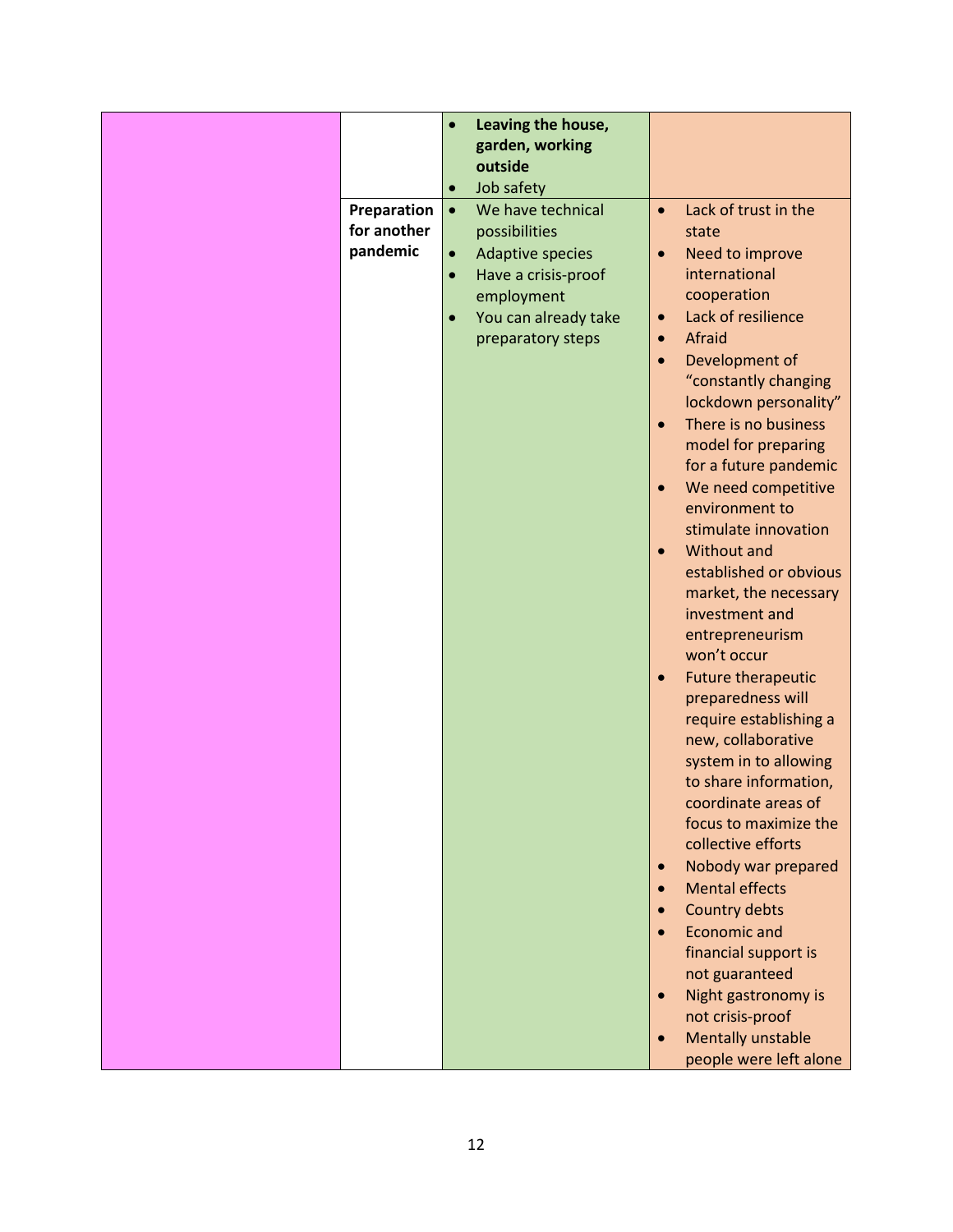| Other | Development of<br>Submitted to                 |
|-------|------------------------------------------------|
|       | "constantly changing<br>international projects |
|       | lockdown personality"<br>Society has been      |
|       | woken up forcefully<br>ociety has been         |
|       | woken up forcefully                            |

|                                     | <b>Impact Level</b>         | <b>Positive</b>                                                                                                                                                                                                                                                                                                                                      | <b>Negative</b>                                                                                                                                                                                                                                                                                                                                                                                                                                             |
|-------------------------------------|-----------------------------|------------------------------------------------------------------------------------------------------------------------------------------------------------------------------------------------------------------------------------------------------------------------------------------------------------------------------------------------------|-------------------------------------------------------------------------------------------------------------------------------------------------------------------------------------------------------------------------------------------------------------------------------------------------------------------------------------------------------------------------------------------------------------------------------------------------------------|
| <b>Employers/Businessmen</b><br>man | Personal<br>level<br>impact | Attitude of tranquility<br>$\bullet$<br>and staying calm<br>Quick adaptation to get<br>$\bullet$<br>along with environmental<br>and economic situation<br>Daily time for new<br>exercise activities<br>Find simple everyday<br>distractors that give rest<br>and enjoyment<br>Own house<br>$\bullet$<br>You can rely on partner<br>(private and job) | Finance: reduction of<br>$\bullet$<br>income<br>Lack of human<br>$\bullet$<br>contact<br><b>Psychological:</b><br>$\bullet$<br>increased fatigue<br>Increased personal<br>$\bullet$<br>problems<br><b>Negative energy</b><br>$\bullet$<br>Simple everyday<br>$\bullet$<br>things were tiring<br>Getting necessities<br>$\bullet$<br>was tiresome<br>because of all the<br>measures and no<br>mobility<br>Lost time doing<br>$\bullet$<br><b>COVID-tests</b> |
|                                     | <b>Work</b><br>impact       | Determining<br>$\bullet$<br>human/relational aspect<br><b>Approach between boss</b><br>$\bullet$<br>and employees/staff                                                                                                                                                                                                                              | <b>Personal concerns</b><br>$\bullet$<br>regarding measures<br>taken due to<br>pandemic<br>Constantly having to<br>$\bullet$<br>get information<br>about actual<br>situation and<br>measures tiring<br>Finance: reduction of<br>$\bullet$<br>income and financial<br>difficulties<br><b>Blow to</b><br>$\bullet$                                                                                                                                            |
|                                     |                             | Improvement of work<br>rhythms<br>Quick adaptation to get<br>$\bullet$<br>along with environmental<br>and economic situation<br><b>Quick mobilization</b><br>Meetings with clients in<br>well-organized                                                                                                                                              | entrepreneurship<br><b>Barriers to</b><br>$\bullet$<br>professional<br>development<br>Less work<br>$\bullet$<br>productivity while<br>online<br>Lasting effects in<br>$\bullet$<br>private sector                                                                                                                                                                                                                                                           |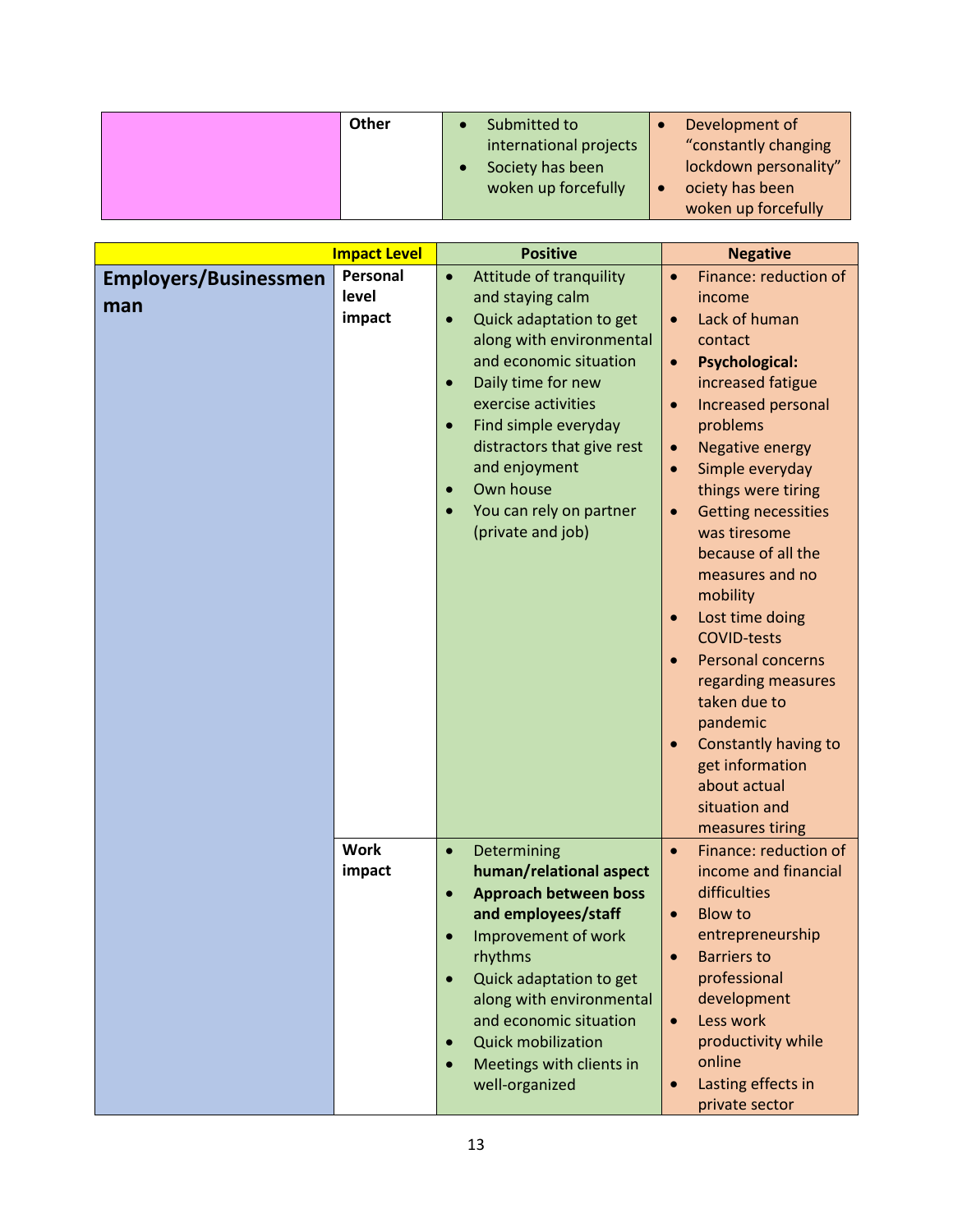|        | environment respecting<br>corona regulations                                                                                                                                                                                                                                                                                                                                                                                                    | Demanding and<br>$\bullet$<br>challenging situation<br><b>Cuts in business</b><br>$\bullet$<br>leading freedom<br>(status control:<br>vaccinated/cured,                                                                                                                                                                                                                                            |
|--------|-------------------------------------------------------------------------------------------------------------------------------------------------------------------------------------------------------------------------------------------------------------------------------------------------------------------------------------------------------------------------------------------------------------------------------------------------|----------------------------------------------------------------------------------------------------------------------------------------------------------------------------------------------------------------------------------------------------------------------------------------------------------------------------------------------------------------------------------------------------|
|        |                                                                                                                                                                                                                                                                                                                                                                                                                                                 | client restriction,<br>business opening<br>concepts)<br>Increased personal<br>$\bullet$<br>problems affecting<br>work performance<br>Distance due to work<br>$\bullet$<br>or moving because of                                                                                                                                                                                                     |
|        |                                                                                                                                                                                                                                                                                                                                                                                                                                                 | work<br>triple responsibility<br>$\bullet$<br>(income<br>maximization VS<br>client restriction VS<br>employee<br>occupation)<br><b>State VS conspiracy</b><br>$\bullet$<br>theorists (hygiene<br>concepts and access                                                                                                                                                                               |
|        |                                                                                                                                                                                                                                                                                                                                                                                                                                                 | limitations)<br>Measure realization =<br>$\bullet$<br>exhausting<br>Insecurity about<br>$\bullet$<br>future of business                                                                                                                                                                                                                                                                            |
| impact | and private)<br>Family comes first<br>$\bullet$<br><b>Strong family bonds</b><br>$\bullet$<br>Enjoy moments that we<br>$\bullet$<br>didn't have before<br>More time at home<br>$\bullet$<br>Improvement of family<br>$\bullet$<br>relations<br>teaching children new<br>$\bullet$<br>things/skills<br>finding simple ways in<br>$\bullet$<br>everyday life to make<br>family happier<br>Kids: new hobbies<br>$\bullet$<br>(musical instruments) | Inadequate/insufficie<br>$\bullet$<br>nt socialization of<br>children<br><b>Restriction of</b><br>$\bullet$<br>activities<br>Distance due to work<br>$\bullet$<br>or moving because of<br>work<br>Lost time due to<br>$\bullet$<br><b>COVID-Testing</b><br>Personal concerns as<br>$\bullet$<br>parents<br>Kids experience<br>$\bullet$<br>isolation (due to<br>home schooling,<br>online lessons) |
|        | Family                                                                                                                                                                                                                                                                                                                                                                                                                                          | Family support (in work<br>$\bullet$<br>Walks in nature                                                                                                                                                                                                                                                                                                                                            |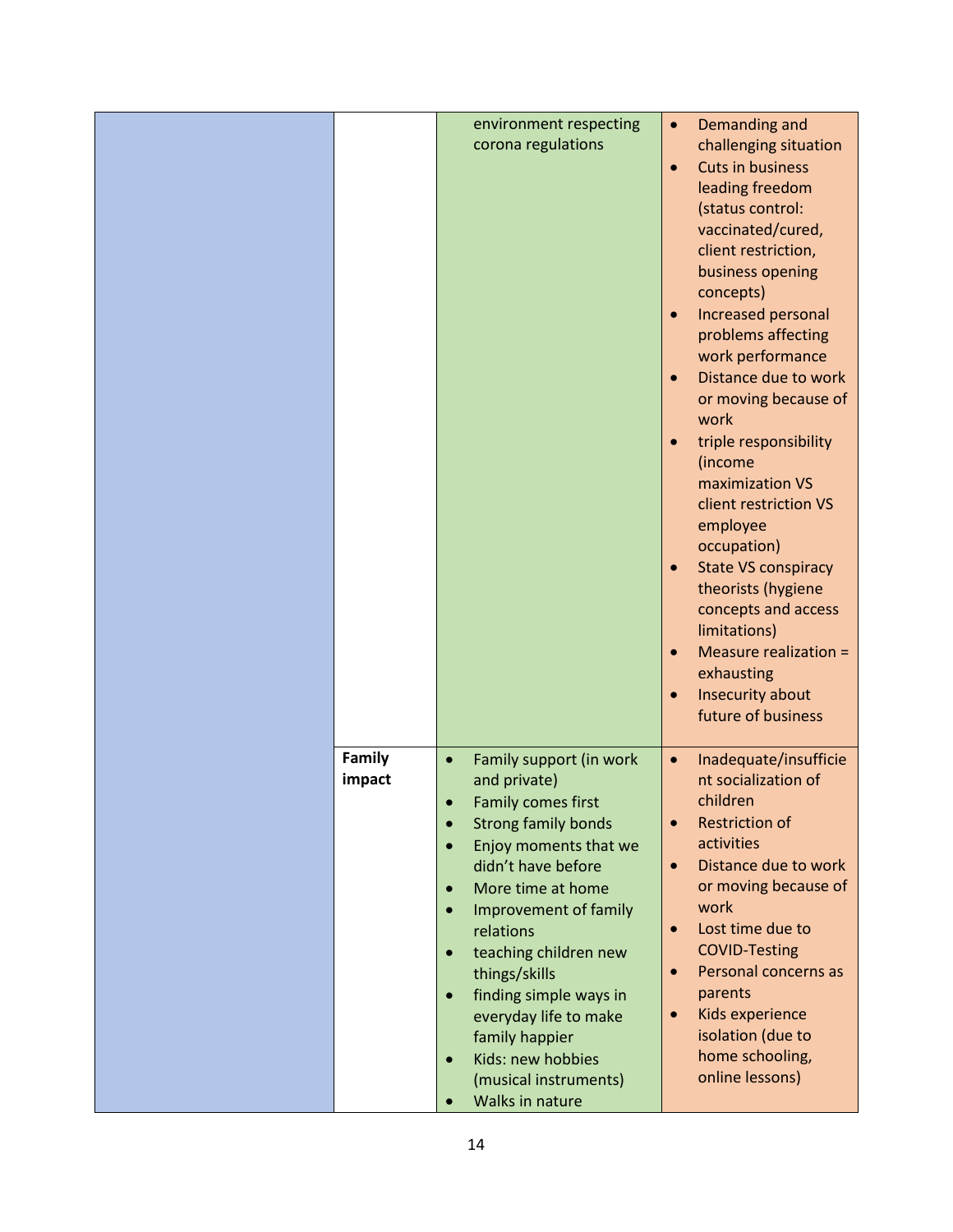| <b>Restrictions in child</b><br>$\bullet$<br>care, schools,<br>nurseries<br>Children were<br>$\bullet$<br>isolated<br>(disadvantage for<br>personal social<br>development)<br><b>Restriction of</b><br><b>Lessons</b><br>Family support factor<br>$\bullet$<br>$\bullet$<br>learned<br>activities<br><b>Family Comes first</b><br>$\bullet$<br>Need to have<br>attitude of tranquility<br>$\bullet$<br>$\bullet$<br>and calm<br>multiple sources of<br>income<br>welcoming and inclusive<br><b>Fake news</b><br>approach<br>$\bullet$ |
|---------------------------------------------------------------------------------------------------------------------------------------------------------------------------------------------------------------------------------------------------------------------------------------------------------------------------------------------------------------------------------------------------------------------------------------------------------------------------------------------------------------------------------------|
|                                                                                                                                                                                                                                                                                                                                                                                                                                                                                                                                       |
|                                                                                                                                                                                                                                                                                                                                                                                                                                                                                                                                       |
|                                                                                                                                                                                                                                                                                                                                                                                                                                                                                                                                       |
|                                                                                                                                                                                                                                                                                                                                                                                                                                                                                                                                       |
|                                                                                                                                                                                                                                                                                                                                                                                                                                                                                                                                       |
|                                                                                                                                                                                                                                                                                                                                                                                                                                                                                                                                       |
|                                                                                                                                                                                                                                                                                                                                                                                                                                                                                                                                       |
|                                                                                                                                                                                                                                                                                                                                                                                                                                                                                                                                       |
|                                                                                                                                                                                                                                                                                                                                                                                                                                                                                                                                       |
|                                                                                                                                                                                                                                                                                                                                                                                                                                                                                                                                       |
|                                                                                                                                                                                                                                                                                                                                                                                                                                                                                                                                       |
|                                                                                                                                                                                                                                                                                                                                                                                                                                                                                                                                       |
|                                                                                                                                                                                                                                                                                                                                                                                                                                                                                                                                       |
|                                                                                                                                                                                                                                                                                                                                                                                                                                                                                                                                       |
| Confusion by<br>empathy<br>$\bullet$<br>$\bullet$                                                                                                                                                                                                                                                                                                                                                                                                                                                                                     |
| contradictory<br>mental flexibility<br>$\bullet$                                                                                                                                                                                                                                                                                                                                                                                                                                                                                      |
| information and<br>not to be burdened by                                                                                                                                                                                                                                                                                                                                                                                                                                                                                              |
| controversial advice<br>challenges, finding                                                                                                                                                                                                                                                                                                                                                                                                                                                                                           |
| Not everything is<br>solutions<br>$\bullet$                                                                                                                                                                                                                                                                                                                                                                                                                                                                                           |
| available just in the<br>acting quickly avoiding<br>$\bullet$                                                                                                                                                                                                                                                                                                                                                                                                                                                                         |
| moment<br>professional                                                                                                                                                                                                                                                                                                                                                                                                                                                                                                                |
| We are hectic society<br>$\bullet$                                                                                                                                                                                                                                                                                                                                                                                                                                                                                                    |
| consequences<br>and should slow                                                                                                                                                                                                                                                                                                                                                                                                                                                                                                       |
| maintain actual level<br>$\bullet$<br>down a bit                                                                                                                                                                                                                                                                                                                                                                                                                                                                                      |
| first prevent, then treat<br>$\bullet$<br>We should think and<br>$\bullet$                                                                                                                                                                                                                                                                                                                                                                                                                                                            |
| keeping emergency<br>$\bullet$<br>act more down to                                                                                                                                                                                                                                                                                                                                                                                                                                                                                    |
| reserves for critical<br>earth, that works out                                                                                                                                                                                                                                                                                                                                                                                                                                                                                        |
| situations<br>as well                                                                                                                                                                                                                                                                                                                                                                                                                                                                                                                 |
| reevaluation of real<br>$\bullet$                                                                                                                                                                                                                                                                                                                                                                                                                                                                                                     |
| needs                                                                                                                                                                                                                                                                                                                                                                                                                                                                                                                                 |
| recognition of the value<br>$\bullet$                                                                                                                                                                                                                                                                                                                                                                                                                                                                                                 |
| of knowledge and                                                                                                                                                                                                                                                                                                                                                                                                                                                                                                                      |
| flexibility for managing                                                                                                                                                                                                                                                                                                                                                                                                                                                                                                              |
| liquid/unsure situations                                                                                                                                                                                                                                                                                                                                                                                                                                                                                                              |
| How to organize time                                                                                                                                                                                                                                                                                                                                                                                                                                                                                                                  |
| with children and how to                                                                                                                                                                                                                                                                                                                                                                                                                                                                                                              |
| communicate with them                                                                                                                                                                                                                                                                                                                                                                                                                                                                                                                 |
| You can rely on<br>$\bullet$                                                                                                                                                                                                                                                                                                                                                                                                                                                                                                          |
| employees (=stress relief)                                                                                                                                                                                                                                                                                                                                                                                                                                                                                                            |
| More relaxed view as<br>$\bullet$                                                                                                                                                                                                                                                                                                                                                                                                                                                                                                     |
| everything takes longer                                                                                                                                                                                                                                                                                                                                                                                                                                                                                                               |
| Good leader skills helps                                                                                                                                                                                                                                                                                                                                                                                                                                                                                                              |
| to find orientation and                                                                                                                                                                                                                                                                                                                                                                                                                                                                                                               |
| give safety to business                                                                                                                                                                                                                                                                                                                                                                                                                                                                                                               |
| and employees                                                                                                                                                                                                                                                                                                                                                                                                                                                                                                                         |
| More patience:                                                                                                                                                                                                                                                                                                                                                                                                                                                                                                                        |
| everything needs longer                                                                                                                                                                                                                                                                                                                                                                                                                                                                                                               |
| Luxury doesn't matter<br>$\bullet$                                                                                                                                                                                                                                                                                                                                                                                                                                                                                                    |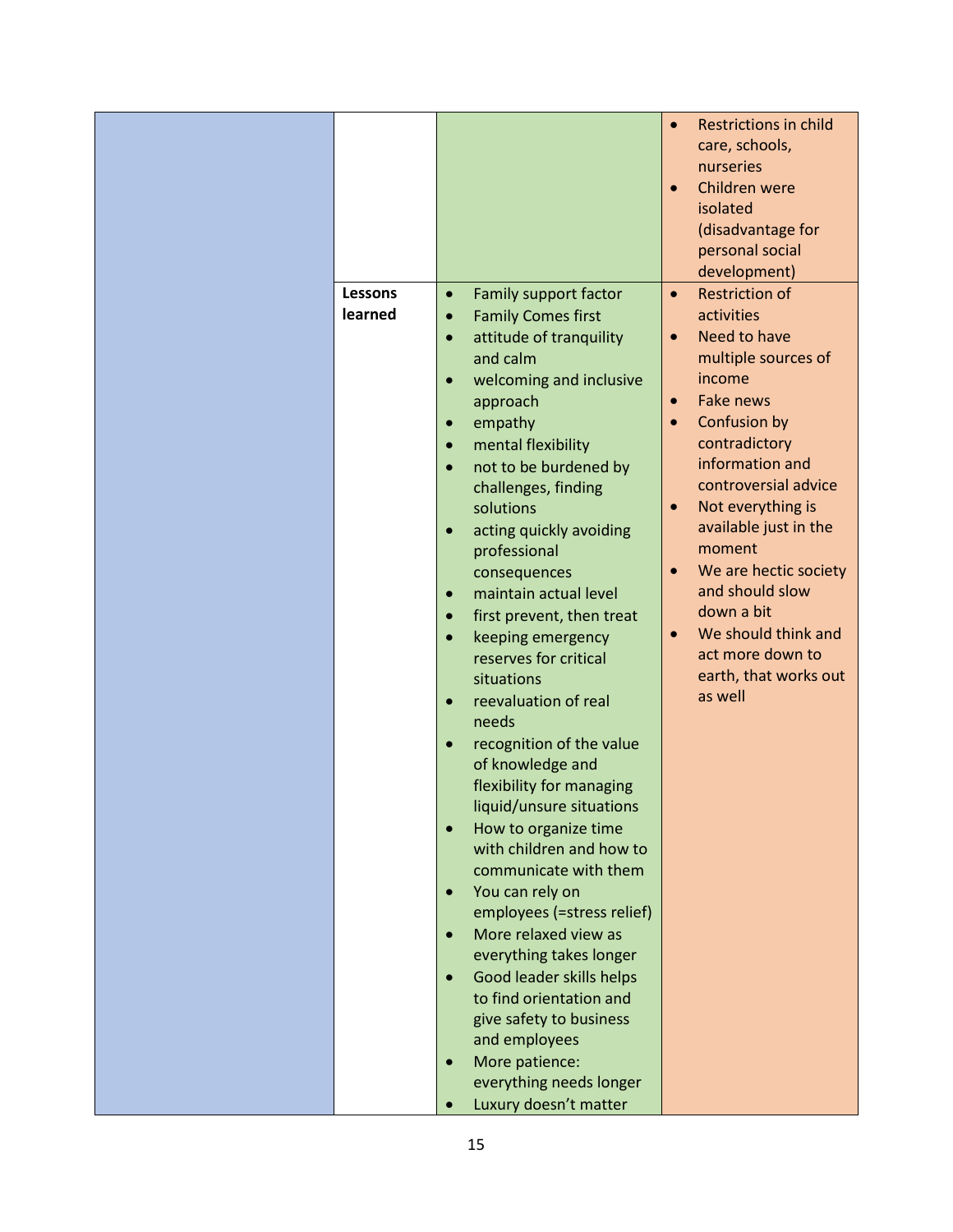| <b>Factors that</b> | $\bullet$ | Internet is an important           | $\bullet$ | Professions in         |
|---------------------|-----------|------------------------------------|-----------|------------------------|
| helped              |           | factor of professional             |           | tourism directly and   |
| most                |           | viability                          |           | significantly affected |
|                     | $\bullet$ | Personal relationships             |           | by pandemic            |
|                     |           | and family ties are an             |           |                        |
|                     |           | important factor in                |           |                        |
|                     |           |                                    |           |                        |
|                     |           | helping financially                |           |                        |
|                     | $\bullet$ | <b>Scientific aspect: Trust in</b> |           |                        |
|                     |           | science and correctness            |           |                        |
|                     |           | of science; effectiveness          |           |                        |
|                     |           | of science in current              |           |                        |
|                     |           | results                            |           |                        |
|                     | $\bullet$ | Approach with diplomacy            |           |                        |
|                     |           | and a free mind                    |           |                        |
|                     | $\bullet$ | Set priorities from                |           |                        |
|                     |           | beginning and investing            |           |                        |
|                     |           | in that direction                  |           |                        |
|                     | $\bullet$ | Inventiveness                      |           |                        |
|                     | $\bullet$ | Garden                             |           |                        |
|                     |           | <b>Outdoor activities</b>          |           |                        |
|                     |           | (moving relatively freely)         |           |                        |
| Preparation         | $\bullet$ | Gaining experience for             | $\bullet$ | Poor pandemic          |
| for another         |           | other pandemics                    |           | management from        |
| pandemic            | $\bullet$ | Improving leading                  |           | government             |
|                     |           | model based on                     | $\bullet$ | Questionable           |
|                     |           |                                    |           |                        |
|                     |           | experience                         |           | political decisions    |
|                     | $\bullet$ | Progress in crisis                 |           | Long, difficult,       |
|                     |           | management planning                |           | traumatic              |
|                     | $\bullet$ | Society has become                 | $\bullet$ | Certain population     |
|                     |           | more mature                        |           | groups (age, job) are  |
|                     |           | Medical science has                |           | unable to adapt,       |
|                     |           | advanced faster                    |           | change, survive        |
|                     |           | Acting fast about getting          |           | (=social inequality)   |
|                     |           | help from specialized              | $\bullet$ | Depends on             |
|                     |           | people (like doctors)              |           | individual/familiar    |
|                     | $\bullet$ | keeping emergency                  |           | circumstances of       |
|                     |           | reserves for critical              |           | living and life        |
|                     |           | situations                         |           | there were families    |
|                     | $\bullet$ | collective mentality               |           | with difficulties      |
|                     | $\bullet$ | health priorities                  |           | you have never been    |
|                     |           | faster development of              |           | prepared for such a    |
|                     |           | "new weapons"                      |           | situation (neither     |
|                     |           | we are all in the same             |           | beginners nor          |
|                     |           | situation                          |           | experts)               |
|                     |           |                                    |           | worries                |
|                     |           |                                    |           |                        |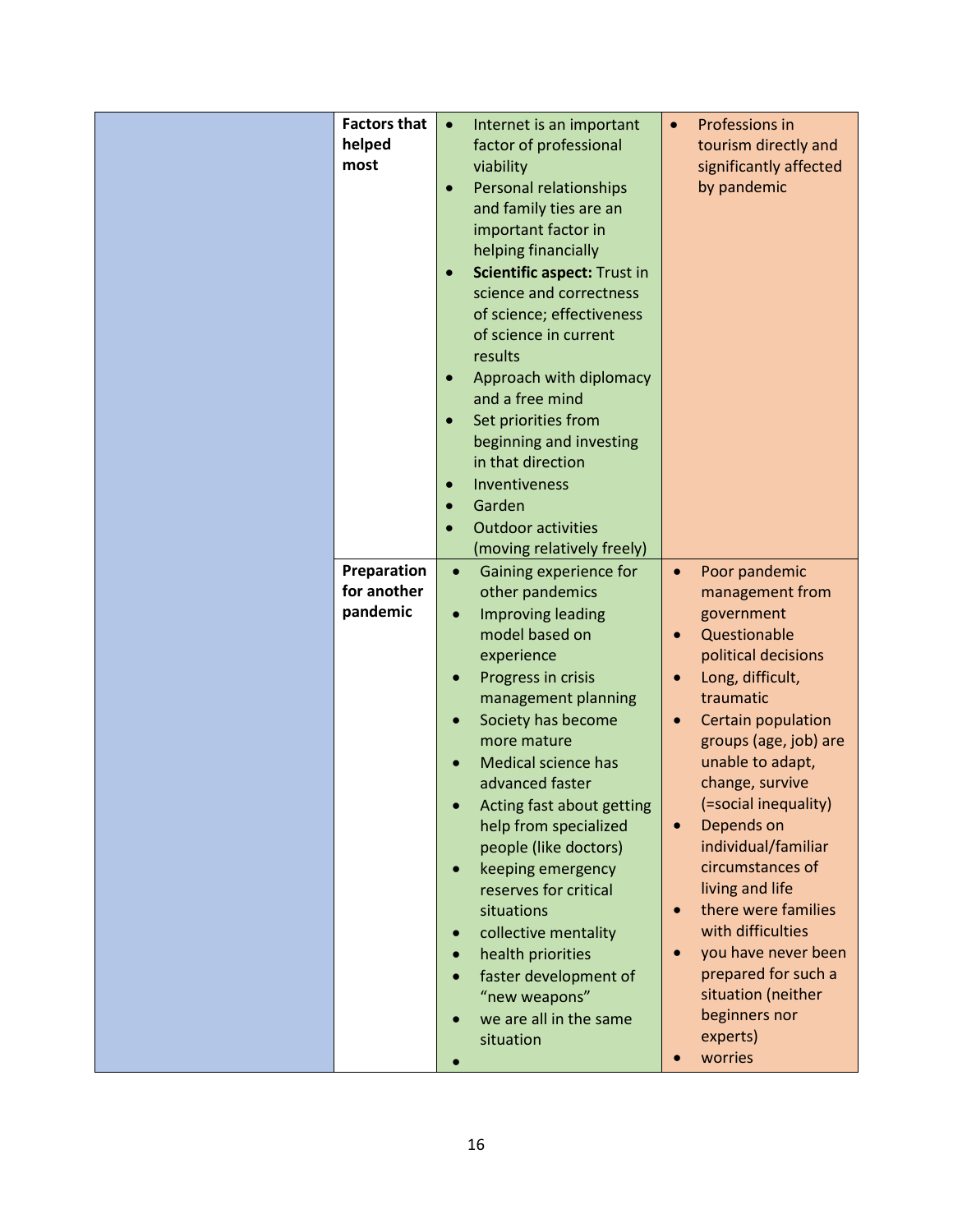|                              | <b>Impact Level</b> | <b>Positive</b>                                                | <b>Negative</b>                                             |
|------------------------------|---------------------|----------------------------------------------------------------|-------------------------------------------------------------|
| <b>Non-teacher employees</b> | Personal            | more free time<br>$\bullet$                                    | excessive work in<br>$\bullet$                              |
| female                       | Level               | didn't recognize<br>$\bullet$                                  | front of the                                                |
|                              | Impact              | lockdown                                                       | computer                                                    |
|                              |                     | flexible working hours<br>$\bullet$                            | working more hours<br>$\bullet$                             |
|                              |                     | focus on daily tasks<br>$\bullet$                              | disorder of everyday<br>$\bullet$                           |
|                              |                     | more relaxed daily<br>$\bullet$                                | life                                                        |
|                              |                     | structure (no                                                  | not coming to rest<br>$\bullet$                             |
|                              |                     | hurries/stress/bus)                                            | adaptation of the<br>$\bullet$                              |
|                              |                     | no impact<br>$\bullet$                                         | way of interaction                                          |
|                              |                     | substitute activities<br>$\bullet$                             | and communication                                           |
|                              |                     | (duolingo, improving                                           | vai ICT-Tools                                               |
|                              |                     | language skills)                                               | more restricted life<br>$\bullet$                           |
|                              |                     | living in well-organized<br>$\bullet$                          | no sports, no social<br>$\bullet$                           |
|                              |                     | country                                                        | contact, going out,<br>meetings                             |
|                              |                     | we can afford things<br>$\bullet$<br>value myself<br>$\bullet$ | negative impact on<br>$\bullet$                             |
|                              |                     | more time for hobbies<br>$\bullet$                             | wider social life                                           |
|                              |                     | and interests                                                  | staying at home all<br>$\bullet$                            |
|                              |                     | value of physical<br>$\bullet$                                 | time                                                        |
|                              |                     | proximity: hug, kiss                                           | boredom<br>$\bullet$                                        |
|                              |                     | modification of<br>$\bullet$                                   | monotony<br>$\bullet$                                       |
|                              |                     | perspective on things                                          | no travelling<br>$\bullet$                                  |
|                              |                     | calmer approach<br>$\bullet$                                   | everybody was afraid<br>$\bullet$                           |
|                              |                     | value of personal well-<br>$\bullet$                           | of catching the virus                                       |
|                              |                     | being                                                          | everywhere                                                  |
|                              |                     | more smiling<br>$\bullet$                                      | physical: personal<br>$\bullet$                             |
|                              |                     | greater elaboration of<br>$\bullet$                            | health conditions                                           |
|                              |                     | situations                                                     | aggravated by                                               |
|                              |                     | adaptation to new                                              | context                                                     |
|                              |                     | situation                                                      |                                                             |
|                              | <b>Work</b>         | flexible working hours<br>$\bullet$                            | <b>Slightly increased</b><br>$\bullet$                      |
|                              | Impact              | work from home                                                 | working time                                                |
|                              |                     | no travel costs                                                | because of IT-issues                                        |
|                              |                     | before home office:<br>$\bullet$                               | Disorder of<br>$\bullet$                                    |
|                              |                     | going by train                                                 | professional daily life                                     |
|                              |                     | no short-time work,<br>$\bullet$                               | Working more hours<br>$\bullet$                             |
|                              |                     | much more work than                                            | Intense period<br>$\bullet$                                 |
|                              |                     | before                                                         | Life: harder, more<br>$\bullet$                             |
|                              |                     | calmer approach                                                | fast, more intense                                          |
|                              |                     |                                                                | <b>Family concerned</b><br>$\bullet$<br>because working out |
|                              |                     |                                                                | of house for many                                           |
|                              |                     |                                                                | hours                                                       |
|                              |                     |                                                                | Difficulty in adjusting<br>$\bullet$                        |
|                              |                     |                                                                | Lots of extra work<br>$\bullet$                             |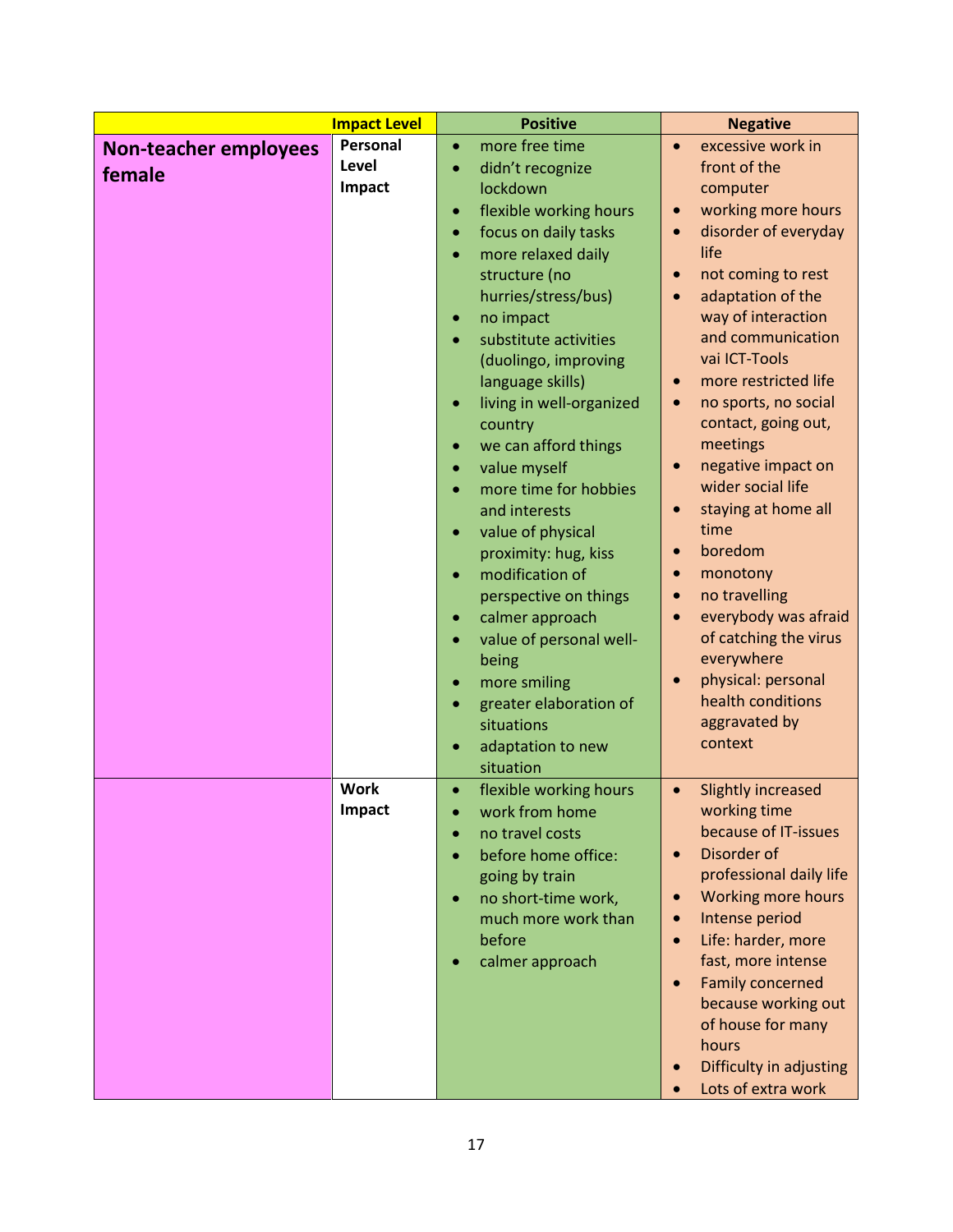| Family<br>Impact | more free-time<br>$\bullet$<br>more time for family<br>$\bullet$<br>partner stayed at home<br>$\bullet$<br>more phone calls<br>$\bullet$<br>(family, friends)<br>regular family<br>$\bullet$<br>dinners/events<br>contacts didn't break<br>$\bullet$ | Some work-areas<br>$\bullet$<br>were restricted<br>(client contact, field<br>service)<br>Not meeting new<br>colleagues<br>Only home-office<br>Social isolation<br>Taking the car more<br>often<br>no social events<br>decreased amount of<br>work<br>family concerned<br>because of high-risk<br>profession<br>not much attention<br>for children due to<br>work profession<br>(high risk)<br>no regular dinners<br>$\bullet$<br>with friends and near<br>families<br>kids were limited<br>$\bullet$<br>(sports, go out, see<br>friends)<br>not meeting (old)<br>parents |
|------------------|------------------------------------------------------------------------------------------------------------------------------------------------------------------------------------------------------------------------------------------------------|--------------------------------------------------------------------------------------------------------------------------------------------------------------------------------------------------------------------------------------------------------------------------------------------------------------------------------------------------------------------------------------------------------------------------------------------------------------------------------------------------------------------------------------------------------------------------|
|                  | closer (kids are at home)<br>$\bullet$<br>emotional closeness to<br>children<br>value of being mother<br>value family<br>importance of spending<br>time with family and<br>children                                                                  | every activity moved<br>$\bullet$<br>toward one's home<br>everybody was afraid<br>of catching the virus<br>everywhere<br>no celebrations<br>monotony<br>$\bullet$<br>negative impact on<br>$\bullet$<br>wider social life<br>no time with<br>extended family<br><b>Family concerned</b><br>$\bullet$<br>because working out<br>of house for many<br>hours (working in<br>risk-profession,<br>hospital)                                                                                                                                                                   |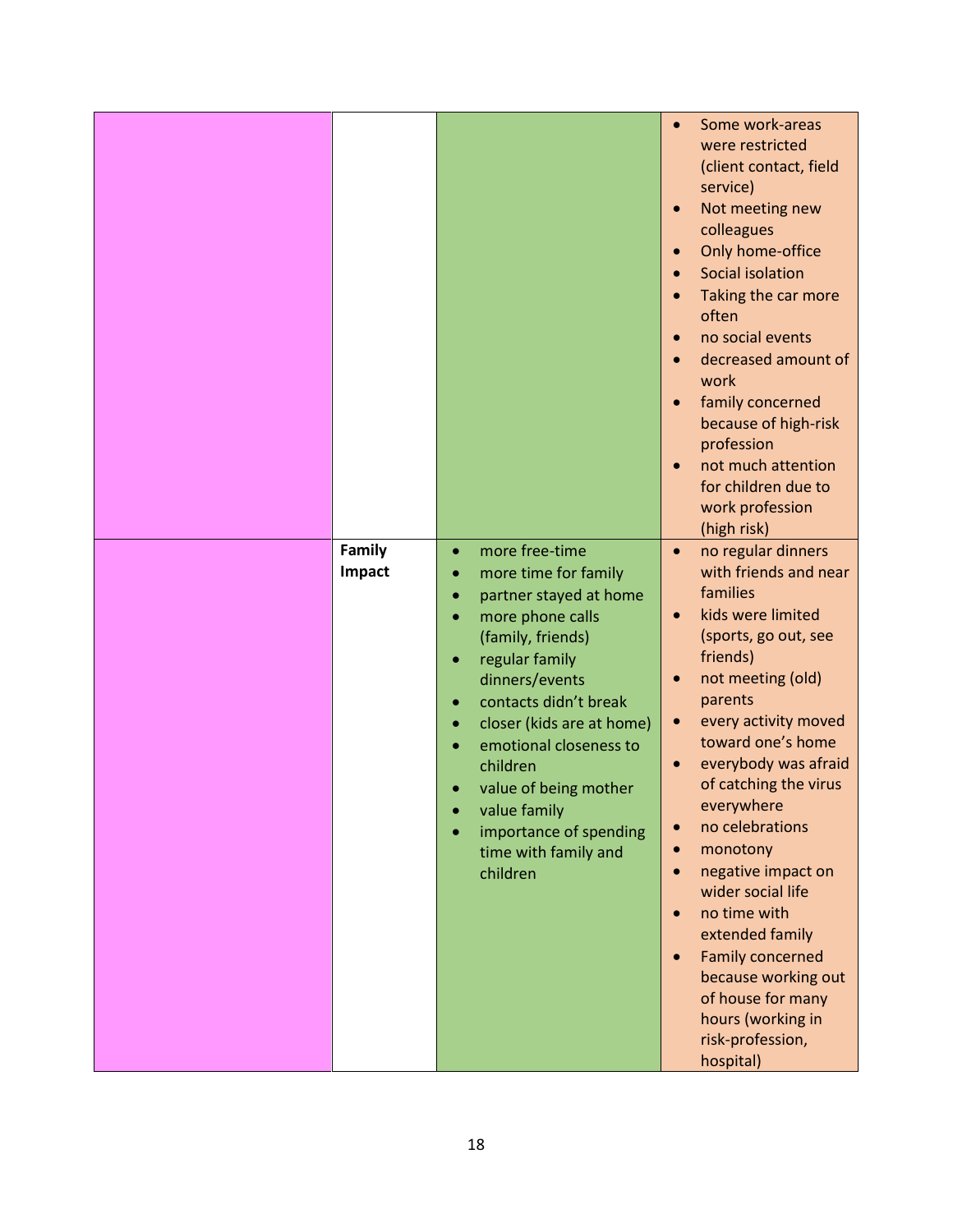|         |                                                 | Not able to give<br>$\bullet$                 |
|---------|-------------------------------------------------|-----------------------------------------------|
|         |                                                 | much attention to                             |
|         |                                                 | children due to work                          |
|         |                                                 |                                               |
| Lessons | it is important to set<br>$\bullet$             | dependence on<br>$\bullet$                    |
| learned | boundaries between                              | accessibility to ICT                          |
|         | work area and home                              | tools                                         |
|         | area                                            | need for better<br>$\bullet$                  |
|         | enjoy nature and go                             | organization and                              |
|         | outside                                         | demarcation of                                |
|         | definition of "real                             | professional and                              |
|         | friends"                                        | personal activity                             |
|         | make the best out of the<br>$\bullet$<br>crisis | "Definition of wrong<br>$\bullet$<br>friends" |
|         | save money<br>$\bullet$                         | Are our distractions<br>$\bullet$             |
|         | learning that you don't<br>$\bullet$            | and distractors (e.g.,                        |
|         | need (to buy) things just                       | Cinema, restaurants)                          |
|         | in the moment                                   | indispensable?                                |
|         | Are our distractions and<br>$\bullet$           | Nothing is given in<br>$\bullet$              |
|         | distractors (eg. Cinema,                        | life, everything is                           |
|         | restaurants)                                    | changeable                                    |
|         | indispensable?                                  | People find it<br>$\bullet$                   |
|         | Stay in contact<br>$\bullet$                    | difficult to live by                          |
|         | Polyphony and different<br>$\bullet$            | rules                                         |
|         | opinions                                        | Polyphony and<br>$\bullet$                    |
|         | Help single people<br>$\bullet$                 | different opinions                            |
|         | Calling parents more                            | <b>Experiencing healthy</b><br>$\bullet$      |
|         | often                                           | people dying                                  |
|         | Optimistic attitude is                          | unexpectedly and                              |
|         | important                                       | leaving their families                        |
|         | Hope in politicians and                         | behind                                        |
|         | politics                                        | Nothing is taken for<br>$\bullet$             |
|         | Without experience we                           | granted                                       |
|         | don't know how to act                           |                                               |
|         | correctly                                       |                                               |
|         | value of physical<br>$\bullet$                  |                                               |
|         | proximity: hug, kiss                            |                                               |
|         | optimism                                        |                                               |
|         | overcoming gravity                              |                                               |
|         | greater self-confidence                         |                                               |
|         | positive effects on                             |                                               |
|         | parent-kid relationship                         |                                               |
|         | importance of spending<br>$\bullet$             |                                               |
|         | time with family and                            |                                               |
|         | children                                        |                                               |
|         | life too small and                              |                                               |
|         | precious: we need to                            |                                               |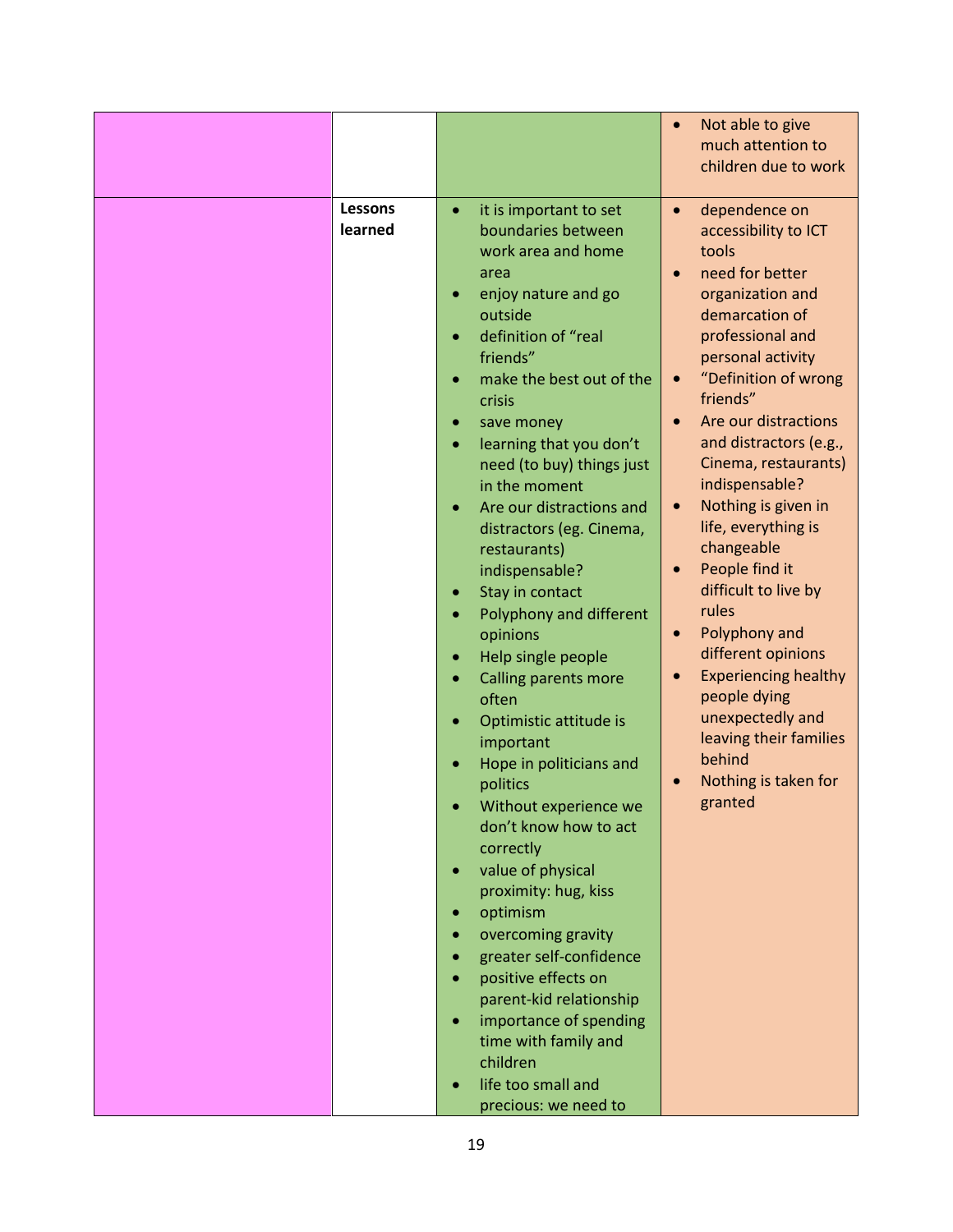|                            |           | take advantage of every          |           |                      |
|----------------------------|-----------|----------------------------------|-----------|----------------------|
|                            |           | living moment                    |           |                      |
|                            |           | spend quality time with          |           |                      |
|                            |           | family                           |           |                      |
|                            |           | you should not let time          |           |                      |
|                            | $\bullet$ |                                  |           |                      |
|                            |           | go unused                        |           |                      |
|                            |           | more time to hobbies             |           |                      |
| <b>Factors that</b>        | $\bullet$ | adaptation of the way of         | $\bullet$ | adaptation of the    |
| helped                     |           | interaction and                  |           | way of interaction   |
| most                       |           | communication with               |           | and communication    |
|                            |           | people through ICT               |           | with people through  |
|                            | $\bullet$ | nature surrounding               |           | ICT-message          |
|                            |           | big house (you can avoid         |           | overload             |
|                            |           | partner/family members           |           |                      |
|                            |           | if you need time on your         |           |                      |
|                            |           | own)                             |           |                      |
|                            |           | pets                             |           |                      |
|                            |           | have a walk in nature            |           |                      |
|                            |           | stay positive                    |           |                      |
|                            | $\bullet$ | believe in politicians           |           |                      |
|                            | $\bullet$ | don't think the worst of         |           |                      |
|                            |           | other people                     |           |                      |
|                            |           | don't be critical                |           |                      |
|                            | $\bullet$ | enjoy nature and go              |           |                      |
|                            |           | outside                          |           |                      |
|                            | $\bullet$ | supportive role of family        |           |                      |
|                            |           | and friends                      |           |                      |
|                            | $\bullet$ | communication and<br>information |           |                      |
|                            |           |                                  |           |                      |
|                            |           | reading more, cooking,           |           |                      |
|                            |           | watching films with<br>children  |           |                      |
|                            |           |                                  |           |                      |
|                            |           | online classes for               |           |                      |
|                            |           | students                         |           |                      |
|                            | $\bullet$ | combining work with              |           |                      |
|                            |           | hobbies                          |           |                      |
| Preparation<br>for another | $\bullet$ | due to experience, it            |           | we are not mentally  |
| pandemic                   |           | won't be a new                   |           | prepared             |
|                            |           | situation                        | $\bullet$ | anxiety for the      |
|                            |           | certainly better                 |           | future/the next day  |
|                            |           | prepared after                   |           | preparation far from |
|                            |           | experience of                    |           | optimal              |
|                            |           | lockdowns                        |           | many measures are    |
|                            | $\bullet$ | schools tried to go on           |           | concept less,        |
|                            |           | politicians tried their          |           | incomprehensible     |
|                            |           | best                             |           | and arbitrary        |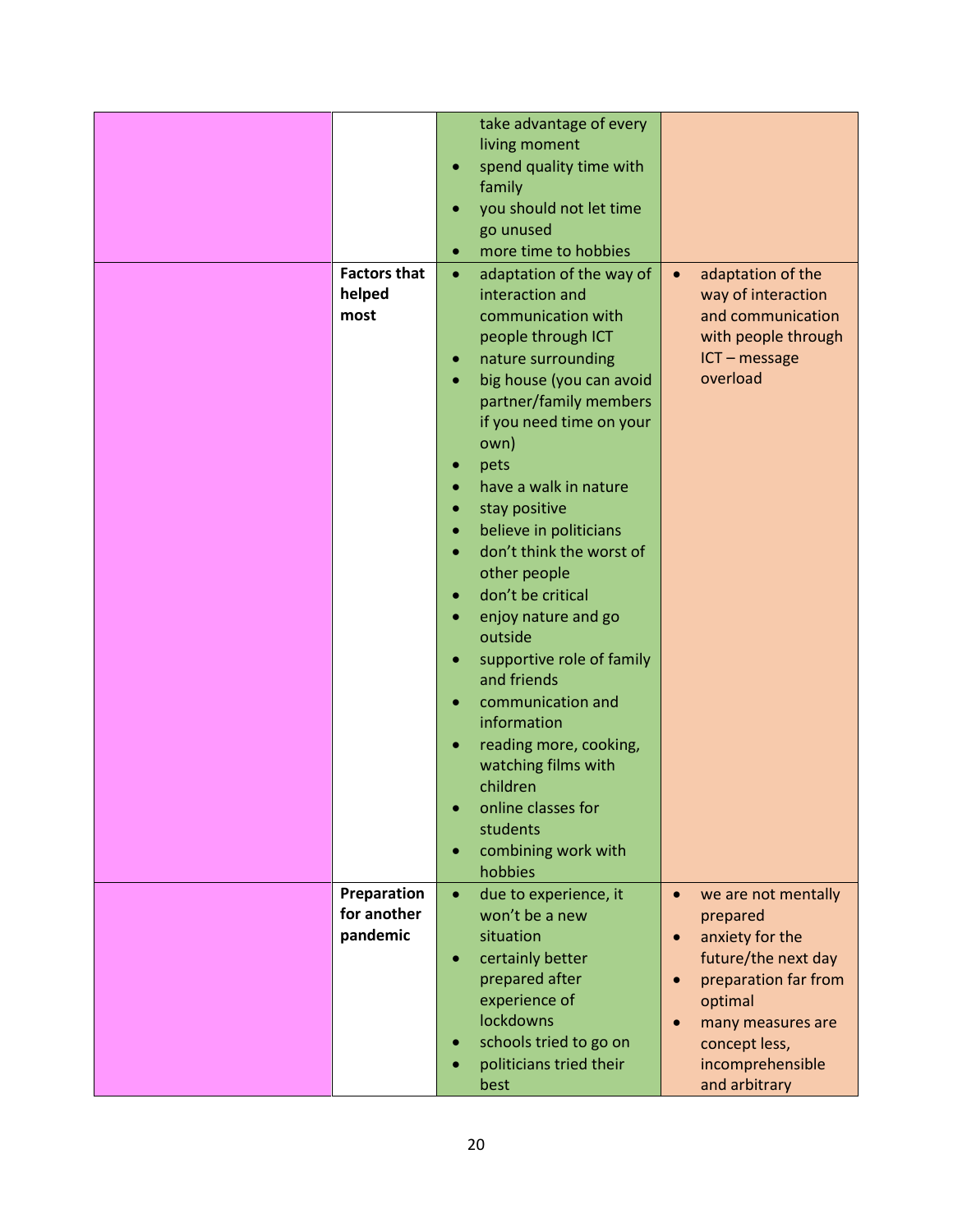|       | $\bullet$<br>$\bullet$<br>$\bullet$ | we still could go<br>(grocery) shopping<br>we life in a well-<br>organized country<br>we can afford things<br>society has to stick<br>together<br>situation in Germany<br>better than in other<br>countries<br>gaining experience in<br>crisis management<br>life can move on<br>we are stronger than in<br>March (I)<br>kids do lessons online | $\bullet$<br>$\bullet$<br>$\bullet$<br>$\bullet$<br>$\bullet$<br>$\bullet$<br>$\bullet$<br>$\bullet$<br>$\bullet$<br>$\bullet$<br>$\bullet$ | politics changed<br>measures without<br>system constantly<br>conspiracy theorists<br>problems with masks<br>(supply and costs)<br>without experience<br>we don't know how<br>to act correctly<br>single people and<br>older people feel<br>lonely<br>situation in other<br>countries worse<br>every new pandemic<br>creates new<br>problems<br>school system has to<br>grow up<br>children and older<br>people ended up<br>being the "victims"<br>without knowing<br>what the next<br>pandemic could be,<br>we cannot be<br>prepared<br>future and our<br>behavior is unknown<br>and unplannable |
|-------|-------------------------------------|-------------------------------------------------------------------------------------------------------------------------------------------------------------------------------------------------------------------------------------------------------------------------------------------------------------------------------------------------|---------------------------------------------------------------------------------------------------------------------------------------------|--------------------------------------------------------------------------------------------------------------------------------------------------------------------------------------------------------------------------------------------------------------------------------------------------------------------------------------------------------------------------------------------------------------------------------------------------------------------------------------------------------------------------------------------------------------------------------------------------|
| other |                                     |                                                                                                                                                                                                                                                                                                                                                 |                                                                                                                                             | What to<br>$\bullet$                                                                                                                                                                                                                                                                                                                                                                                                                                                                                                                                                                             |
|       |                                     |                                                                                                                                                                                                                                                                                                                                                 |                                                                                                                                             | recommend<br>people who don't<br>own house but<br>small<br>apartments, with<br>one or two<br>children not<br>being able to<br>afford time-outs                                                                                                                                                                                                                                                                                                                                                                                                                                                   |

|                | <b>Impact Level</b> | <b>Positive</b>         | <b>Negative</b>            |
|----------------|---------------------|-------------------------|----------------------------|
| Non-teacher    | Personal            | Exercise outdoors       | <b>Restricted mobility</b> |
| employees male | level impact        | (according to measures) | and daily                  |
|                |                     | Positive deceleration,  | movement                   |
|                |                     | slowing down            |                            |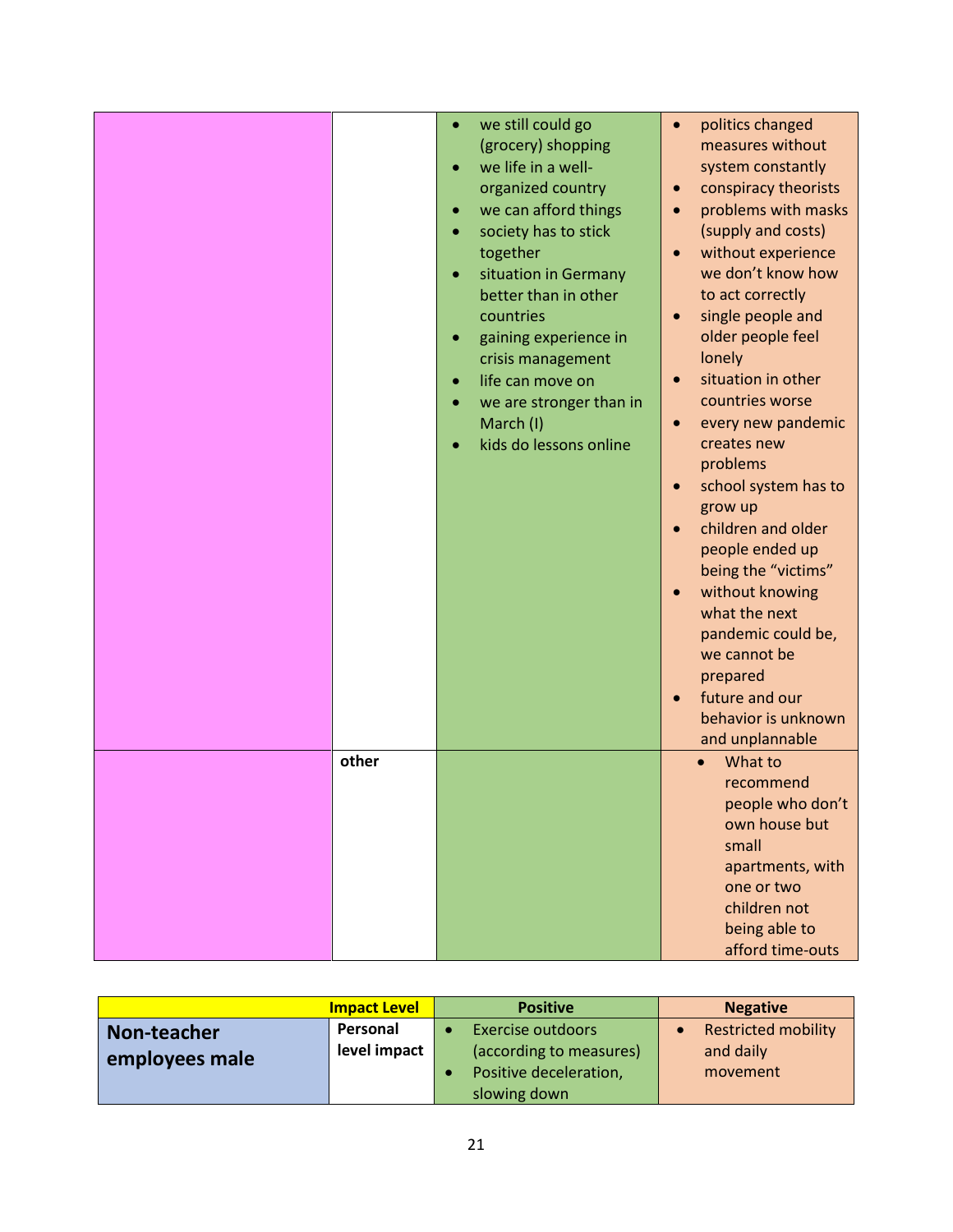| <b>Work</b> | $\bullet$<br>$\bullet$                                                                  | In-depth study of IT<br>(topics and interests<br>related to one's work)<br>Rediscovery of pleasures:<br>good food and good<br>wine with partner                                                                                                                                                                                                                                                            | $\bullet$                           | <b>Dilution of</b><br>relationships<br>Change of human<br>behavior<br>More stressful<br>Less time for<br>yourself<br>No personal space<br>in case you want to<br>be alone<br>Change in eating<br>habits<br><b>Reduction of</b><br>interpersonal<br>relationships                                                                                                                                                                                                                                                                                                                                                                                             |
|-------------|-----------------------------------------------------------------------------------------|------------------------------------------------------------------------------------------------------------------------------------------------------------------------------------------------------------------------------------------------------------------------------------------------------------------------------------------------------------------------------------------------------------|-------------------------------------|--------------------------------------------------------------------------------------------------------------------------------------------------------------------------------------------------------------------------------------------------------------------------------------------------------------------------------------------------------------------------------------------------------------------------------------------------------------------------------------------------------------------------------------------------------------------------------------------------------------------------------------------------------------|
| Impact      | $\bullet$<br>$\bullet$<br>$\bullet$<br>$\bullet$<br>$\bullet$<br>$\bullet$<br>$\bullet$ | <b>Work continued</b><br>normally<br>No big changes<br>(following measures)<br><b>Online-meetings</b><br>Possibility of home-office<br>(IT) (work becomes<br>easier, no worry for<br>short-time allowances)<br>Home office: work next<br>to loved ones<br>Positive effect because<br>system relevant<br>(disinfectant industry)<br>In-depth study of IT<br>(topics and interests<br>related to one's work) | $\bullet$<br>$\bullet$<br>$\bullet$ | Put in action all<br>necessary covid<br>measures<br>Social distancing<br><b>Negative impacts</b><br><b>Everything became</b><br>more complicated<br>Difficult in other<br>industries (than IT)<br>More stressful<br>(work and private<br>life is mixed in<br>home office)<br><b>Worrying about</b><br>colleagues: enough<br>space to work at<br>home? Can they<br>calmly work? Are<br>there kids?<br>Change of daily<br>rhythm<br><b>Physical limitations</b><br><b>Negative mood</b><br>Loss of desire for<br>pleasures in life<br><b>Many commitments</b><br>take one away of<br>family life<br>Increased work load<br>Increased request<br>for IT support |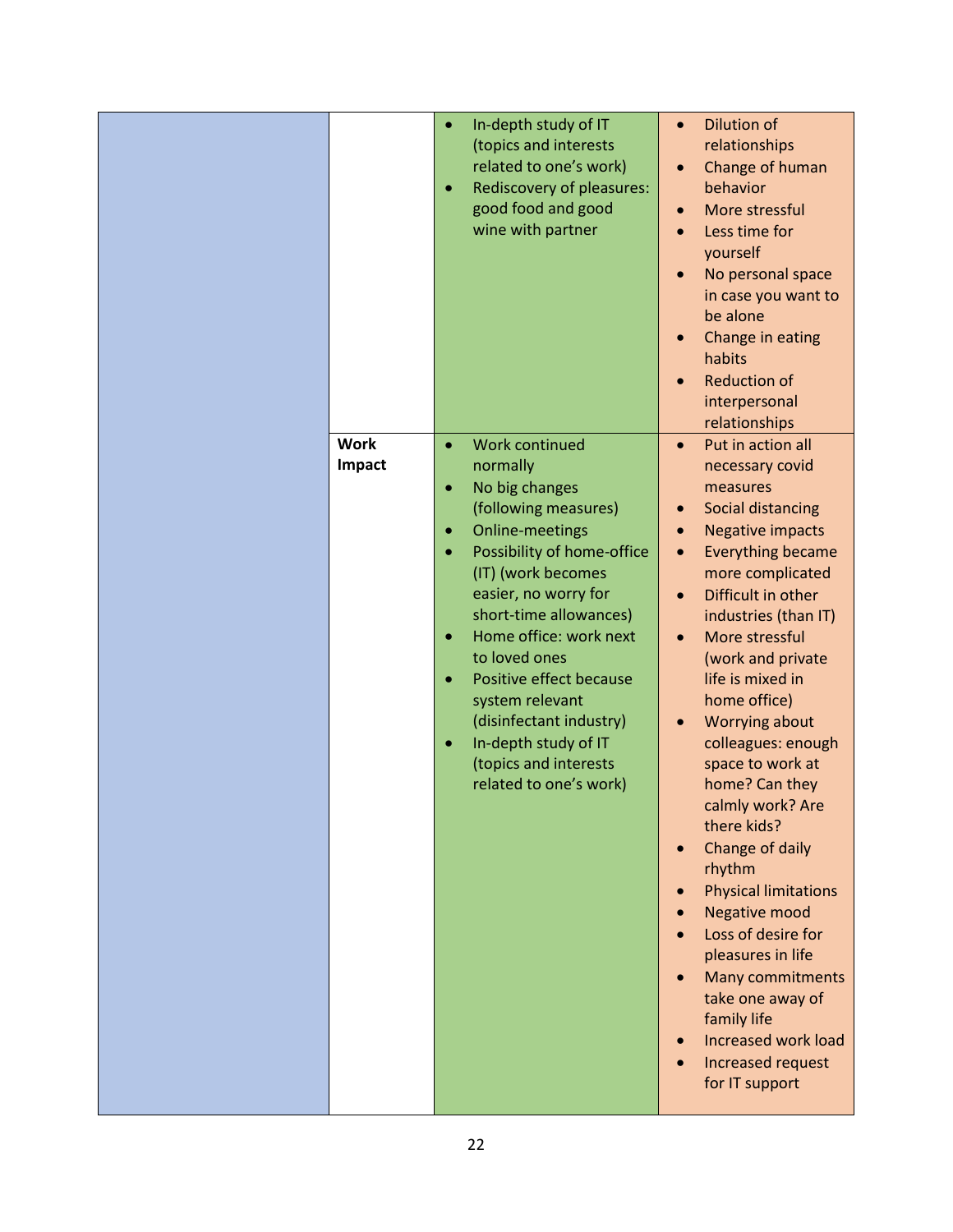| Family         | Everyone was trying to<br>$\bullet$   | Communicating<br>$\bullet$           |
|----------------|---------------------------------------|--------------------------------------|
| Impact         | protect themselves and                | with family                          |
|                | loved ones from                       | challenging                          |
|                | spreading                             | Long distance<br>$\bullet$           |
|                | More communication<br>$\bullet$       | communication                        |
|                | with family members                   | increased                            |
|                | (so that everyone is                  | <b>Tensions between</b><br>$\bullet$ |
|                | well/mental health)                   |                                      |
|                |                                       | family members                       |
|                | Home office: work next<br>$\bullet$   | Father's death in                    |
|                | to loved ones                         | care center without                  |
|                | You can put work and<br>$\bullet$     | son having access                    |
|                | life "together" as new                | More stressful<br>$\bullet$          |
|                | task to grow with                     | (work and private                    |
|                | Rediscovering value of<br>$\bullet$   | life is mixed in                     |
|                | family                                | home office)                         |
|                | Rediscovering value of<br>٠           | Fear for older<br>$\bullet$          |
|                | home and life at home                 | people                               |
|                |                                       |                                      |
|                | Rediscovery of<br>$\bullet$           | Social distance                      |
|                | pleasures: good food                  | <b>Many commitments</b>              |
|                | and good wine with                    | take one away of                     |
|                | partner                               | family life                          |
|                |                                       | $\bullet$                            |
| <b>Lessons</b> | People must take<br>$\bullet$         | People want their<br>$\bullet$       |
| learned        | advantage of time to do               | freedom                              |
|                | things that help him and              | <b>Failure of</b><br>$\bullet$       |
|                | cultivate him                         |                                      |
|                |                                       | vaccination                          |
|                | People must be practical<br>$\bullet$ | campaign                             |
|                | and adaptable                         | Zero trust in<br>$\bullet$           |
|                | Internet helps alleviate<br>$\bullet$ | politicians                          |
|                | the situation (everything             | People have moved<br>$\bullet$       |
|                | was done electronically)              | physically apart                     |
|                | Generosity                            | <b>Decreased</b>                     |
|                | <b>Kindness</b>                       | confidence in                        |
|                | <b>Fundraising campaigns</b>          | science                              |
|                | for doctors and nurses                |                                      |
|                | Learned to slow down<br>$\bullet$     |                                      |
|                |                                       |                                      |
|                | <b>Deceleration</b>                   |                                      |
|                | Social cohesion                       |                                      |
|                | neighbor cohesion<br>$\bullet$        |                                      |
|                | People have moved                     |                                      |
|                | closer together                       |                                      |
|                | Reviewing value of<br>$\bullet$       |                                      |
|                | interpersonal                         |                                      |
|                | relationships                         |                                      |
|                | Change of attitude<br>$\bullet$       |                                      |
|                | towards life                          |                                      |
|                |                                       |                                      |
|                | Enhance everyday life<br>$\bullet$    |                                      |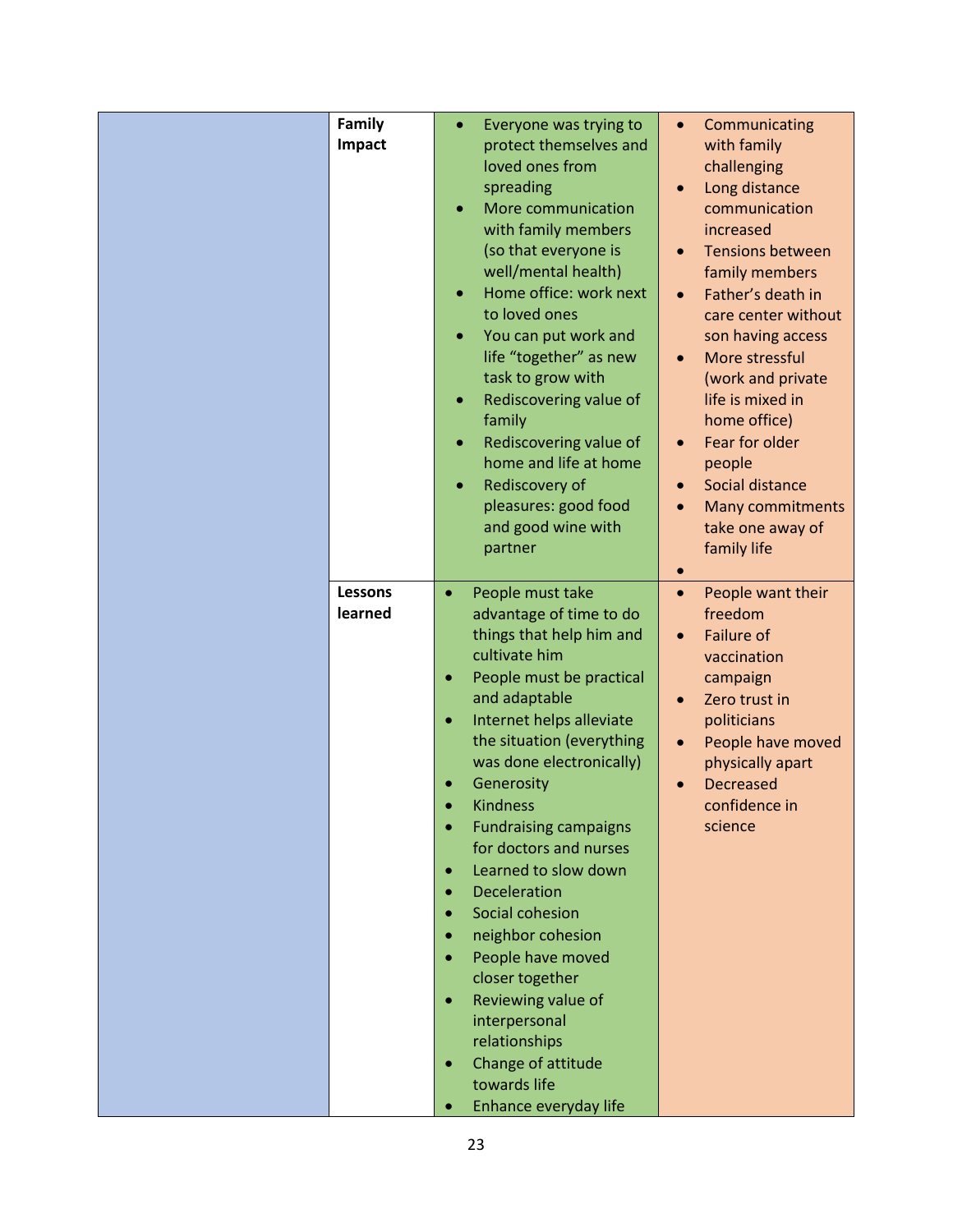|                     | $\bullet$ | Value family                |                                      |
|---------------------|-----------|-----------------------------|--------------------------------------|
|                     |           | <b>Dissemination and</b>    |                                      |
|                     |           | improvement of IT           |                                      |
|                     |           | knowledge are important     |                                      |
|                     | $\bullet$ | Rediscovery of pleasures:   |                                      |
|                     |           | good food and good          |                                      |
|                     |           | wine with partner           |                                      |
| <b>Factors that</b> | $\bullet$ | People must take            |                                      |
| helped              |           | advantage of time to        |                                      |
| most                |           | help themselves and to      |                                      |
|                     |           | educate themselves          |                                      |
|                     | $\bullet$ | One must be practical       |                                      |
|                     |           | and adaptable               |                                      |
|                     | $\bullet$ | Internet helped alleviate   |                                      |
|                     |           | the situation               |                                      |
|                     |           | Partners have home          |                                      |
|                     |           | office work place           |                                      |
|                     | $\bullet$ | Enough (private) space      |                                      |
|                     | $\bullet$ | Garden/big house            |                                      |
|                     |           | Being and working next      |                                      |
|                     |           | to loved ones               |                                      |
|                     | $\bullet$ | Activities: gardening,      |                                      |
|                     |           | sports, meditation          |                                      |
|                     | $\bullet$ | System relevant jobs        |                                      |
|                     |           |                             |                                      |
|                     |           | <b>Family relationships</b> |                                      |
|                     |           | Change of attitude          |                                      |
|                     |           | towards life                |                                      |
|                     | $\bullet$ | In-depth study of IT        |                                      |
|                     |           | (topics and interests       |                                      |
|                     |           | related to one's work)      |                                      |
|                     |           | Rediscovery of pleasures:   |                                      |
|                     |           | good food and good          |                                      |
|                     |           | wine with partner           |                                      |
| Preparation         | $\bullet$ | The right state             | Patience,<br>$\bullet$               |
| for another         |           | mechanisms and experts      | adaptability,                        |
| pandemic            |           | with the right knowledge    | cooperation and                      |
|                     |           | to deal with situation      | proper organization                  |
|                     | $\bullet$ | Gaining experience in       | People are capable of<br>$\bullet$   |
|                     |           | crisis management           | many things                          |
|                     |           | <b>Cooperation between</b>  | Politically not: people<br>$\bullet$ |
|                     |           | states                      | get restless and                     |
|                     |           | People are capable of       | question decisions                   |
|                     |           | many things                 | No coherent rules<br>$\bullet$       |
|                     |           | Socializing on              | nor logical rules in                 |
|                     |           | zoom/meet                   | some cases                           |
|                     |           | <b>Medically yes</b>        | Incoherent or<br>$\bullet$           |
|                     |           |                             | consequent rules:                    |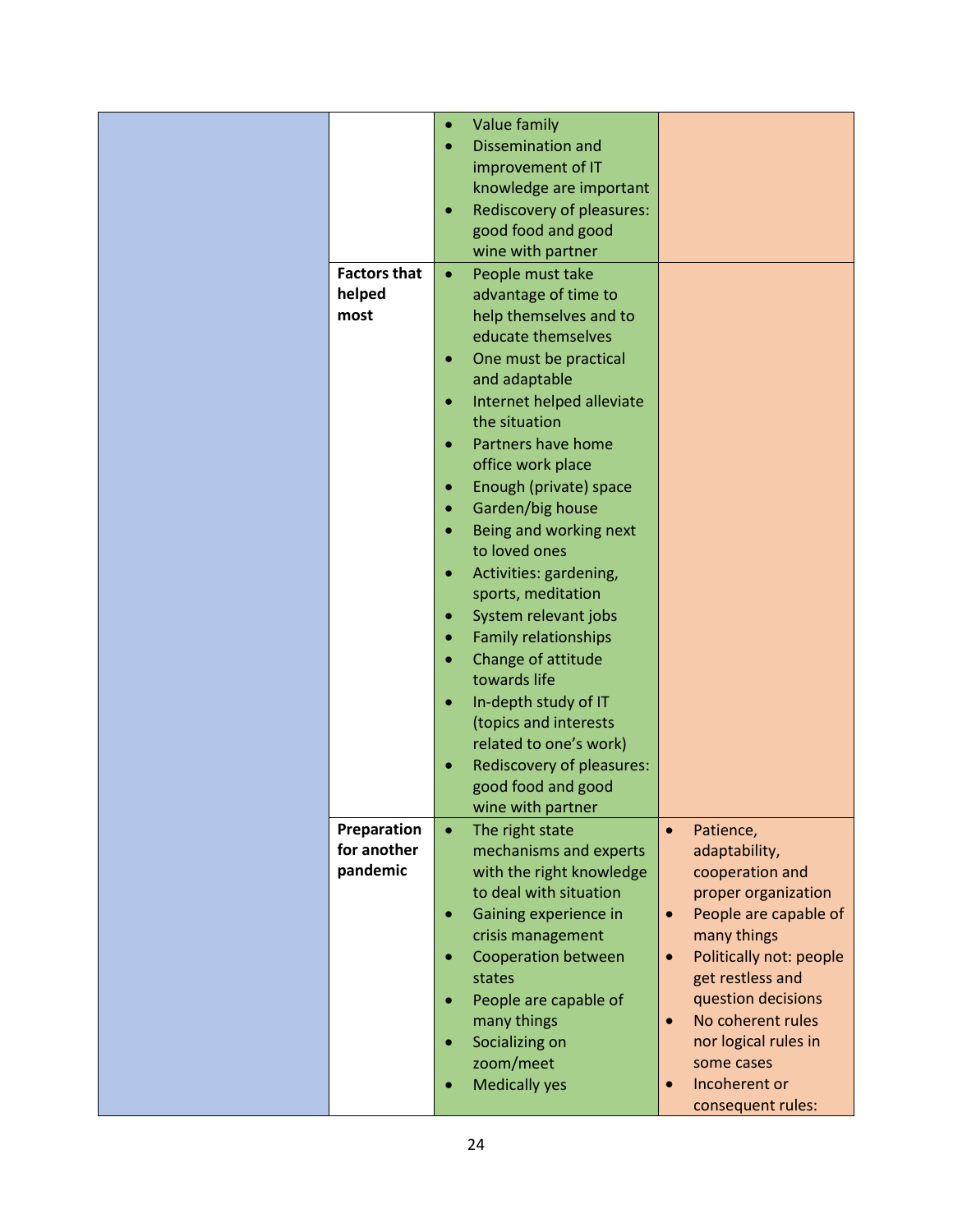|       |                                                                                                                                                                       | $\bullet$<br>$\bullet$<br>$\bullet$<br>$\bullet$<br>$\bullet$ | (mask until place,<br>partially closed shops<br>following illogical<br>patterns)<br>Curfew: is the virus<br>more active after 10<br>pm?<br>From wave to wave it<br>gets more difficult<br>Minimum of<br>vaccinations to get<br>vaccinated status is<br>altered to often (first<br>1, then 2, then 3,<br>then speculations)<br>Not prepared socially<br>nor politically<br><b>Decreased</b><br>confidence in science<br>Mistakes in crisis<br>management by<br>government<br>Unpreparedness<br>Difficulty of giving up<br>a free lifestyle |
|-------|-----------------------------------------------------------------------------------------------------------------------------------------------------------------------|---------------------------------------------------------------|-------------------------------------------------------------------------------------------------------------------------------------------------------------------------------------------------------------------------------------------------------------------------------------------------------------------------------------------------------------------------------------------------------------------------------------------------------------------------------------------------------------------------------------------|
| other | Tipps for other lockdown:<br>stay focused on you<br>take care of your mental<br>health                                                                                |                                                               |                                                                                                                                                                                                                                                                                                                                                                                                                                                                                                                                           |
|       | take tike off if you need<br>$\bullet$<br>to<br>forced decelerations can<br>be positive, learn out of<br>it and adopt it in your<br>normal life<br>communicate openly |                                                               |                                                                                                                                                                                                                                                                                                                                                                                                                                                                                                                                           |

|                       | <b>Impact Level</b> |           | <b>Positive</b>          |           | <b>Negative</b>      |
|-----------------------|---------------------|-----------|--------------------------|-----------|----------------------|
| Teacher/professor $-$ | Personal            |           | back in touch with       |           | isolation            |
| employee female       | <b>Level Impact</b> |           | oneself                  |           | distance             |
|                       |                     |           | appreciate little things | $\bullet$ | influence on         |
|                       |                     | $\bullet$ | no real effects on       |           | personality          |
|                       |                     |           | personal life            |           | constraints          |
|                       |                     | $\bullet$ | time for pleasant        |           | spatial limitations, |
|                       |                     |           | activities (reading,     |           | travelling was       |
|                       |                     |           |                          |           | banned               |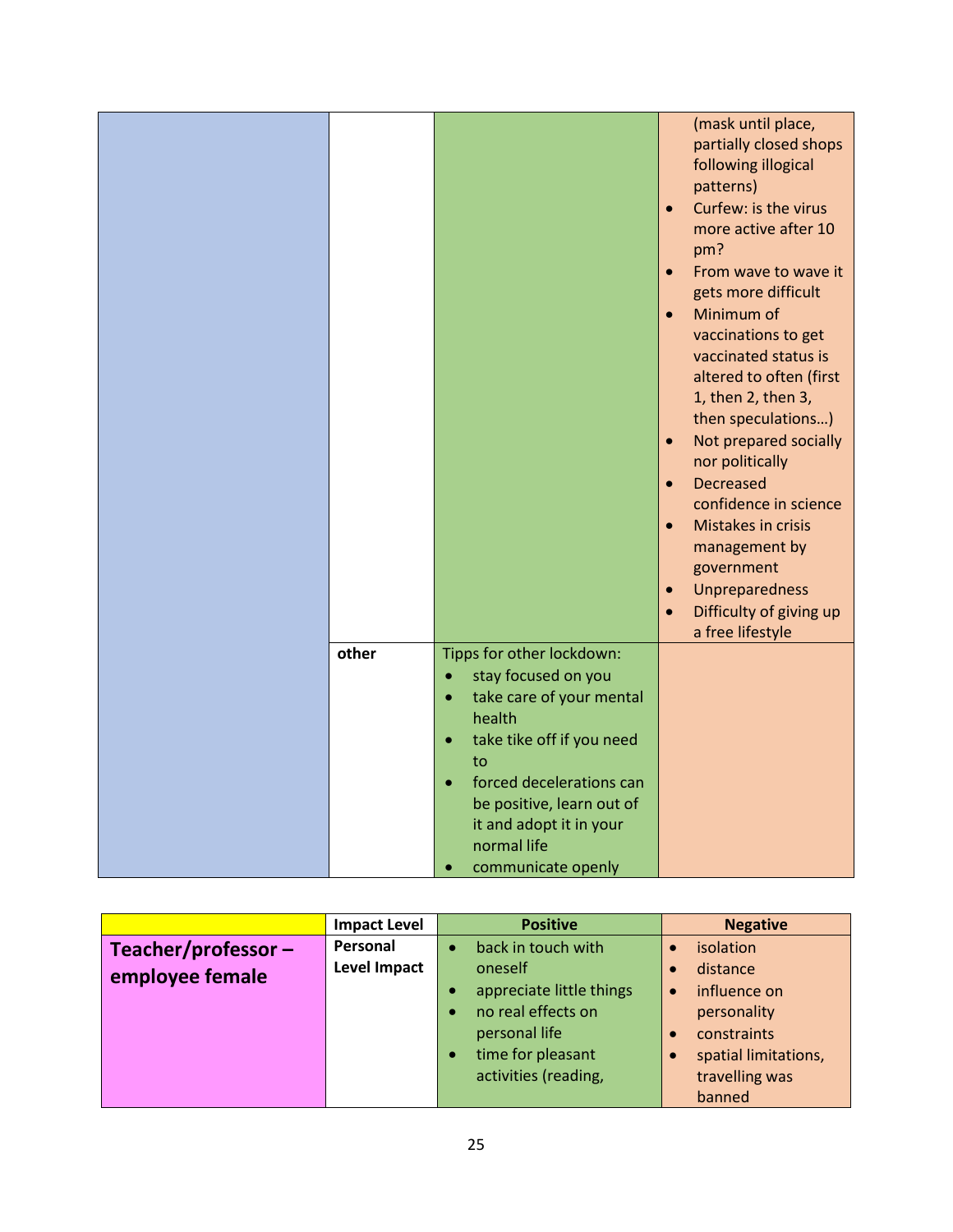|                    |           | cooking, time with       | $\bullet$ | closures              |
|--------------------|-----------|--------------------------|-----------|-----------------------|
|                    |           | people one loves)        | $\bullet$ | loss of time with     |
|                    | $\bullet$ | time to read about life, |           | loved ones            |
|                    |           | health, nutrition        | $\bullet$ | world changes fast    |
|                    | $\bullet$ | time how to play a       | $\bullet$ | threat                |
|                    |           | musical instrument       | $\bullet$ | changes in society    |
|                    | $\bullet$ | doing other chores       | $\bullet$ | fast and sudden       |
|                    |           | (home or garden)         |           | (negative) changes    |
|                    |           |                          |           | in society and crisis |
|                    |           |                          |           | development           |
|                    |           |                          | $\bullet$ | unpredicted           |
|                    |           |                          |           | expenses, buying      |
|                    |           |                          |           | new devices           |
|                    |           |                          | $\bullet$ | time management       |
|                    |           |                          |           | difficulties (family, |
|                    |           |                          |           | profession -          |
|                    |           |                          |           | balance)              |
|                    |           |                          | $\bullet$ | negative emotions:    |
|                    |           |                          |           | fear, restlessness,   |
|                    |           |                          |           | anxiety, panic        |
|                    |           |                          | $\bullet$ | mobility:             |
|                    |           |                          | $\bullet$ | sense of exclusion    |
|                    |           |                          |           | with local lockdowns  |
|                    |           |                          |           | in the same country)  |
|                    |           |                          | $\bullet$ | basic and everyday    |
|                    |           |                          |           | chores were limited   |
|                    |           |                          | $\bullet$ | feeling such as not   |
|                    |           |                          |           | being able to move    |
|                    |           |                          |           | during war or other   |
|                    |           |                          |           | disaster              |
|                    |           |                          | $\bullet$ | normally we go        |
|                    |           |                          |           | forwards, now we      |
|                    |           |                          |           | had to go             |
|                    |           |                          |           | "backwards"           |
|                    |           |                          | $\bullet$ | against               |
|                    |           |                          |           | "Mediterranean"       |
|                    |           |                          |           | social way of life    |
|                    |           |                          | $\bullet$ | <b>loneliness</b>     |
|                    |           |                          | $\bullet$ | no help from others   |
|                    |           |                          |           | (doing chores, etc.)  |
|                    |           |                          | $\bullet$ | late nights, fatigue  |
|                    |           |                          |           | and exhaustion to     |
|                    |           |                          |           | organize the house    |
| <b>Work Impact</b> | $\bullet$ | way of education         | $\bullet$ | way of education      |
|                    |           | changed (distance        |           | changed (distance     |
|                    |           | learning)                |           | learning)             |
|                    |           |                          | $\bullet$ | distance learning     |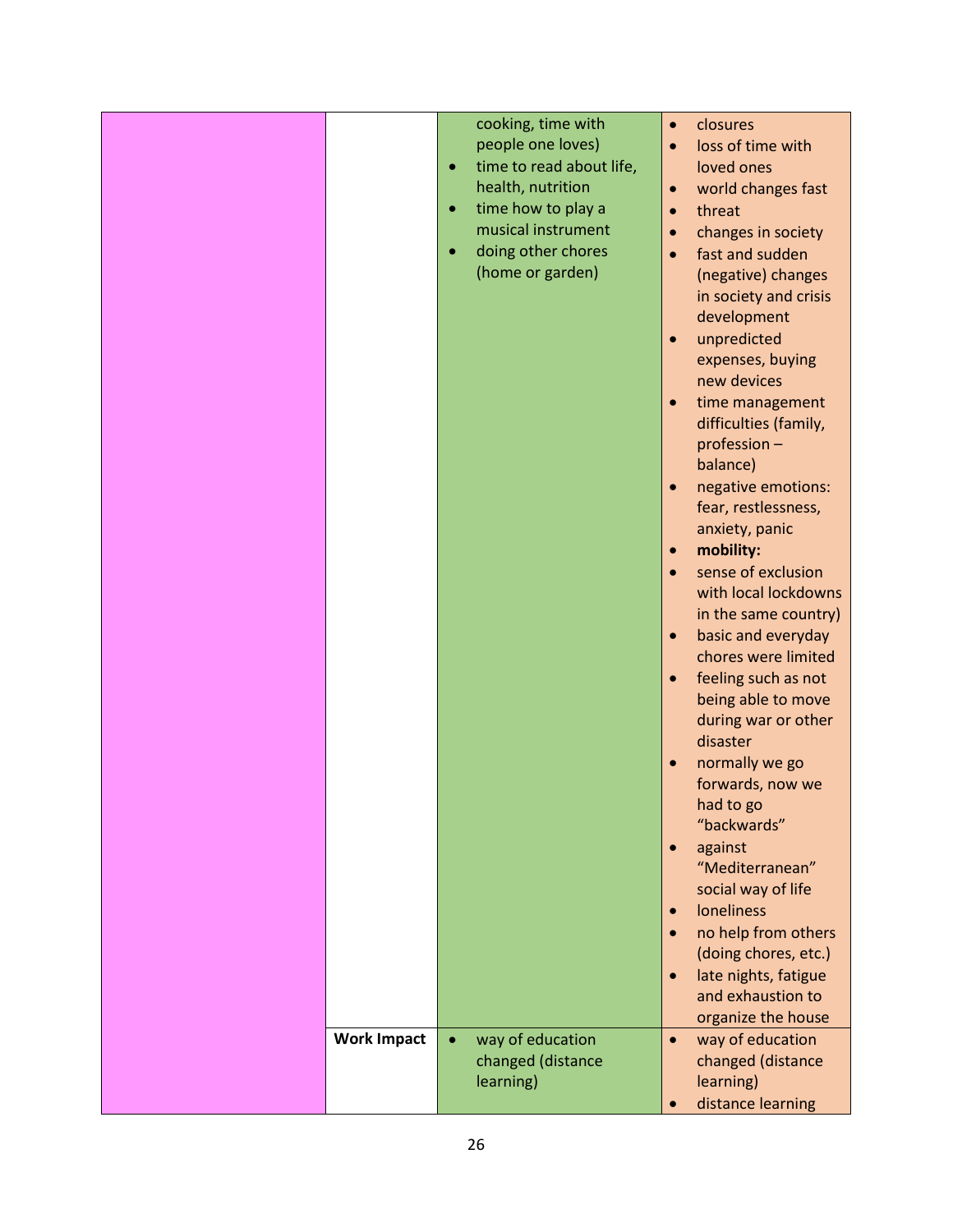|  | no use of car because<br>$\bullet$     | difficult<br>$\bullet$                |
|--|----------------------------------------|---------------------------------------|
|  | home office                            | implementation of                     |
|  | less traffic (because<br>$\bullet$     | distance learning                     |
|  | lockdown)                              | impossibility of<br>$\bullet$         |
|  | smart working<br>$\bullet$             | replacing face-to-                    |
|  | use of PC as main                      | face relationships                    |
|  | channel of teaching                    | with distance                         |
|  | teacher: reference figure<br>$\bullet$ | learning                              |
|  | teacher/pupil: positive<br>$\bullet$   | stress provoked by<br>$\bullet$       |
|  | relationship                           | distance learning                     |
|  | schools also open in<br>$\bullet$      | different<br>$\bullet$                |
|  | emergency situations                   | relationships                         |
|  | continue working<br>$\bullet$          | teacher/pupil                         |
|  | (system relevant job)                  | precariousness/unce<br>$\bullet$      |
|  | possibility of home office             | rtainty for project                   |
|  | $\bullet$                              | development                           |
|  | teaching online (feasible<br>$\bullet$ | isolation (everybody<br>$\bullet$     |
|  | and learnable, even for<br>the elder)  | has own office)                       |
|  |                                        | separate breaks<br>$\bullet$          |
|  | everything can be<br>$\bullet$         | <b>loneliness</b><br>$\bullet$        |
|  | substituted by online                  | seeing colleagues<br>$\bullet$        |
|  | alternatives                           | just in corridor                      |
|  | pupil's outcomes haven't<br>$\bullet$  |                                       |
|  | been influenced                        | travelling was<br>$\bullet$<br>banned |
|  |                                        |                                       |
|  |                                        | time management<br>$\bullet$          |
|  |                                        | difficulties (family,<br>profession - |
|  |                                        | balance)                              |
|  |                                        | socialization                         |
|  |                                        | $\bullet$                             |
|  |                                        | communication<br>$\bullet$            |
|  |                                        | dissatisfaction/diffic<br>$\bullet$   |
|  |                                        | ulties in emotional                   |
|  |                                        | connection with                       |
|  |                                        | pupils                                |
|  |                                        | avoidance behavior<br>$\bullet$       |
|  |                                        | (colleagues, less                     |
|  |                                        | projects, more                        |
|  |                                        | online meetings)                      |
|  |                                        | less efficient<br>$\bullet$           |
|  |                                        | communication with                    |
|  |                                        | parents                               |
|  |                                        | sitting in front of<br>$\bullet$      |
|  |                                        | black screens                         |
|  |                                        | online courses<br>$\bullet$           |
|  |                                        | brought anomalies                     |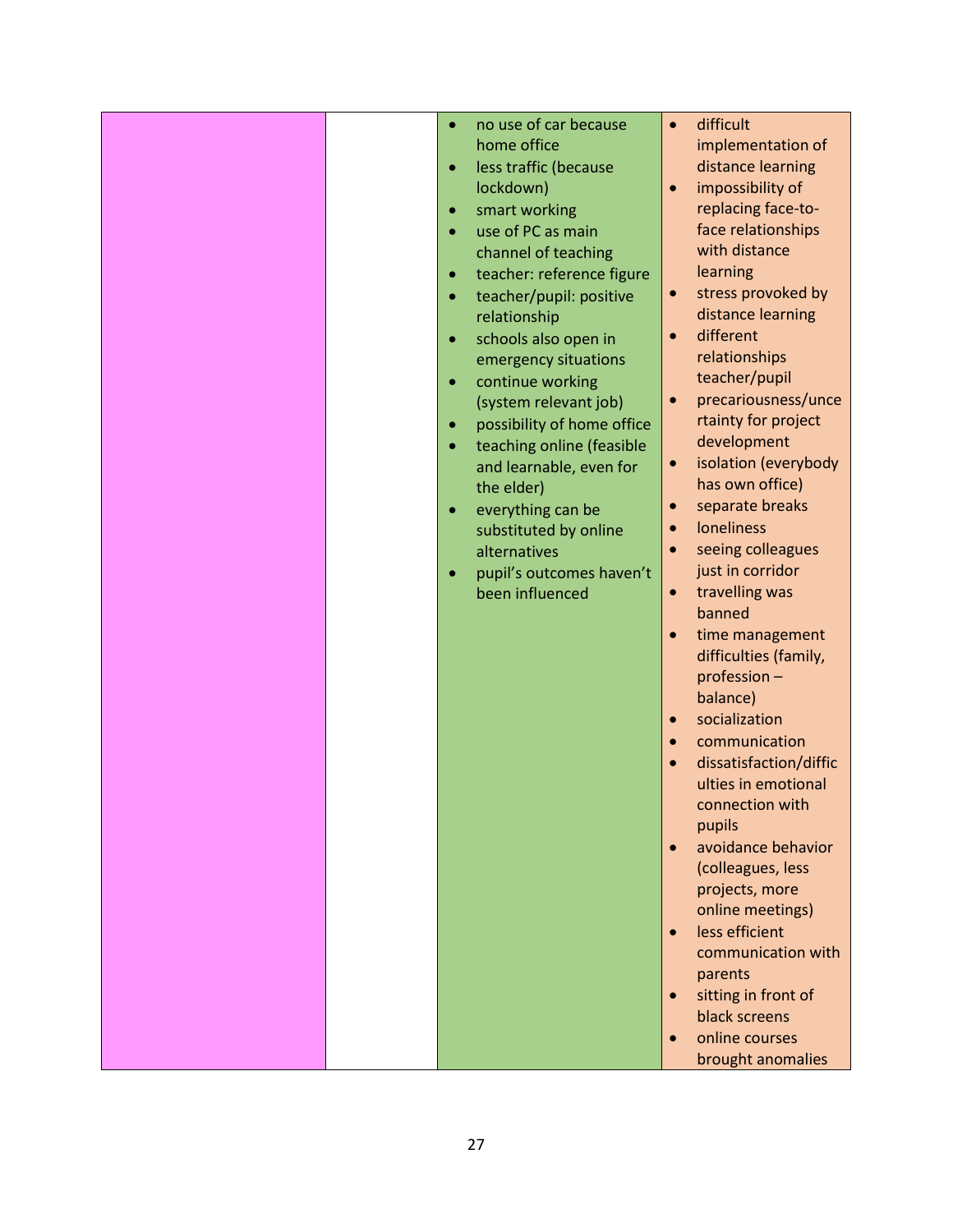| Family | children and family<br>$\bullet$                                                                                                                                                                                                                                                                                                                                                                    | some grades were<br>$\bullet$<br>"uneducated" and<br>gaps in knowledge<br>lack of participation<br>$\bullet$<br>because no testing<br>of performance<br>students entered<br>$\bullet$<br>virtual classroom<br>but did other things<br>physical distancing<br>$\bullet$                                                                                                                                                                                                                                                                                                                                                                                                                                                                                                                                                                                                  |
|--------|-----------------------------------------------------------------------------------------------------------------------------------------------------------------------------------------------------------------------------------------------------------------------------------------------------------------------------------------------------------------------------------------------------|-------------------------------------------------------------------------------------------------------------------------------------------------------------------------------------------------------------------------------------------------------------------------------------------------------------------------------------------------------------------------------------------------------------------------------------------------------------------------------------------------------------------------------------------------------------------------------------------------------------------------------------------------------------------------------------------------------------------------------------------------------------------------------------------------------------------------------------------------------------------------|
| Impact | coped well<br>children coped with final<br>exams (more difficult<br>during pandemic)<br>appreciate little things<br>thankful for good<br>system/governmental<br>reaction<br>short-time allowances<br>and financial help<br>whole family is at home<br>focus on family and<br>health<br>getting insight in<br>children's interest<br>children at home, more<br>time to talk<br>brought family closer | friends and family<br>fear<br>$\bullet$<br>social distance<br>$\bullet$<br>loss of time with<br>$\bullet$<br>loved ones<br>"corona final exams"<br>$\bullet$<br>for children<br>No contact for long<br>$\bullet$<br>time with<br>family/parents<br>(elderly people)<br>More work at home<br>$\bullet$<br>because whole<br>family is at home<br>A lot of people at<br>$\bullet$<br>home<br>Children pulled back<br>$\bullet$<br>Children are<br>$\bullet$<br>depressed because<br>of lack of freedom<br>Visit restrictions if<br>$\bullet$<br>members don't live<br>in your area<br><b>Local restrictions</b><br>$\bullet$<br>time management<br>$\bullet$<br>difficulties (family,<br>profession -<br>balance)<br>emotionally<br>$\bullet$<br>distancing from<br>beloved ones<br>avoidance behavior<br>$\bullet$<br>(friends, parties)<br>own children are<br>$\bullet$ |
|        |                                                                                                                                                                                                                                                                                                                                                                                                     | isolated socially                                                                                                                                                                                                                                                                                                                                                                                                                                                                                                                                                                                                                                                                                                                                                                                                                                                       |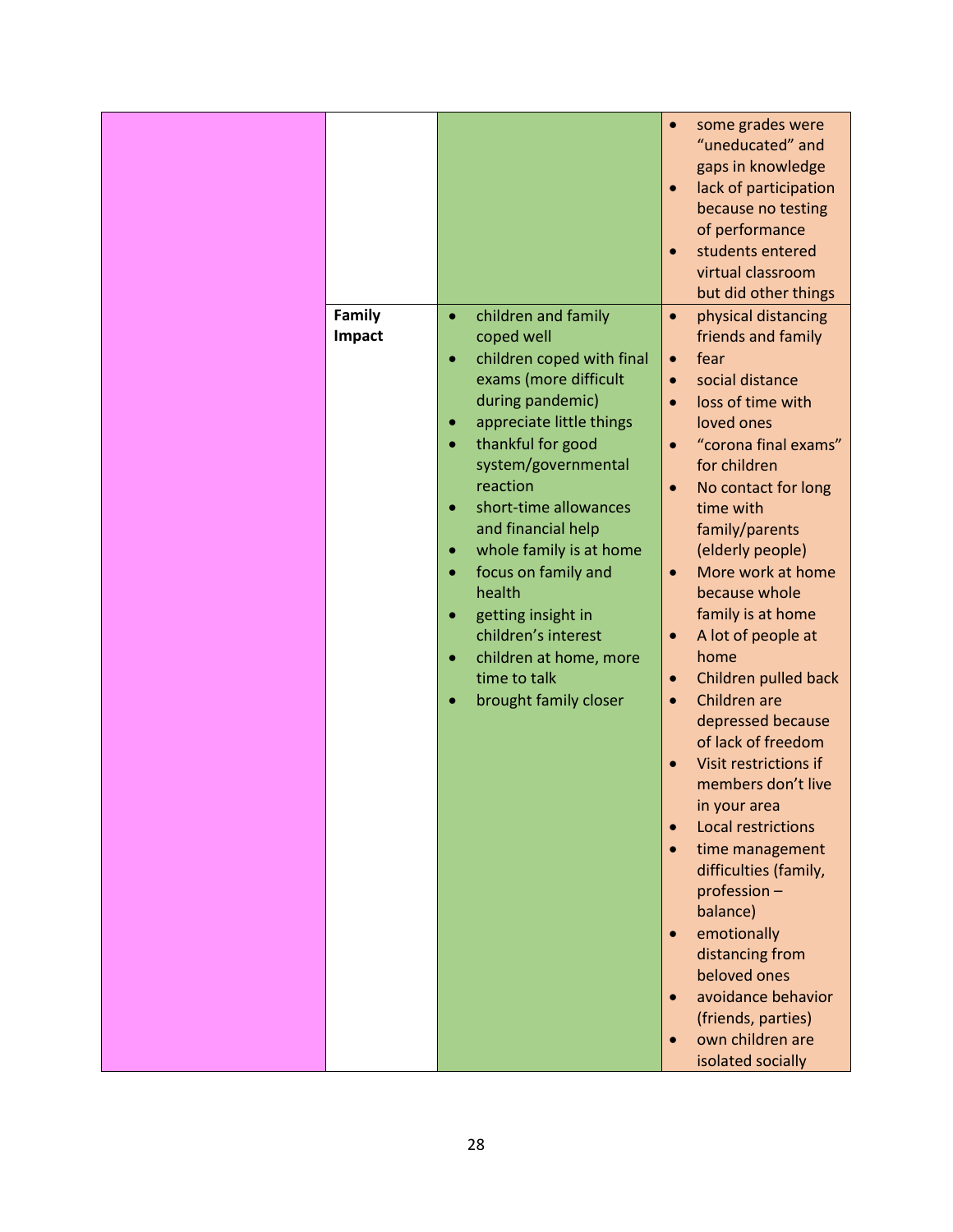|                |                                         | double position:<br>$\bullet$    |
|----------------|-----------------------------------------|----------------------------------|
|                |                                         | teacher at school                |
|                |                                         | and at home                      |
|                |                                         | no help from others<br>$\bullet$ |
|                |                                         | (doing chores, etc.)             |
|                |                                         | supporting children<br>$\bullet$ |
|                |                                         | with remote                      |
|                |                                         | schooling                        |
|                |                                         |                                  |
|                |                                         | not being able to<br>$\bullet$   |
|                |                                         | disturb children                 |
|                |                                         | during lessons                   |
| <b>Lessons</b> | new way of teaching<br>$\bullet$        | before: we didn't<br>$\bullet$   |
| learned        | (distance learning)                     | value small things               |
|                | change in attitude<br>$\bullet$         | we have to avoid                 |
|                | towards life in general                 | now because of                   |
|                | appreciate travelling<br>$\bullet$      | danger of spreading              |
|                | more                                    | the virus                        |
|                | reassessment of lifelong<br>$\bullet$   | all of a sudden all              |
|                | learning                                | can be                           |
|                | regaining possession of<br>$\bullet$    | gone/restricted                  |
|                | dimensions of solitude                  |                                  |
|                | appreciate home, places<br>$\bullet$    |                                  |
|                | and nature                              |                                  |
|                |                                         |                                  |
|                | being at home created a<br>$\bullet$    |                                  |
|                | bond between family                     |                                  |
|                | members                                 |                                  |
|                | globality is great/you can<br>$\bullet$ |                                  |
|                | travel easily                           |                                  |
|                | appreciate little things,<br>$\bullet$  |                                  |
|                | events                                  |                                  |
|                | personal contact is                     |                                  |
|                | important                               |                                  |
|                | almost everything can be                |                                  |
|                | done online                             |                                  |
|                | learn to bare things<br>$\bullet$       |                                  |
|                | which seem unboreable                   |                                  |
|                | gratitude for everything<br>$\bullet$   |                                  |
|                | we have                                 |                                  |
|                | managing online<br>$\bullet$            |                                  |
|                | education                               |                                  |
|                | distance learning and<br>$\bullet$      |                                  |
|                | teaching brought                        |                                  |
|                | together                                |                                  |
|                |                                         |                                  |
|                | important values: family,<br>health     |                                  |
|                |                                         |                                  |
|                | no need of many things<br>$\bullet$     |                                  |
|                | to be happy                             |                                  |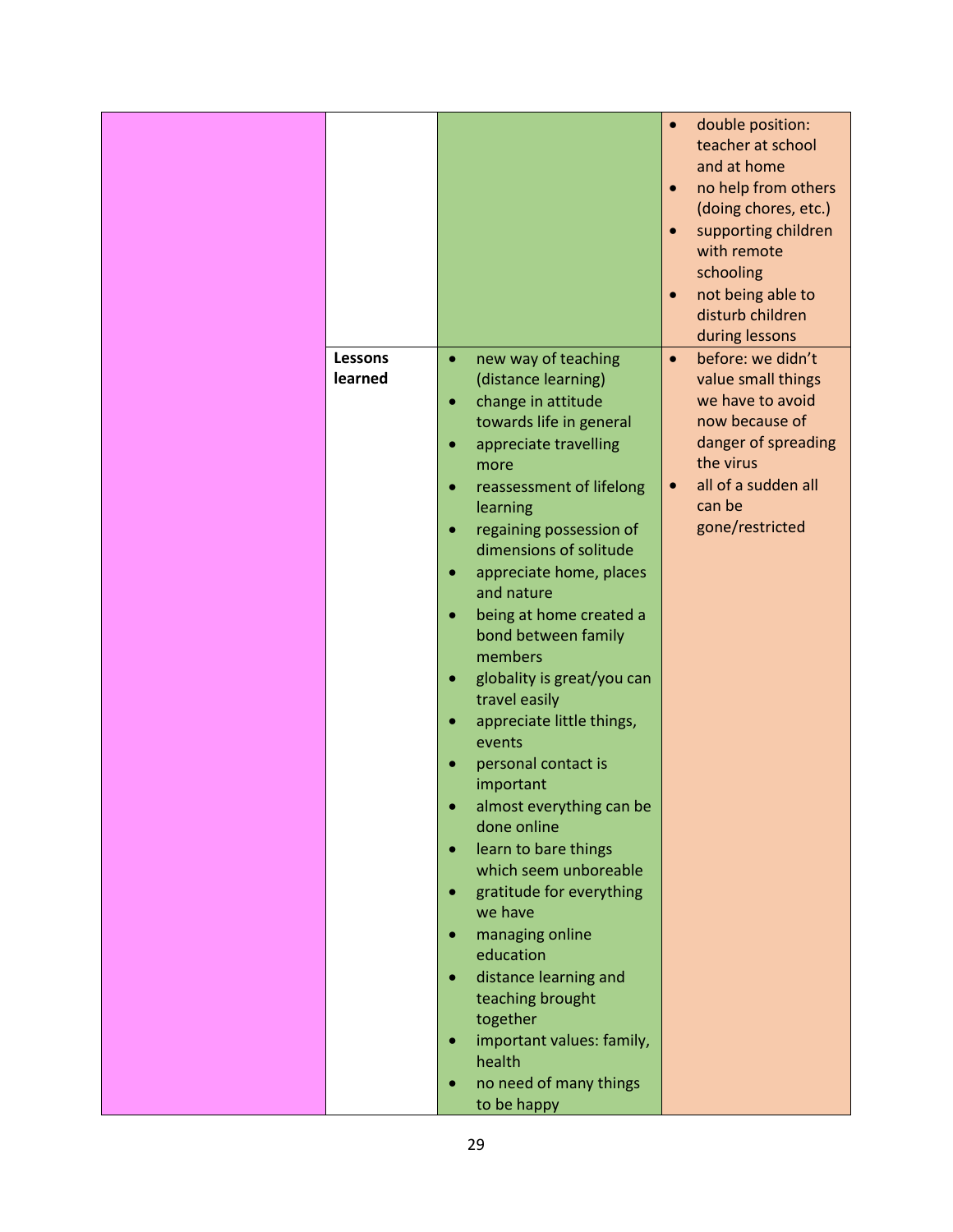|                     | learned how to avoid<br>$\bullet$       |                            |
|---------------------|-----------------------------------------|----------------------------|
|                     | stress and panic                        |                            |
|                     | importance of good<br>$\bullet$         |                            |
|                     | immunity system                         |                            |
|                     | health is everybody's<br>$\bullet$      |                            |
|                     | responsibility                          |                            |
|                     | taking care of priorities:<br>$\bullet$ |                            |
|                     | Keeping first things first              |                            |
|                     | use of distance learning<br>$\bullet$   |                            |
|                     | IT competencies for                     |                            |
|                     |                                         |                            |
|                     | presence teaching                       |                            |
|                     | different type of<br>$\bullet$          |                            |
|                     | learning: interactive and               |                            |
|                     | active                                  |                            |
|                     | use of ICT and will to use<br>$\bullet$ |                            |
|                     | ICT: need for digital                   |                            |
|                     | literacy                                |                            |
|                     | appreciate what another<br>$\bullet$    |                            |
|                     | age group can offer you                 |                            |
|                     | don't stick to labels, we<br>$\bullet$  |                            |
|                     | have multidimensional                   |                            |
|                     | characters                              |                            |
|                     | $\bullet$                               |                            |
| <b>Factors that</b> | $\bullet$<br>ICT                        | things we did<br>$\bullet$ |
| helped most         |                                         | during start of            |
|                     | Flexibility<br>$\bullet$                |                            |
|                     | Design house so that<br>$\bullet$       | pandemic are not           |
|                     | everybody has his space                 | done to the same           |
|                     | whilst home office /                    | extent anymore             |
|                     | substitute activities if                |                            |
|                     | one is not available                    |                            |
|                     | "moments of silence"                    |                            |
|                     | support from colleagues                 |                            |
|                     | solving technical                       |                            |
|                     | problems, questions                     |                            |
|                     | new virtual channels to<br>$\bullet$    |                            |
|                     | foster relationships                    |                            |
|                     | living on the lands/not in<br>$\bullet$ |                            |
|                     | the center                              |                            |
|                     | garden/house<br>$\bullet$               |                            |
|                     | outdoor activities (walk,<br>$\bullet$  |                            |
|                     | leaving house)                          |                            |
|                     | $\bullet$                               |                            |
|                     | scouting out the                        |                            |
|                     | environment                             |                            |
|                     | appreciate little things<br>$\bullet$   |                            |
|                     | glimmer of hope                         |                            |
|                     | all were affected to the<br>$\bullet$   |                            |
|                     | same extent                             |                            |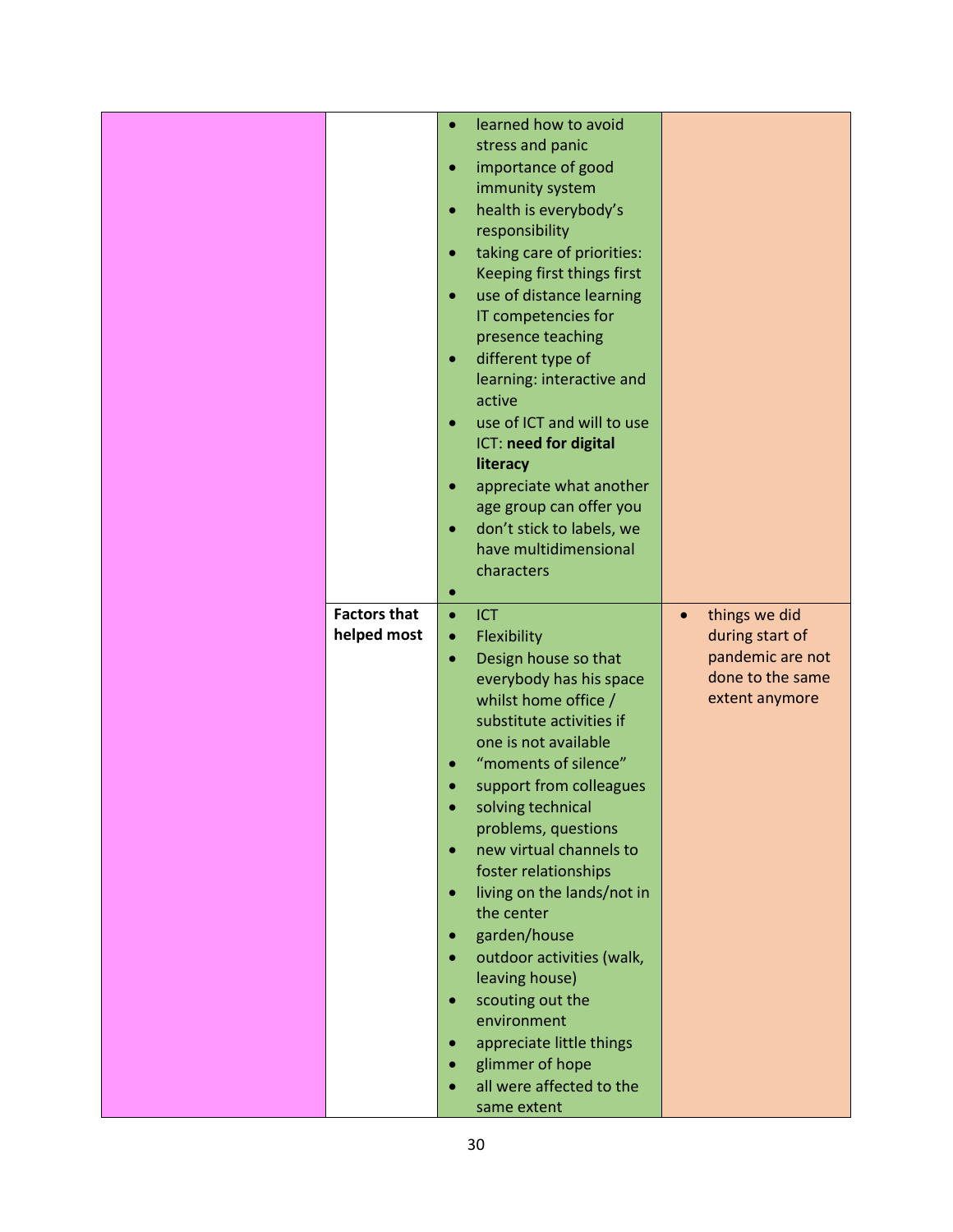|             | we managed to do the<br>$\bullet$        |                                    |
|-------------|------------------------------------------|------------------------------------|
|             | best out of it                           |                                    |
|             | finished faster than we<br>$\bullet$     |                                    |
|             | thought it would                         |                                    |
|             | being down to earth<br>$\bullet$         |                                    |
|             | seeing or trying to find                 |                                    |
|             | positive aspects and                     |                                    |
|             | sides of things/life                     |                                    |
|             | learn to bare things<br>$\bullet$        |                                    |
|             | which seem unbearable                    |                                    |
|             | learning better use of IT<br>$\bullet$   |                                    |
|             | and internet sources                     |                                    |
|             | optimistic perspective on                |                                    |
|             | life                                     |                                    |
|             | strength from children<br>$\bullet$      |                                    |
| Preparation | education field was<br>$\bullet$         | we need<br>$\bullet$               |
| for another | ready from the 1st                       |                                    |
|             |                                          | psychological                      |
| pandemic    | lockdown                                 | support                            |
|             | happy of living in country<br>$\bullet$  | on personal level:<br>$\bullet$    |
|             | that coped well (instant                 | we don't know what                 |
|             | reaction, money raising,                 | a possible next                    |
|             | found vaccine, helped,                   | pandemic could                     |
|             | feeling of safety)                       | be/look like                       |
|             | good system<br>$\bullet$                 | anxiety, fear<br>$\bullet$         |
|             | short time allowances                    | lack of future<br>$\bullet$        |
|             | and financial help for                   | uncertainty<br>$\bullet$           |
|             | those in need                            | all of a sudden all                |
|             | Germans weren't having<br>$\bullet$      | can be                             |
|             | extreme cuts like people                 | gone/restricted                    |
|             | in other countries                       | people lost their<br>$\bullet$     |
|             | All were affected to the                 | jobs without getting               |
|             | same extent                              | compensated by                     |
|             | We managed to do the                     | short-time                         |
|             | best out of it                           | allowances                         |
|             | All finished faster that<br>$\bullet$    | possible debts for<br>$\bullet$    |
|             | one had thought                          | next generation(s)                 |
|             | Glimmer of hope<br>$\bullet$             | people say that a lot<br>$\bullet$ |
|             |                                          | went wrong                         |
|             | Huge parts of society got<br>$\bullet$   |                                    |
|             | vaccinated (protection)                  | probably mistakes<br>$\bullet$     |
|             | <b>Better IT knowledges</b><br>$\bullet$ | have been made                     |
|             | Huge parts of children                   | those with small<br>$\bullet$      |
|             | are vaccinated                           | children and on                    |
|             | Everything got better<br>$\bullet$       | short time were                    |
|             | and you managed to                       | probably worse off                 |
|             | cope                                     | A lot of things have<br>$\bullet$  |
|             | We dealt quite well<br>$\bullet$         | to be improved                     |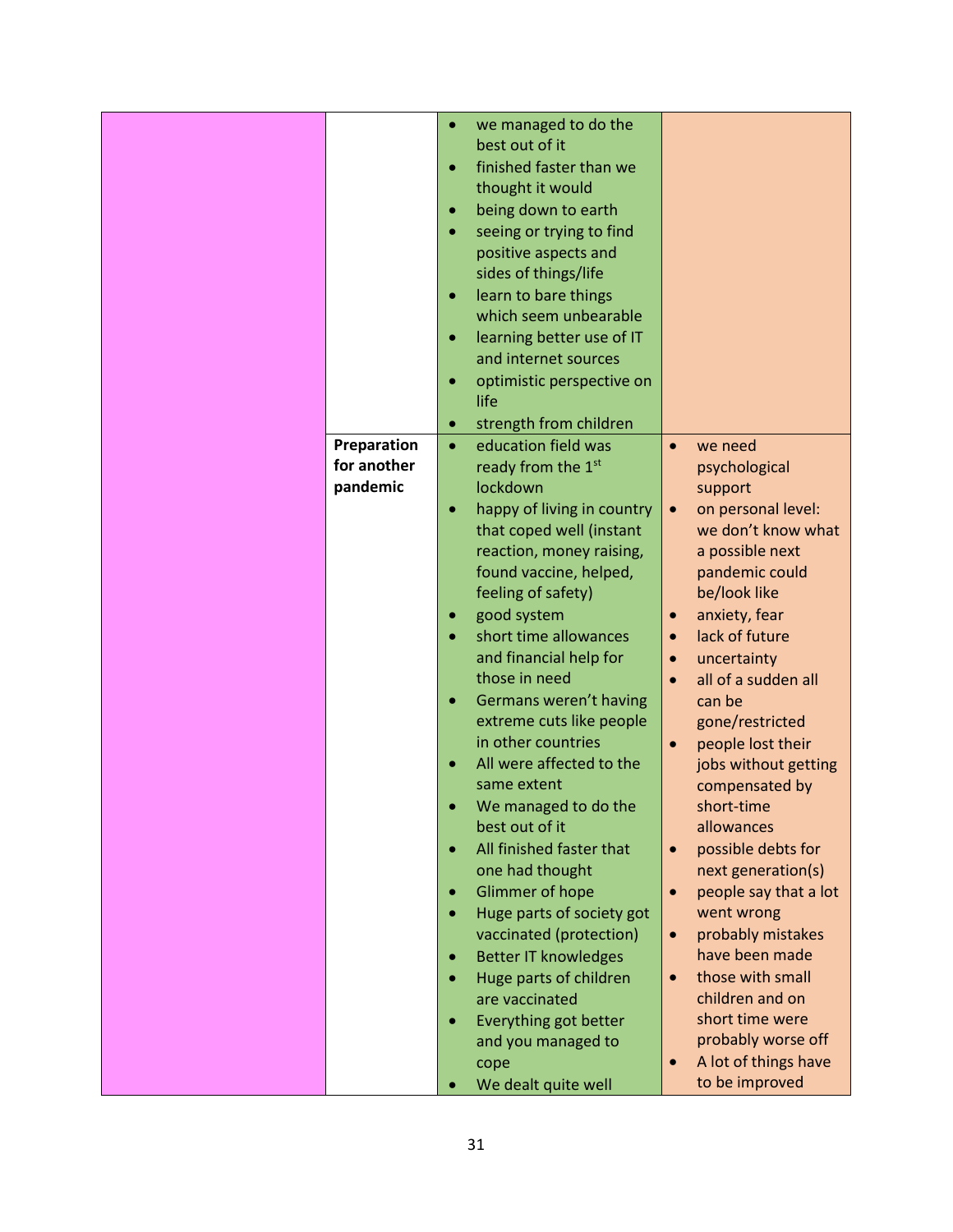|              | People from crisis<br>regions are better<br>prepared                              | People kept<br>$\bullet$<br>complaining instead<br>of trying to change<br>their way of life or<br>thinking<br>Focus on negative<br>$\bullet$<br>things and<br>limitations instead<br>of possibilities<br>No feeling of unity<br>$\bullet$<br><b>Bad internet</b><br>$\bullet$<br>network of country<br>There were students<br>$\bullet$<br>with less access to<br>technology<br>Media: bombarded<br>$\bullet$<br>with information<br>and news (right or<br>wrong?)<br><b>Digital illiteracy</b><br>$\bullet$<br>No flexibility in<br>$\bullet$<br>reacting do<br>disaster/crisis<br><b>People from crisis</b><br>$\bullet$<br>regions are better<br>prepared |
|--------------|-----------------------------------------------------------------------------------|--------------------------------------------------------------------------------------------------------------------------------------------------------------------------------------------------------------------------------------------------------------------------------------------------------------------------------------------------------------------------------------------------------------------------------------------------------------------------------------------------------------------------------------------------------------------------------------------------------------------------------------------------------------|
| <b>Other</b> | Tipps:<br>Courage<br>$\bullet$<br>Think positive<br>Make best out of<br>situation | We can't live in such<br>$\bullet$<br>an uninhibited way<br>like before the<br>pandemic<br>Dependence on<br>$\bullet$<br>other countries<br><b>AUDI's production</b><br>stopped because<br>supplier's couldn't<br>supply, still not<br>going on<br>Avoidance behavior<br>$\bullet$                                                                                                                                                                                                                                                                                                                                                                           |
|              |                                                                                   | towards friends<br>(holiday, party, )<br>normally we go<br>$\bullet$<br>forwards, now we<br>had to go<br>"backwards"                                                                                                                                                                                                                                                                                                                                                                                                                                                                                                                                         |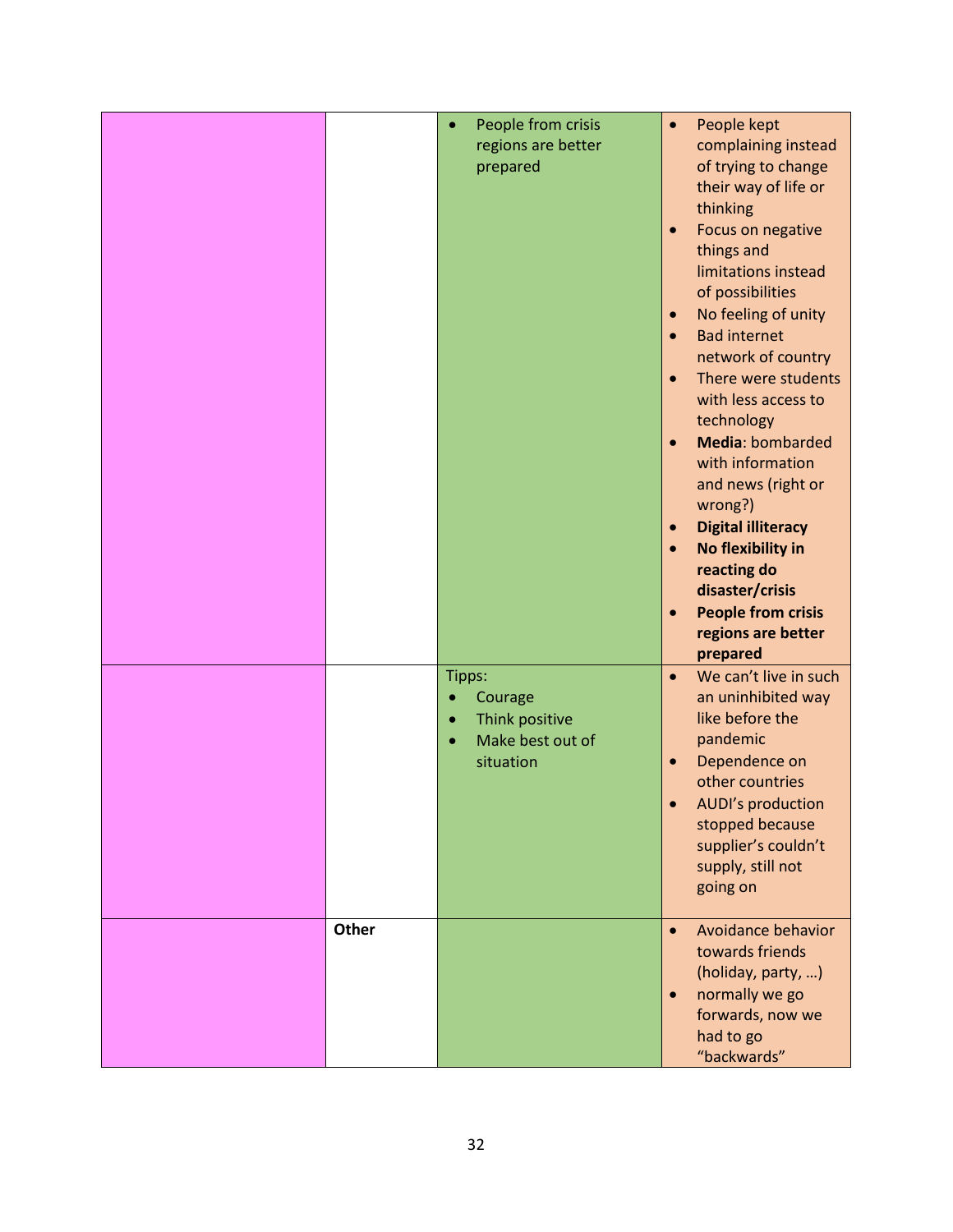|                     | <b>Impact Level</b> | <b>Positive</b>                        | <b>Negative</b>                                        |
|---------------------|---------------------|----------------------------------------|--------------------------------------------------------|
| Teacher/professor - | Personal            | rediscovering enjoyable<br>$\bullet$   | <b>loneliness</b><br>$\bullet$                         |
| employee male       | level impact        | activities (reading,                   | influence on<br>$\bullet$                              |
|                     |                     | outdoors)                              | personality                                            |
|                     |                     | good vs. bad friends<br>$\bullet$      | constraints<br>$\bullet$                               |
|                     |                     | intense relationships                  | spatial limits<br>$\bullet$                            |
|                     |                     | even at a distance                     | closures<br>$\bullet$                                  |
|                     |                     | reflection how much                    | physical distance<br>$\bullet$                         |
|                     |                     | time is wasted in the                  | reduction of<br>$\bullet$                              |
|                     |                     | superfluous                            | freedom                                                |
|                     |                     | meditate<br>$\bullet$                  | good vs. bad friends<br>$\bullet$                      |
|                     |                     | important role as                      | social contact<br>$\bullet$                            |
|                     |                     | teacher                                | reduction                                              |
|                     |                     |                                        | flat got on your<br>$\bullet$                          |
|                     |                     |                                        | nerves                                                 |
|                     |                     |                                        | understandable that<br>$\bullet$                       |
|                     |                     |                                        | other people get                                       |
|                     |                     |                                        | psychological                                          |
|                     |                     |                                        | problems during a                                      |
|                     |                     |                                        | longer lockdown                                        |
|                     |                     |                                        | how strongly one<br>$\bullet$                          |
|                     |                     |                                        | depends on                                             |
|                     |                     |                                        | digitalization and                                     |
|                     |                     |                                        | how far behind we                                      |
|                     |                     |                                        | are in Germany with                                    |
|                     |                     |                                        | digitization                                           |
|                     |                     |                                        | travel limitations<br>$\bullet$                        |
|                     | <b>Work Impact</b>  | implementing new<br>$\bullet$          | Depending on<br>$\bullet$                              |
|                     |                     | technologies together<br>with students | internet                                               |
|                     |                     | motivation and                         | More adjustments<br>$\bullet$<br>for lesson projection |
|                     |                     | innovation boost                       | More pressure from<br>$\bullet$                        |
|                     |                     | switching to online                    | parents, colleagues                                    |
|                     |                     | classes                                | and pupils                                             |
|                     |                     | virtual lessons are                    | Pressure for the<br>$\bullet$                          |
|                     |                     | motivating for pupils                  | administrator of the                                   |
|                     |                     | communication with<br>$\bullet$        | school online                                          |
|                     |                     | pupils, parents, other                 | platform                                               |
|                     |                     | teachers intensified                   | Online-teaching:<br>$\bullet$                          |
|                     |                     | computer is a must have                | challenge                                              |
|                     |                     | colleagues help with                   | Start-problems with<br>$\bullet$                       |
|                     |                     | digitization process                   | online teaching                                        |
|                     |                     | digitization not entirely<br>$\bullet$ | <b>Digitization against</b><br>$\bullet$               |
|                     |                     | voluntary                              | will                                                   |
|                     |                     | new technologies                       | <b>Travel limitations</b><br>$\bullet$                 |
|                     |                     | offering online courses                | Teacher as support<br>$\bullet$                        |
|                     |                     | teacher as support figure              | figure                                                 |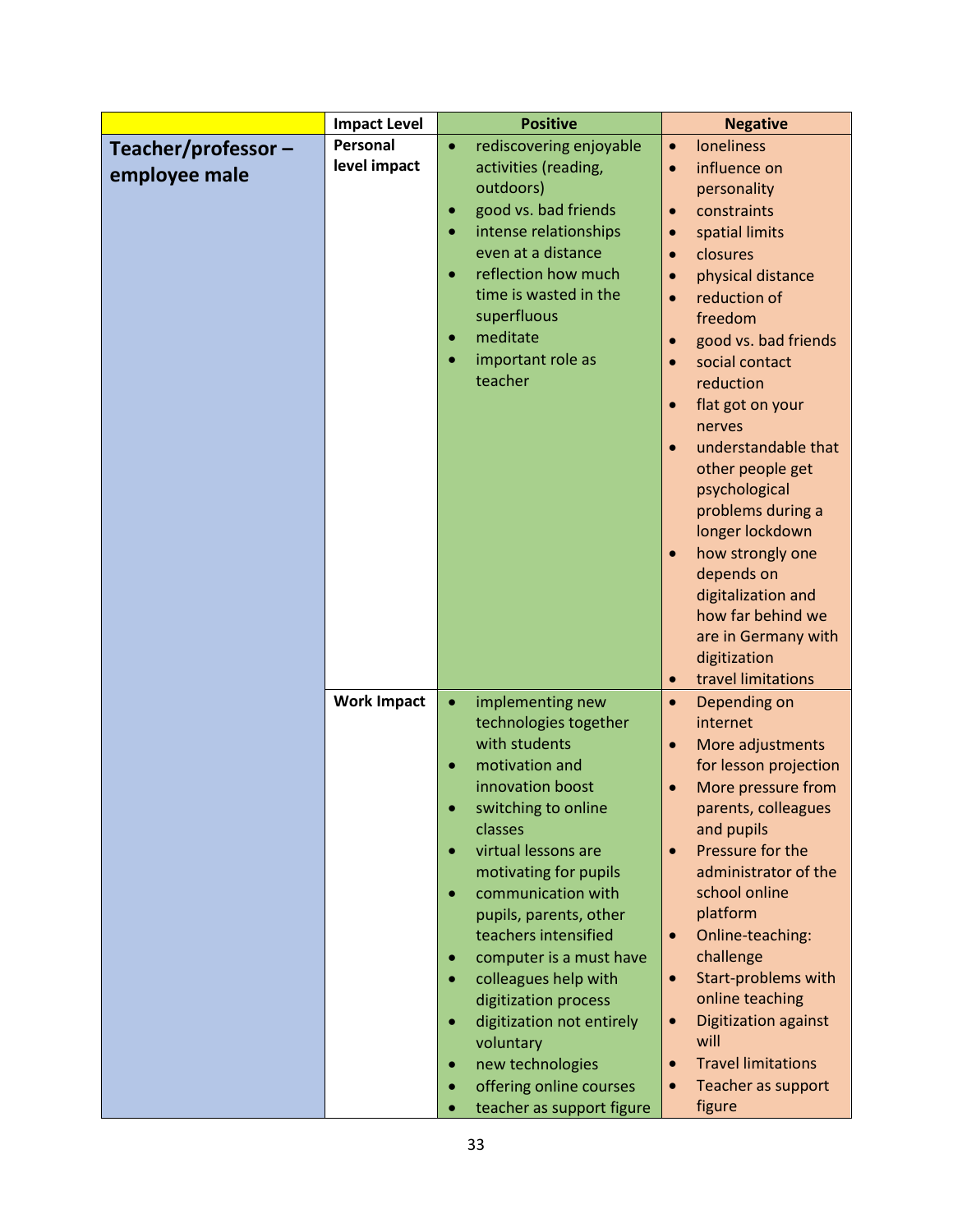| Family<br>Impact                   | $\bullet$<br>$\bullet$<br>$\bullet$<br>$\bullet$<br>$\bullet$<br>$\bullet$<br>$\bullet$                                | supporting students<br>helps own psychological<br>condition<br>huge impact on personal<br>life (private and<br>professional lives mixed<br>up)<br>More interactions with<br>people we love<br>good vs. bad friends<br>single (no<br>preoccupation)<br>enough space in flat<br>exiting comfort zone<br>positive effects (active<br>presence)<br>importance of family                                                                                                                                                                                                                              | $\bullet$<br>$\bullet$<br>$\bullet$<br>$\bullet$ | Extra workload<br>Change way you<br>work<br>good vs. bad friends<br>social contact<br>reduction (family<br>and friends)<br>daily life was<br>affected/changed<br>(double position)<br>own children care |
|------------------------------------|------------------------------------------------------------------------------------------------------------------------|--------------------------------------------------------------------------------------------------------------------------------------------------------------------------------------------------------------------------------------------------------------------------------------------------------------------------------------------------------------------------------------------------------------------------------------------------------------------------------------------------------------------------------------------------------------------------------------------------|--------------------------------------------------|---------------------------------------------------------------------------------------------------------------------------------------------------------------------------------------------------------|
| <b>Lessons</b><br>learned          | $\bullet$<br>$\bullet$<br>$\bullet$<br>$\bullet$<br>٠<br>$\bullet$<br>$\bullet$<br>$\bullet$<br>$\bullet$<br>$\bullet$ | <b>Getting familiar with</b><br>online platforms and<br>applications<br>Prioritizing things in life<br>Realizing importance of<br>use of technology<br>Work can be done from<br>everywhere (use of<br>technology)<br>Importance of being<br>together and helping<br>each other<br>Computer is a must have<br>good vs. bad friends<br>open up to your friends<br>and acquaintances<br>social contact is<br>important to get through<br>a crisis<br>value life and its aspects<br>spend time with most<br>important persons<br>be sensitive and helpful<br>train your optimism<br>new technologies | $\bullet$                                        | good vs. bad friends                                                                                                                                                                                    |
| <b>Factors that</b><br>helped most | $\bullet$<br>$\bullet$                                                                                                 | <b>Constant alert</b><br><b>Wearing masks</b>                                                                                                                                                                                                                                                                                                                                                                                                                                                                                                                                                    |                                                  |                                                                                                                                                                                                         |
|                                    | $\bullet$                                                                                                              | <b>Getting vaccinated</b>                                                                                                                                                                                                                                                                                                                                                                                                                                                                                                                                                                        |                                                  |                                                                                                                                                                                                         |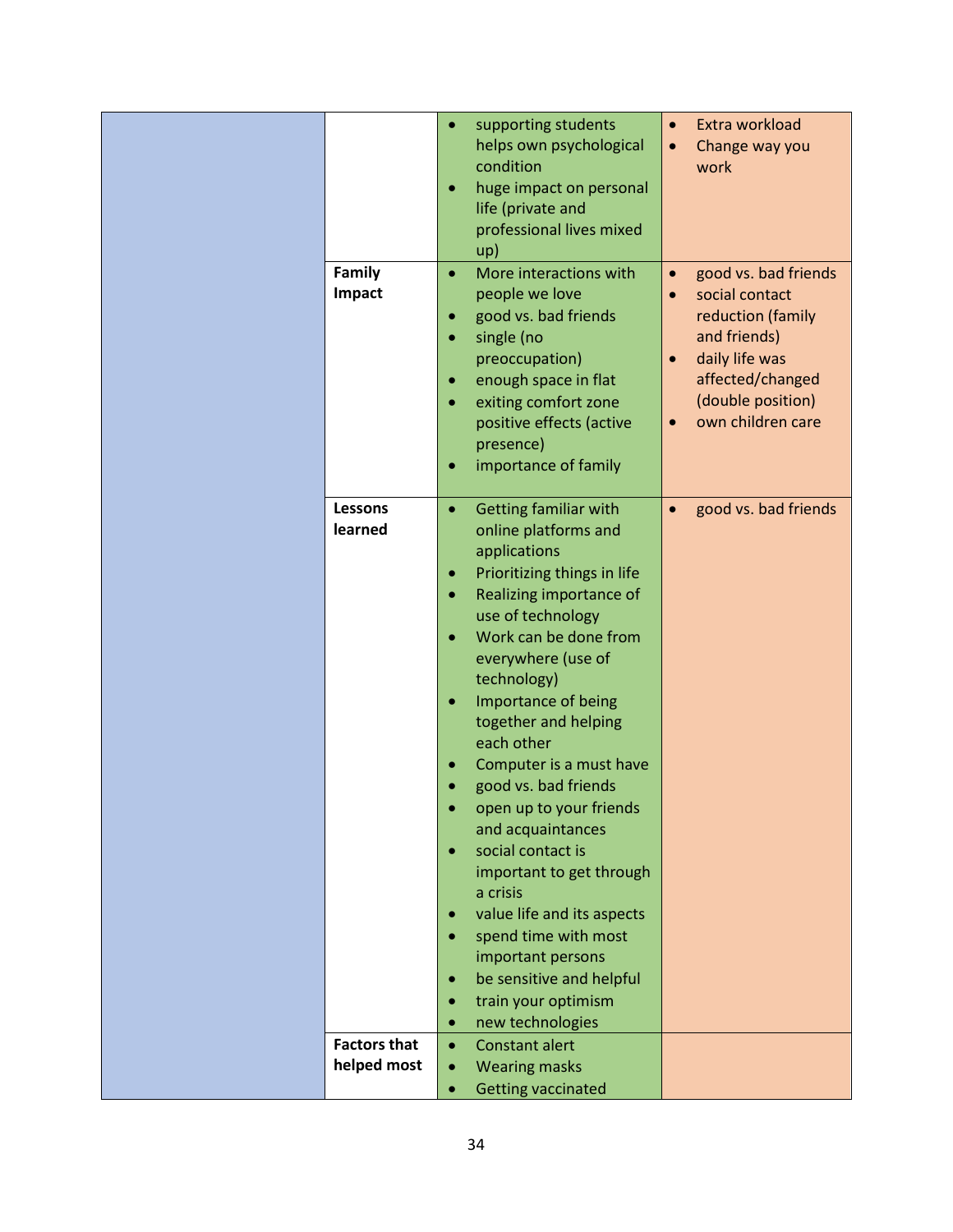|              | $\bullet$ | Avoiding big crowds           |                        |                                          |
|--------------|-----------|-------------------------------|------------------------|------------------------------------------|
|              | $\bullet$ | <b>Taking elementary</b>      |                        |                                          |
|              |           | precautions                   |                        |                                          |
|              |           | Opening up to friends         |                        |                                          |
|              |           | and acquaintances             |                        |                                          |
|              |           | Close contact to friends      |                        |                                          |
|              |           | Regular dinner                |                        |                                          |
|              |           | circle/meeting                |                        |                                          |
|              |           | Doing things together         |                        |                                          |
|              |           | (cooking)                     |                        |                                          |
|              |           | Phone calls or walks          |                        |                                          |
|              |           | together                      |                        |                                          |
|              | $\bullet$ | Keeping oneself fit           |                        |                                          |
|              |           | (sport)                       |                        |                                          |
|              |           | Train your positive           |                        |                                          |
|              |           | thinking (meditation)         |                        |                                          |
|              | $\bullet$ | Listening to good music       |                        |                                          |
|              |           | in company                    |                        |                                          |
|              |           | <b>Supporting students</b>    |                        |                                          |
|              |           | communication                 |                        |                                          |
| Preparation  | $\bullet$ | We know more                  | $\bullet$              | One can never be                         |
| for another  | $\bullet$ | Social contact is             |                        | fully prepared for                       |
| pandemic     |           | important                     |                        | another pandemic                         |
|              | $\bullet$ | We have to rethink and        | $\bullet$              | Many irrational                          |
|              |           | change way we live life       |                        | ideas                                    |
|              | $\bullet$ | Adaptability on new           | $\bullet$              | Conspiracy                               |
|              |           | situations                    |                        | demonstrations                           |
|              |           | Lots of resources to be       | $\bullet$              | Much irrationality                       |
|              |           | able to cope                  |                        | and misbelief within                     |
|              | $\bullet$ | Infrastructure                |                        | enlightened society                      |
|              |           | development                   | $\bullet$              | Such a virus can                         |
|              |           | <b>Experience development</b> |                        | occur again                              |
|              |           |                               |                        | <b>Statal and private</b>                |
|              |           |                               |                        | precautionary                            |
|              |           |                               |                        | measures are far<br>from sufficient      |
|              |           |                               |                        |                                          |
|              |           |                               | $\bullet$              | You can't fully                          |
|              |           |                               |                        | prepare for such a<br>situation          |
|              |           |                               |                        | <b>Doubts</b>                            |
|              |           |                               | $\bullet$              |                                          |
|              |           |                               | $\bullet$<br>$\bullet$ | Uncertainty                              |
|              |           |                               |                        | Lack of response to<br>cope with further |
|              |           |                               |                        | emergencies                              |
| <b>Tipps</b> | $\bullet$ | Develop a close circle of     |                        |                                          |
|              |           | friends                       |                        |                                          |
|              |           |                               |                        |                                          |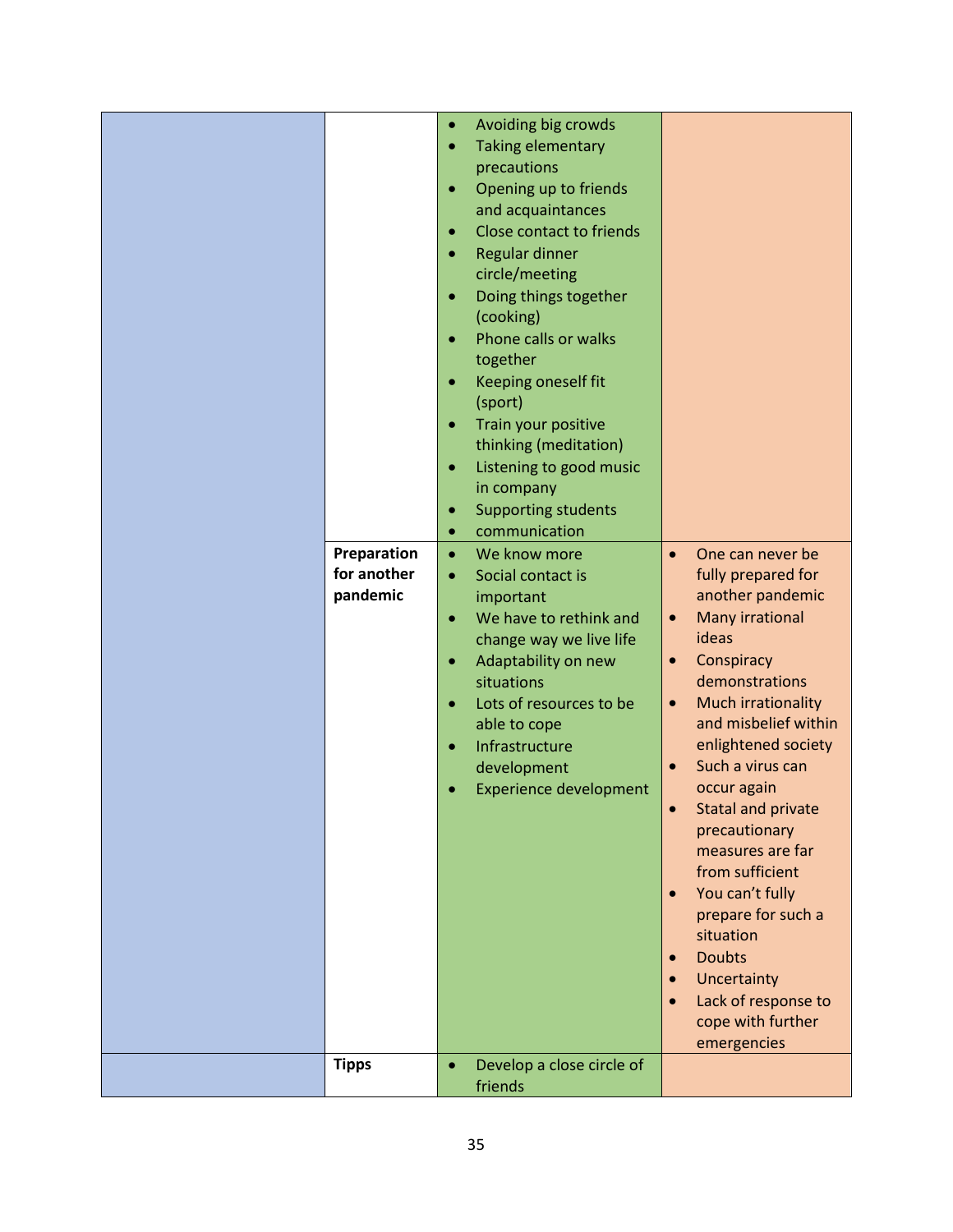|           | Better a few friends than<br>countless (false)<br>acquaintances |  |
|-----------|-----------------------------------------------------------------|--|
| $\bullet$ | In crisis you can only rely<br>on a few good ones               |  |
|           | Open up                                                         |  |

|                         | <b>Impact Level</b> |           | <b>Positive</b>            |           | <b>Negative</b>                     |
|-------------------------|---------------------|-----------|----------------------------|-----------|-------------------------------------|
| <b>Parents (female)</b> | Personal            | $\bullet$ | Calmed down (stopping      | $\bullet$ | People lost jobs                    |
|                         | <b>Level Impact</b> |           | quick demanding            | $\bullet$ | <b>Elderly face</b>                 |
|                         |                     |           | rhythms)                   |           | psychological                       |
|                         |                     | $\bullet$ | Hobbies: recipes all day   |           | problems                            |
|                         |                     |           | and cooking                | $\bullet$ | <b>Permanent anxiety</b>            |
|                         |                     | $\bullet$ | Doings things you forgot   |           | (unknown danger)                    |
|                         |                     |           | about (reading books,      | $\bullet$ | <b>Mental fatigue</b>               |
|                         |                     |           | movies, series)            | $\bullet$ | <b>Sadness</b>                      |
|                         |                     | $\bullet$ | Spending time with         |           | panic                               |
|                         |                     |           | children helped me to      |           | <b>Gained weight</b>                |
|                         |                     |           | stop smoking               | $\bullet$ | Pressure to remain                  |
|                         |                     | $\bullet$ | Trend to shop online       |           | in good mood                        |
|                         |                     | $\bullet$ | Focusing on fun activities |           | (shapeshifter)                      |
|                         |                     |           | (games) with children      | $\bullet$ | Trend to shop online                |
|                         |                     |           |                            |           | (losing money)                      |
|                         |                     |           |                            | $\bullet$ | Division of friends in              |
|                         |                     |           |                            |           | two camps                           |
|                         |                     |           |                            | $\bullet$ | You can't go                        |
|                         |                     |           |                            |           | shopping                            |
|                         |                     |           |                            | $\bullet$ | Lack of interactions                |
|                         |                     |           |                            |           | with other people                   |
|                         |                     |           |                            |           | (=frustration)                      |
|                         |                     |           |                            | $\bullet$ | Lack of mobility<br>Lack of outdoor |
|                         |                     |           |                            | $\bullet$ | activities                          |
|                         |                     |           |                            | $\bullet$ | Repetitiveness                      |
|                         |                     |           |                            | $\bullet$ | Little perception of                |
|                         |                     |           |                            |           | time                                |
|                         |                     |           |                            | $\bullet$ | Constant                            |
|                         |                     |           |                            |           | sanitation/disinfecti               |
|                         |                     |           |                            |           | on                                  |
|                         |                     |           |                            | $\bullet$ | Need of in-depth                    |
|                         |                     |           |                            |           | medical                             |
|                         |                     |           |                            |           | examinations                        |
|                         |                     |           |                            |           | Participation in                    |
|                         |                     |           |                            |           | activities under safe               |
|                         |                     |           |                            |           | conditions only                     |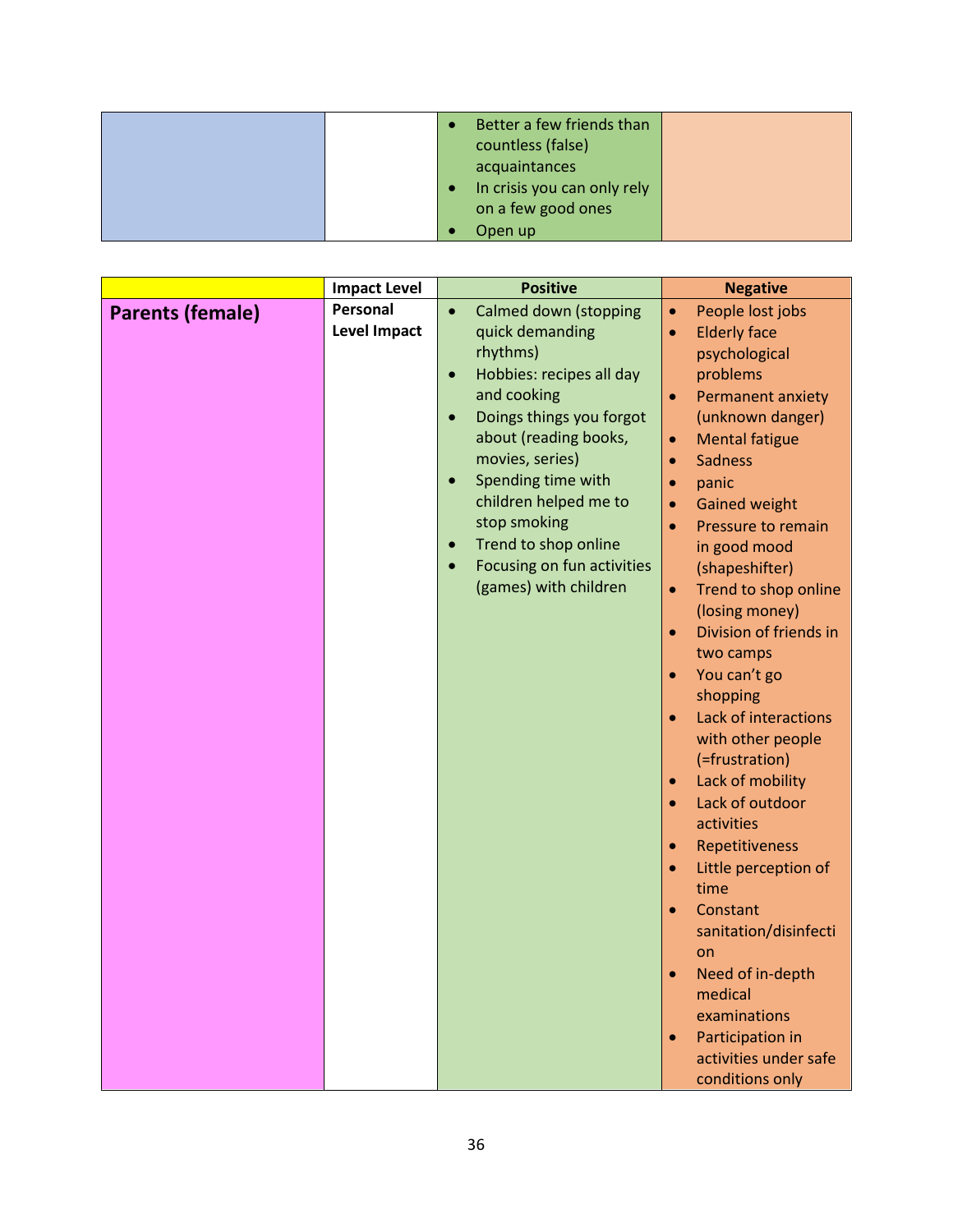|                    |           |                                             | $\bullet$ | Impossibility of<br>planning/designing       |
|--------------------|-----------|---------------------------------------------|-----------|----------------------------------------------|
| <b>Work Impact</b> |           | <b>Rotation at office</b>                   | $\bullet$ | Work stopped                                 |
|                    |           | Office as pandemical                        | $\bullet$ | Work at faster pace                          |
|                    |           | refugee (in order to have                   | $\bullet$ | <b>Restrictions at work</b>                  |
|                    |           | "normality")                                |           | (perpetual                                   |
|                    |           | Calmer at work                              |           | homeoffice, rotating                         |
|                    |           | Innovation of teaching                      |           | home office)                                 |
|                    |           | methods                                     |           | No need of full-time-                        |
|                    |           | Free online resources for                   |           | work in some jobs                            |
|                    |           | teaching                                    | $\bullet$ | Lawyers 100%                                 |
|                    |           | <b>Distance</b>                             |           | affected                                     |
|                    |           | teaching/learning                           |           |                                              |
|                    |           | Remote support of                           |           |                                              |
|                    |           | children                                    |           |                                              |
| Family             |           | <b>Greatest asset</b>                       | $\bullet$ | Fear                                         |
| Impact             |           | <b>Helpful for coping</b>                   | $\bullet$ | Worry                                        |
|                    |           | Spending time with                          |           | Children's online                            |
|                    |           | children helped me to                       |           | lessons                                      |
|                    |           | stop smoking                                | $\bullet$ | Children could not                           |
|                    |           | <b>Family life</b>                          |           | follow distance                              |
|                    |           | Partners /                                  |           | learning                                     |
|                    |           | wives/husbands/                             |           | Children lost social                         |
|                    |           | children got closer                         |           | contacts                                     |
|                    |           | Support from partner in                     | $\bullet$ | Hard for children to                         |
|                    |           | everyday life                               |           | go back to normal                            |
|                    |           | Helping children with                       |           | life                                         |
|                    |           | arguments that arise by                     | $\bullet$ | No social life only                          |
|                    |           | being at home together                      |           | family life                                  |
|                    |           | constantly                                  | $\bullet$ | <b>Couples and families</b>                  |
|                    |           | Suddenly full-time<br>housewife when losing |           | separated/divorced<br>Children did not fully |
|                    |           | job                                         | $\bullet$ | understand situation                         |
|                    |           | More quality time                           |           | (irritation/frustratio                       |
|                    | $\bullet$ | Homeschooling less                          |           | n)                                           |
|                    |           | stressful for children                      | $\bullet$ | Children had a lot of                        |
|                    |           | Having breakfast                            |           | energy they didn't                           |
|                    |           | together                                    |           | know how to                                  |
|                    |           | Children don't feel                         |           | channel and                                  |
|                    |           | effects                                     |           | projected towards                            |
|                    |           | Focusing on fun activities                  |           | parents                                      |
|                    |           | (with children)                             | $\bullet$ | <b>Children lost</b>                         |
|                    |           | Short-term solutions                        |           | important (social)                           |
|                    |           | Doing activities together                   |           | experiences (first                           |
|                    |           |                                             |           | graders and                                  |
|                    |           |                                             |           | socialization)                               |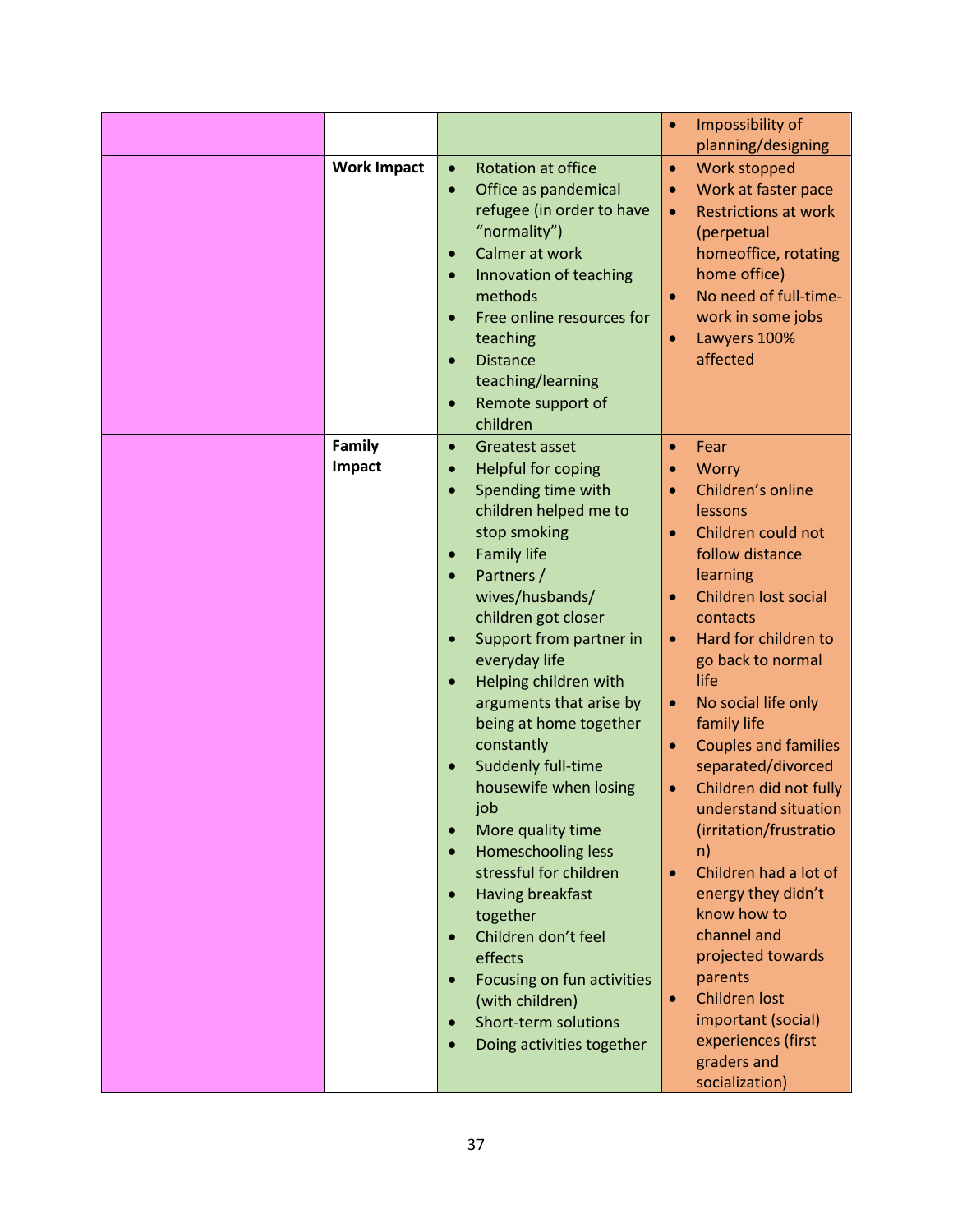| Leesons<br>learned                 | Value of small daily<br>$\bullet$<br>activities            | $\bullet$<br>$\bullet$<br>$\bullet$<br>$\bullet$<br>$\bullet$<br>$\bullet$<br>$\bullet$<br>$\bullet$<br>$\bullet$<br>$\bullet$<br>$\bullet$ | Younger children<br>had difficulties in<br>following remote<br>teaching<br><b>Boredom</b><br><b>Excess of energy</b><br>Lack of substitute<br>activities<br>Lack of outdoor<br>activities<br>Nervousness in<br>family relationships<br>Fear of virus<br>Children suspended<br>from group activities<br>No guests at home<br><b>Family dramas</b><br>Children locked up<br>at home |
|------------------------------------|------------------------------------------------------------|---------------------------------------------------------------------------------------------------------------------------------------------|-----------------------------------------------------------------------------------------------------------------------------------------------------------------------------------------------------------------------------------------------------------------------------------------------------------------------------------------------------------------------------------|
|                                    | Material goods are not<br>$\bullet$                        |                                                                                                                                             |                                                                                                                                                                                                                                                                                                                                                                                   |
|                                    | worth the risk of losing                                   |                                                                                                                                             |                                                                                                                                                                                                                                                                                                                                                                                   |
|                                    | human lives                                                |                                                                                                                                             |                                                                                                                                                                                                                                                                                                                                                                                   |
|                                    | Family is greatest asset<br>$\bullet$<br>Enjoy the moment  |                                                                                                                                             |                                                                                                                                                                                                                                                                                                                                                                                   |
|                                    | Everything can change                                      |                                                                                                                                             |                                                                                                                                                                                                                                                                                                                                                                                   |
|                                    | overnight                                                  |                                                                                                                                             |                                                                                                                                                                                                                                                                                                                                                                                   |
|                                    | Time should be devoted                                     |                                                                                                                                             |                                                                                                                                                                                                                                                                                                                                                                                   |
|                                    | to the family and loved                                    |                                                                                                                                             |                                                                                                                                                                                                                                                                                                                                                                                   |
|                                    | ones                                                       |                                                                                                                                             |                                                                                                                                                                                                                                                                                                                                                                                   |
|                                    | Leave the house<br>regularly                               |                                                                                                                                             |                                                                                                                                                                                                                                                                                                                                                                                   |
|                                    | Stay in contact with<br>$\bullet$                          |                                                                                                                                             |                                                                                                                                                                                                                                                                                                                                                                                   |
|                                    | friends                                                    |                                                                                                                                             |                                                                                                                                                                                                                                                                                                                                                                                   |
|                                    | Focusing in fun activities<br>$\bullet$                    |                                                                                                                                             |                                                                                                                                                                                                                                                                                                                                                                                   |
|                                    | (games) with family<br>Importance of health<br>$\bullet$   |                                                                                                                                             |                                                                                                                                                                                                                                                                                                                                                                                   |
|                                    | Self-analysis                                              |                                                                                                                                             |                                                                                                                                                                                                                                                                                                                                                                                   |
|                                    | Self-knowledge                                             |                                                                                                                                             |                                                                                                                                                                                                                                                                                                                                                                                   |
|                                    | <b>Shared routines</b>                                     |                                                                                                                                             |                                                                                                                                                                                                                                                                                                                                                                                   |
|                                    | Better work-time                                           |                                                                                                                                             |                                                                                                                                                                                                                                                                                                                                                                                   |
|                                    | balance                                                    |                                                                                                                                             |                                                                                                                                                                                                                                                                                                                                                                                   |
| <b>Factors that</b><br>helped most | Within social welfare:<br>$\bullet$<br>municipality had to | $\bullet$                                                                                                                                   | <b>Within social</b><br>welfare:                                                                                                                                                                                                                                                                                                                                                  |
|                                    | develop mechanisms of                                      |                                                                                                                                             | municipality had to                                                                                                                                                                                                                                                                                                                                                               |
|                                    |                                                            |                                                                                                                                             |                                                                                                                                                                                                                                                                                                                                                                                   |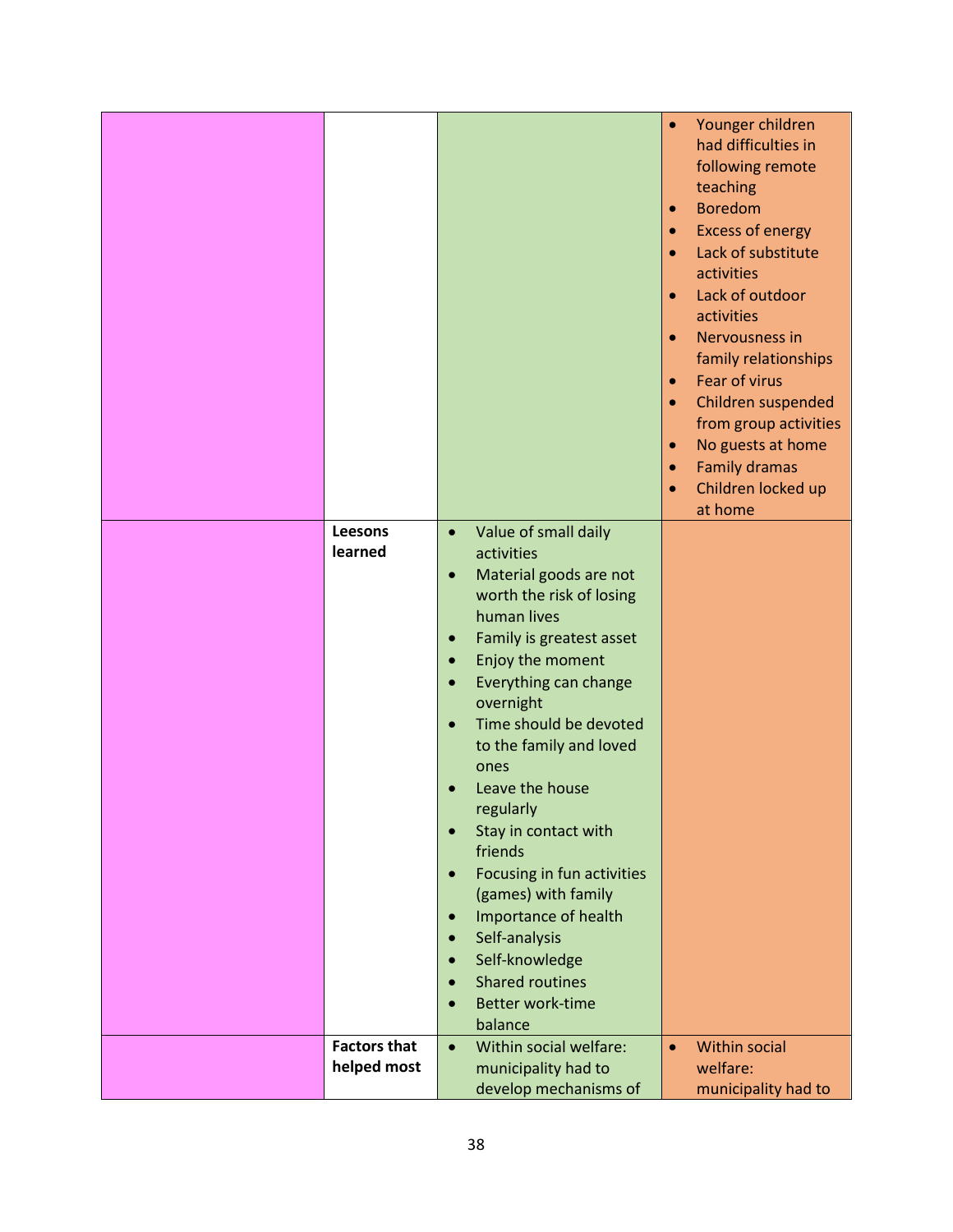|             | assistance both                                    | develop mechanisms                 |
|-------------|----------------------------------------------------|------------------------------------|
|             | materially and                                     | of assistance both                 |
|             | psychologically                                    | materially and                     |
|             | Remain active at work<br>$\bullet$                 | psychologically                    |
|             | Develop new habits (go<br>$\bullet$                |                                    |
|             | outdoors)                                          |                                    |
|             | Enjoy doing things<br>$\bullet$                    |                                    |
|             | <b>Family support</b><br>$\bullet$                 |                                    |
|             | Tools to be able to work<br>$\bullet$              |                                    |
|             | from home                                          |                                    |
|             | Taking care of each other<br>$\bullet$             |                                    |
|             | Reading books that I<br>$\bullet$                  |                                    |
|             | didn't have time before                            |                                    |
|             | Children's support<br>$\bullet$                    |                                    |
|             | Supporting children<br>$\bullet$                   |                                    |
|             | Job<br>$\bullet$                                   |                                    |
|             | Good friends can make                              |                                    |
|             | you forget the pandemic                            |                                    |
|             | and help your mental                               |                                    |
|             | state                                              |                                    |
|             | Doing activities together<br>$\bullet$             |                                    |
|             | Importance of daily<br>$\bullet$                   |                                    |
|             | routine                                            |                                    |
|             | Dressing up and make-up<br>$\bullet$               |                                    |
|             | to feel better                                     |                                    |
|             | <b>Enhancement of time</b><br>$\bullet$            |                                    |
|             | shared with family                                 |                                    |
|             | members                                            |                                    |
|             | Teacher and parents as<br>$\bullet$                |                                    |
|             | role model                                         |                                    |
|             | Technological skills/tools<br>$\bullet$            |                                    |
| Preparation | to face emergencies                                |                                    |
| for another | <b>Emotionally and</b><br>psychologically prepared | Financially<br>disastrous          |
| pandemic    | Experience how to<br>$\bullet$                     | There is no way for<br>$\bullet$   |
|             | protect oneself                                    | families to deal with              |
|             | Nobody knows<br>$\bullet$                          | another lockdown                   |
|             | Acceptance<br>$\bullet$                            | without help of state              |
|             | Withing family we<br>$\bullet$                     | Viruses are different<br>$\bullet$ |
|             | survive every crisis                               | IT problems within<br>$\bullet$    |
|             | Enough space/distractors<br>$\bullet$              | families                           |
|             | optimism<br>$\bullet$                              | First no experience<br>$\bullet$   |
|             |                                                    | Depends on<br>$\bullet$            |
|             |                                                    | pandemic                           |
|             |                                                    | Two camp society<br>$\bullet$      |
|             |                                                    | Three camp society<br>$\bullet$    |
|             |                                                    | (those who are not                 |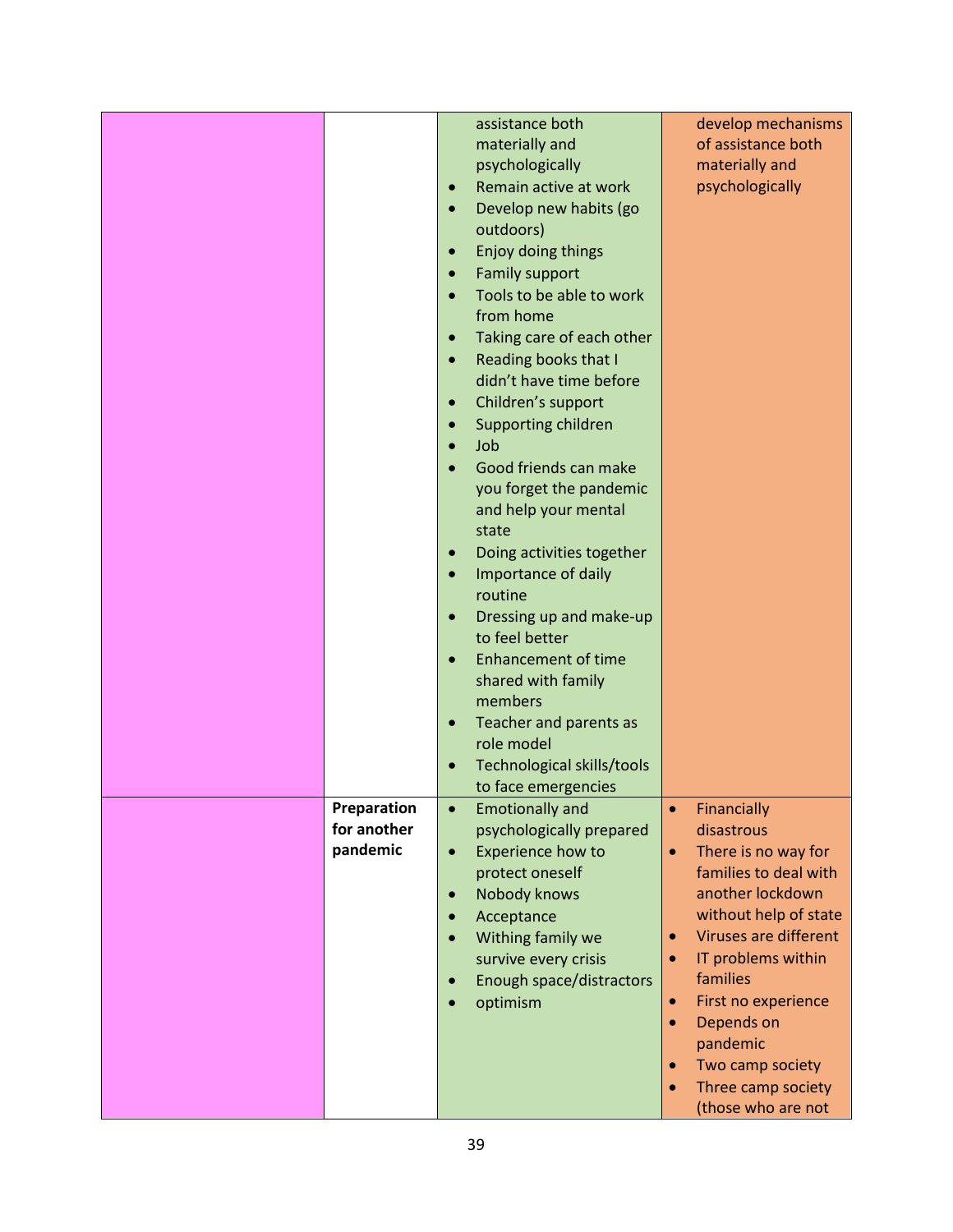|  |  | pro nor contra fall |
|--|--|---------------------|
|  |  | through the grid)   |
|  |  | Cohesion of society |
|  |  | diminished (egoism  |
|  |  | and egocentricity)  |
|  |  | No togetherness     |
|  |  | Fear of future      |
|  |  | News focusing on    |
|  |  | dramas spread panic |

|                       | <b>Impact Level</b> |           | <b>Positive</b>          |           | <b>Negative</b>                           |
|-----------------------|---------------------|-----------|--------------------------|-----------|-------------------------------------------|
| <b>Parents (Male)</b> | Personal            | $\bullet$ | Reflection on values of  | $\bullet$ | out from the                              |
|                       | <b>Level Impact</b> |           | life                     |           | comfort zone                              |
|                       |                     | $\bullet$ | Rediscover every day's   | $\bullet$ | limitation of                             |
|                       |                     |           | little things            |           | possibility to travel                     |
|                       |                     | $\bullet$ | Playing with children    | $\bullet$ | reduction of                              |
|                       |                     | $\bullet$ | Close social environment |           | freedom                                   |
|                       |                     |           |                          | $\bullet$ | physical and                              |
|                       |                     |           |                          |           | psychological                             |
|                       |                     |           |                          |           | fragility amplified by                    |
|                       |                     |           |                          |           | health emergency                          |
|                       |                     |           |                          |           | situation                                 |
|                       |                     |           |                          | $\bullet$ | fear of leaving the                       |
|                       |                     |           |                          |           | house                                     |
|                       |                     |           |                          | $\bullet$ | spending too much                         |
|                       |                     |           |                          |           | time in front of                          |
|                       |                     |           |                          |           | computer                                  |
|                       |                     |           |                          | $\bullet$ | concerns about                            |
|                       |                     |           |                          |           | possible infections                       |
|                       |                     |           |                          | $\bullet$ | anxiety due to daily                      |
|                       |                     |           |                          |           | news                                      |
|                       |                     |           |                          | $\bullet$ | uncertainty about                         |
|                       |                     |           |                          |           | future                                    |
|                       |                     |           |                          | $\bullet$ | curfew                                    |
|                       |                     |           |                          | $\bullet$ | neighbors friends or                      |
|                       |                     |           |                          |           | enemies?                                  |
|                       |                     |           |                          | $\bullet$ | restrictions if one                       |
|                       |                     |           |                          |           | partner is not                            |
|                       |                     |           |                          |           | vaccinated                                |
|                       |                     |           |                          | $\bullet$ | having to settle to                       |
|                       |                     |           |                          |           | too many things                           |
|                       |                     |           |                          | $\bullet$ | no money or unable<br>to continue working |
|                       |                     |           |                          |           | because of                                |
|                       |                     |           |                          |           | restrictions                              |
|                       |                     |           |                          | $\bullet$ | travel restrictions                       |
|                       |                     |           |                          |           |                                           |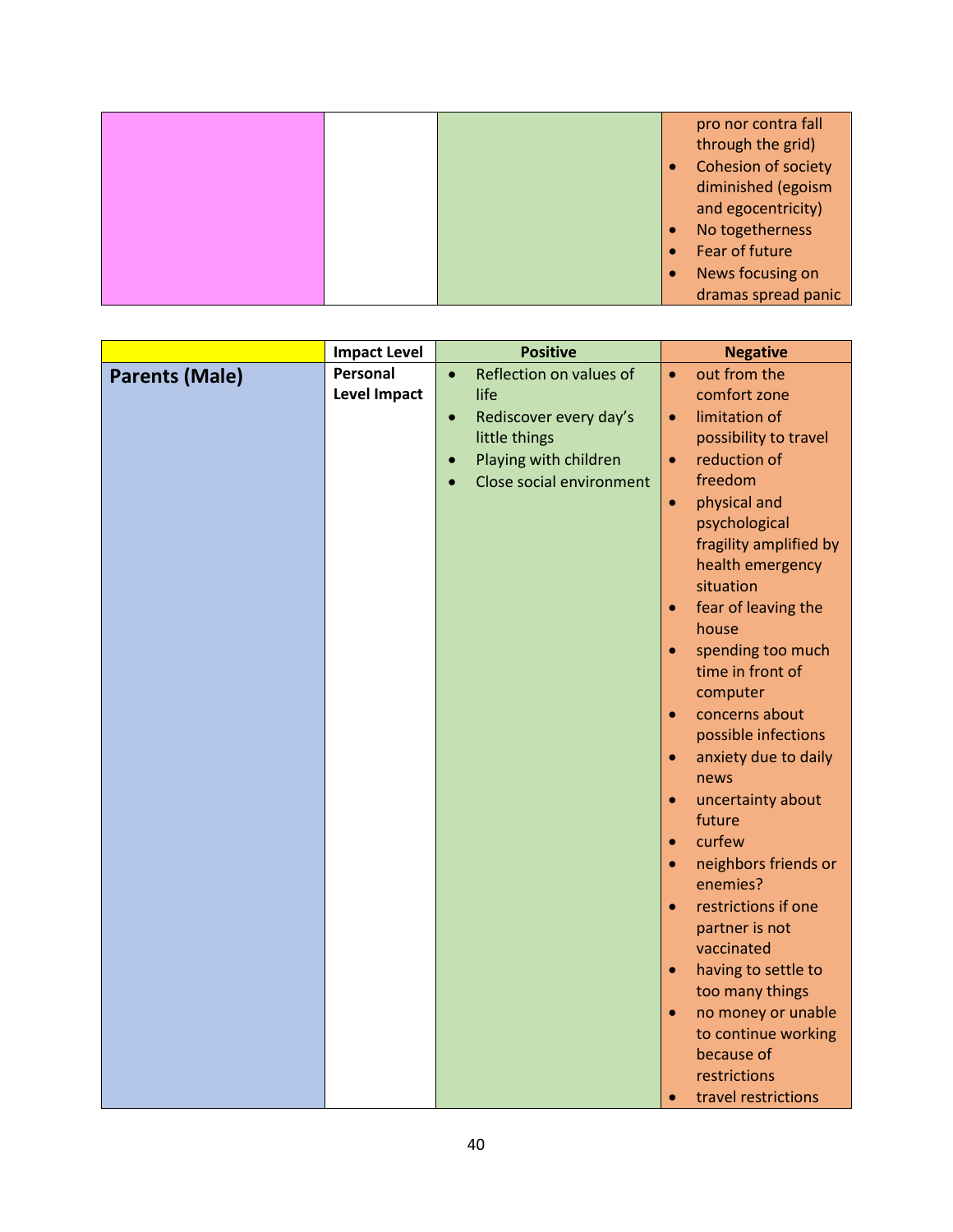|                    |           |                          | $\bullet$ |                             |
|--------------------|-----------|--------------------------|-----------|-----------------------------|
| <b>Work Impact</b> | $\bullet$ | <b>Understand better</b> | $\bullet$ | Spending too much           |
|                    |           | professional work        |           | time in front of            |
|                    | $\bullet$ | Work time optimization   |           | computer                    |
|                    |           |                          | $\bullet$ | No business trips           |
|                    |           |                          | $\bullet$ | <b>Teams were</b>           |
|                    |           |                          |           | separated in order          |
|                    |           |                          |           | to work individually        |
|                    |           |                          |           | on projects                 |
|                    |           |                          | $\bullet$ | Communication               |
|                    |           |                          |           | more difficult (no          |
|                    |           |                          |           | shift handover              |
|                    |           |                          |           | discussions)                |
|                    |           |                          | $\bullet$ | <b>Tried to</b>             |
|                    |           |                          |           | communicate with            |
|                    |           |                          |           | ICT, but                    |
|                    |           |                          |           | educationally and           |
|                    |           |                          |           | didactically<br>complicated |
|                    |           |                          | $\bullet$ | turn back in                |
|                    |           |                          |           | behavior of students        |
|                    |           |                          | $\bullet$ | the level of                |
|                    |           |                          |           | educational and             |
|                    |           |                          |           | social relationships        |
|                    |           |                          |           | was neglected               |
| Family             | $\bullet$ | Out from comfort zone    | $\bullet$ | Concern about               |
| Impact             |           | brings positive results  |           | repercussions oh            |
|                    |           | (expressed mainly by an  |           | psychology of child         |
|                    |           | active presence)         |           | living situation of         |
|                    | $\bullet$ | Staying together more,   |           | fear                        |
|                    |           | good relationship(s)     | $\bullet$ | Self-confinement at         |
|                    |           | Children were happy to   |           | home                        |
|                    |           | stay at home first       | $\bullet$ | Avoidance                   |
|                    | $\bullet$ | Playing with children    | $\bullet$ | <b>Need for continuous</b>  |
|                    |           | Trying adaptation to     |           | sanitation                  |
|                    |           | knew reality, went well  | $\bullet$ | Lack of social activity     |
|                    |           | More time with children  | $\bullet$ | <b>Restrictions if your</b> |
|                    |           |                          |           | partner is not              |
|                    |           |                          |           | vaccinated                  |
|                    |           |                          | $\bullet$ | <b>Family is</b>            |
|                    |           |                          |           | "separated"                 |
|                    |           |                          | $\bullet$ | Children weren't            |
|                    |           |                          |           | happy to catch up           |
|                    |           |                          |           | lessons at home             |
|                    |           |                          | $\bullet$ | Parents adopt               |
|                    |           |                          |           | teacher's role              |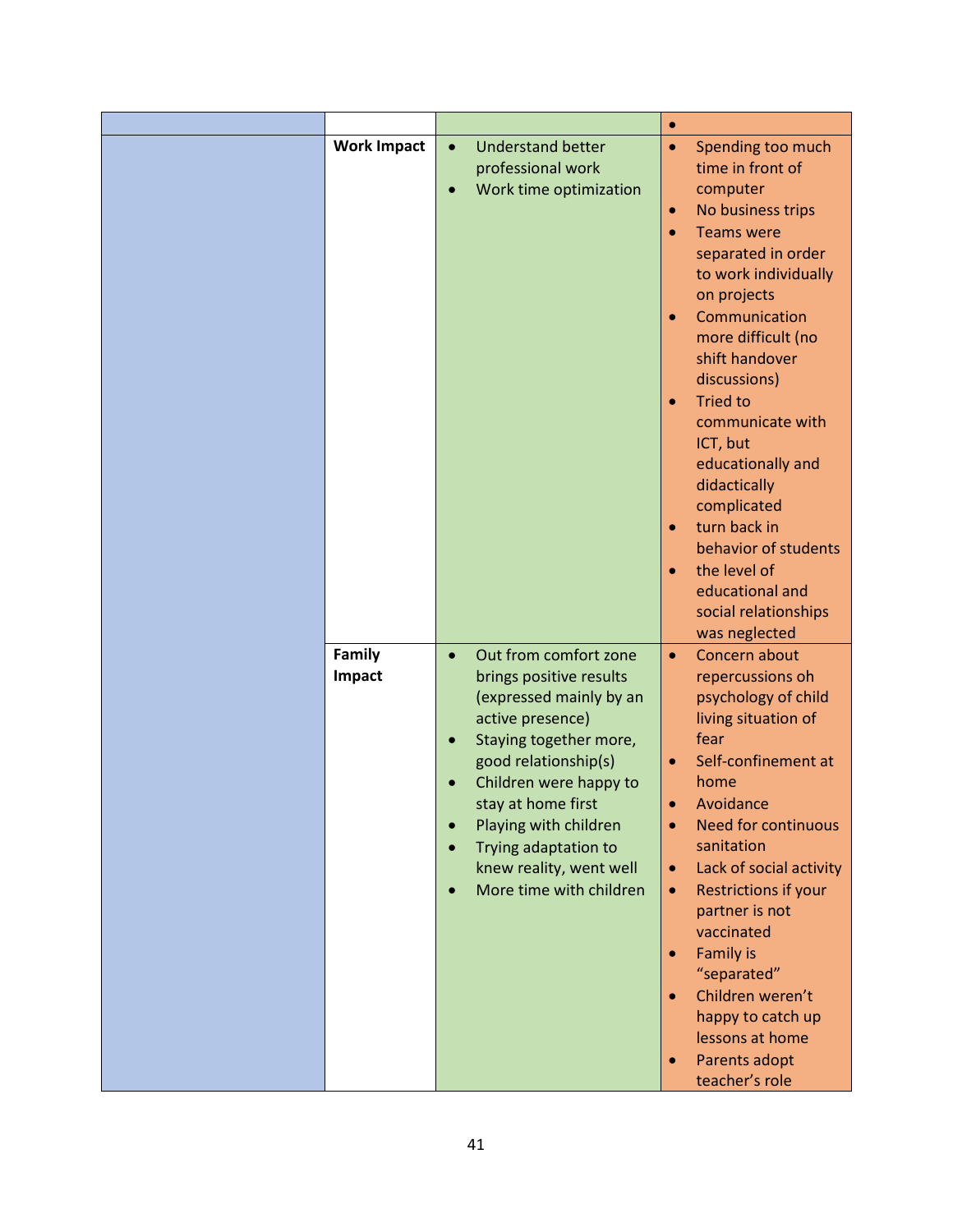| Leesons<br>learned                 | Value everything<br>$\bullet$<br>connected with life<br>Spend more time with<br>$\bullet$<br>persons that truly count<br>in your life<br><b>Quick and adequate</b><br>$\bullet$<br>adaptation and optimism<br>can help with coping<br>Spend more time with<br>$\bullet$<br>family (members)<br>Be more sensitive with<br>people, help people to<br>regain confidence<br>Learn to enjoy beauty in<br>$\bullet$<br>everyday life<br>Dedicate to your well-<br>$\bullet$<br>being Appreciate every<br>day<br>Keep distance<br>$\bullet$<br>Protect yourself<br>$\bullet$<br>Definition of "friendship"<br>$\bullet$<br><b>Communication with</b><br>family and friends is<br>helpful<br>We are responsible<br>$\bullet$ | Homeschooling<br>$\bullet$<br>difficult for young<br>children<br>Financial support of<br>$\bullet$<br>government to small<br>Inconveniences<br>$\bullet$<br>related to shopping<br>of basic goods<br>Society is divided in<br>$\bullet$<br>two camps:<br>"follower" or "social<br>movement<br>sympathisers" who<br>don't reflect on their<br>own<br>Don't take anything<br>$\bullet$<br>for granted (health,<br>relationships,<br>friendships, meeting<br>relatives)<br><b>Travel restrictions</b><br>$\bullet$ |
|------------------------------------|----------------------------------------------------------------------------------------------------------------------------------------------------------------------------------------------------------------------------------------------------------------------------------------------------------------------------------------------------------------------------------------------------------------------------------------------------------------------------------------------------------------------------------------------------------------------------------------------------------------------------------------------------------------------------------------------------------------------|-----------------------------------------------------------------------------------------------------------------------------------------------------------------------------------------------------------------------------------------------------------------------------------------------------------------------------------------------------------------------------------------------------------------------------------------------------------------------------------------------------------------|
| <b>Factors that</b><br>helped most | Keep yourself fit<br>$\bullet$<br>(physical exercises)<br>Eating healthy food<br>Train positive thinking by<br>practicing spiritual<br>meditation                                                                                                                                                                                                                                                                                                                                                                                                                                                                                                                                                                    | <b>Criticism of political</b><br>$\bullet$<br>and health response<br>to the pandemic<br>emergency at the<br>media level<br>Dramatic situation.<br>$\bullet$                                                                                                                                                                                                                                                                                                                                                     |
|                                    | Listen to good music<br>$\bullet$<br>together with partner<br>Value family<br>$\bullet$<br>Reading and studying as<br>$\bullet$<br>"environments" in which<br>to take refuge: find relief<br>Respect for the work of<br>$\bullet$<br>the State<br>You are not alone in this<br>$\bullet$<br>situation                                                                                                                                                                                                                                                                                                                                                                                                                | Grief and suffering                                                                                                                                                                                                                                                                                                                                                                                                                                                                                             |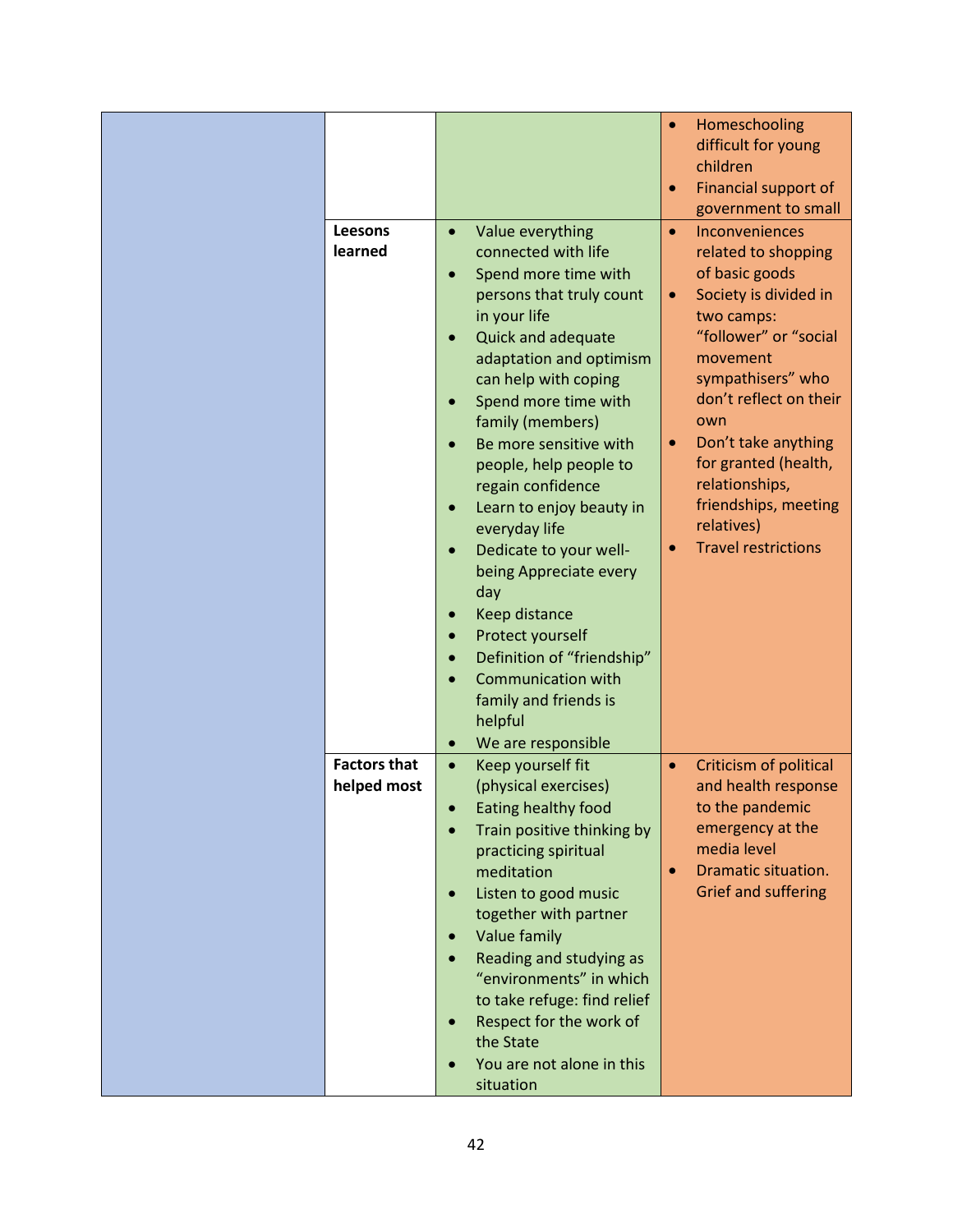| Preparation             | Availability of<br>$\bullet$<br>information and<br>entertainment on TV and<br>on the Internet<br>Communication<br>$\bullet$<br>Let children meet<br>maintain social contacts<br>evening person<br>leave your house<br>$\bullet$<br>organization<br>help and support<br>$\bullet$<br>follow advice of doctors<br>and scientists<br>don't panic to be able to<br>$\bullet$<br>advise others properly<br>do not believe<br>everything written or<br>shown online<br>$\bullet$ | $\bullet$                                                                                                                                                                                                                                                                                                                                                                                                                                                                                                                                                                                                                             |
|-------------------------|----------------------------------------------------------------------------------------------------------------------------------------------------------------------------------------------------------------------------------------------------------------------------------------------------------------------------------------------------------------------------------------------------------------------------------------------------------------------------|---------------------------------------------------------------------------------------------------------------------------------------------------------------------------------------------------------------------------------------------------------------------------------------------------------------------------------------------------------------------------------------------------------------------------------------------------------------------------------------------------------------------------------------------------------------------------------------------------------------------------------------|
| for another<br>pandemic | Adaptability on new<br>situations<br>Reinforcement of self-<br>$\bullet$<br>perception<br>We learnt out of this<br>$\bullet$<br>situation<br>Learnt to keep distance,<br>$\bullet$<br>use of masks, hygiene<br>Many people are ready<br>$\bullet$<br>for another lockdown<br>Doctors work on it                                                                                                                                                                            | Not entirely<br>prepared<br>Psychologically<br>$\bullet$<br>difficult experience<br>People don't change<br>$\bullet$<br>There are people<br>$\bullet$<br>who don't respect<br>the rules<br>Two much different<br>$\bullet$<br>opinions and<br>measures without<br>the prospect of a<br>solution<br>Psychological<br>wounds must heal<br><b>Divorces</b><br>$\bullet$<br><b>Femicides</b><br>$\bullet$<br>Not many IC units<br>$\bullet$<br>How to deal with<br>$\bullet$<br>medical and<br>paramedical<br>personnel<br>bad social services<br>$\bullet$<br>sector (no social<br>workers,<br>psychologists,<br>communication<br>lines) |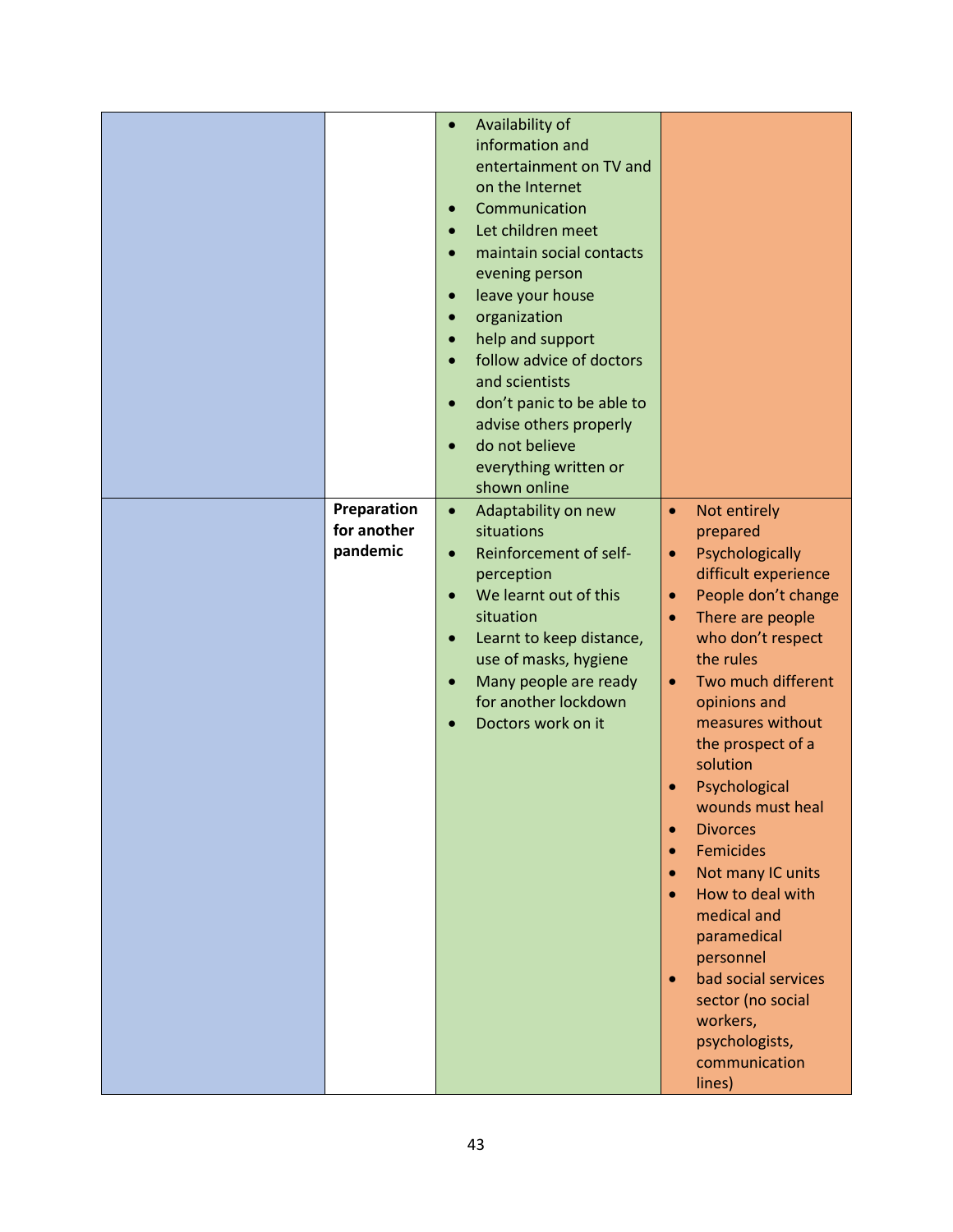|  |  | education doesn't<br>refer to these<br>mentioned aspects |
|--|--|----------------------------------------------------------|
|  |  | government should<br>provide                             |
|  |  | psychological and<br>financial help                      |

|                              | <b>Impact Level</b> | <b>Positive</b>                    | <b>Negative</b>                           |
|------------------------------|---------------------|------------------------------------|-------------------------------------------|
| <b>Grandparents - female</b> | Personal            | appreciate things you<br>$\bullet$ | <b>Contact restrictions:</b><br>$\bullet$ |
|                              | <b>Level Impact</b> | did not appreciate                 | no neighbors,                             |
|                              |                     | before                             | friends or relatives                      |
|                              |                     | safe money<br>$\bullet$            | could visit you                           |
|                              |                     | no direct effects                  | <b>Feeling of loneliness</b><br>$\bullet$ |
|                              |                     | being confident                    | Shopping was<br>$\bullet$                 |
|                              |                     | not giving up dreams               | difficult                                 |
|                              |                     | and wishes                         | Deprivation of<br>$\bullet$               |
|                              |                     | already experience of              | liberty                                   |
|                              |                     | similar situation                  | No contact to<br>$\bullet$                |
|                              |                     | helping people in need             | beloved ones                              |
|                              |                     | of help                            | Anxiety<br>$\bullet$                      |
|                              |                     | distract yourself (tasks) /        | <b>Bad surprise</b><br>$\bullet$          |
|                              |                     | keep yourself occupied             | No mobility, no<br>$\bullet$              |
|                              |                     |                                    | travels                                   |
|                              |                     |                                    | Isolation<br>$\bullet$                    |
|                              |                     |                                    | Silence<br>$\bullet$                      |
|                              |                     |                                    | Feeling that time<br>$\bullet$            |
|                              |                     |                                    | stopped or slow-                          |
|                              |                     |                                    | motion                                    |
|                              |                     |                                    | Lack of medical<br>$\bullet$              |
|                              |                     |                                    | protective                                |
|                              |                     |                                    | equipment                                 |
|                              |                     |                                    | powerlessness<br>$\bullet$                |
|                              | <b>Work Impact</b>  | No impact (pensioner)<br>$\bullet$ | <b>Employed without</b><br>$\bullet$      |
|                              |                     | Online teaching<br>$\bullet$       | work to do due to                         |
|                              |                     | Continue working<br>$\bullet$      | corona regulations                        |
|                              |                     | Substitute works (e.g.,            | (no contact with                          |
|                              |                     | sewing masks)                      | children)                                 |
|                              |                     | Continued payment of               | Work-time deficits<br>$\bullet$           |
|                              |                     | wages                              | <b>Stress</b><br>$\bullet$                |
|                              |                     |                                    | Continuous<br>$\bullet$                   |
|                              |                     |                                    | sanitations                               |
|                              |                     |                                    | Higher<br>$\bullet$                       |
|                              |                     |                                    | responsibility                            |
|                              |                     |                                    | <b>Higher workload</b>                    |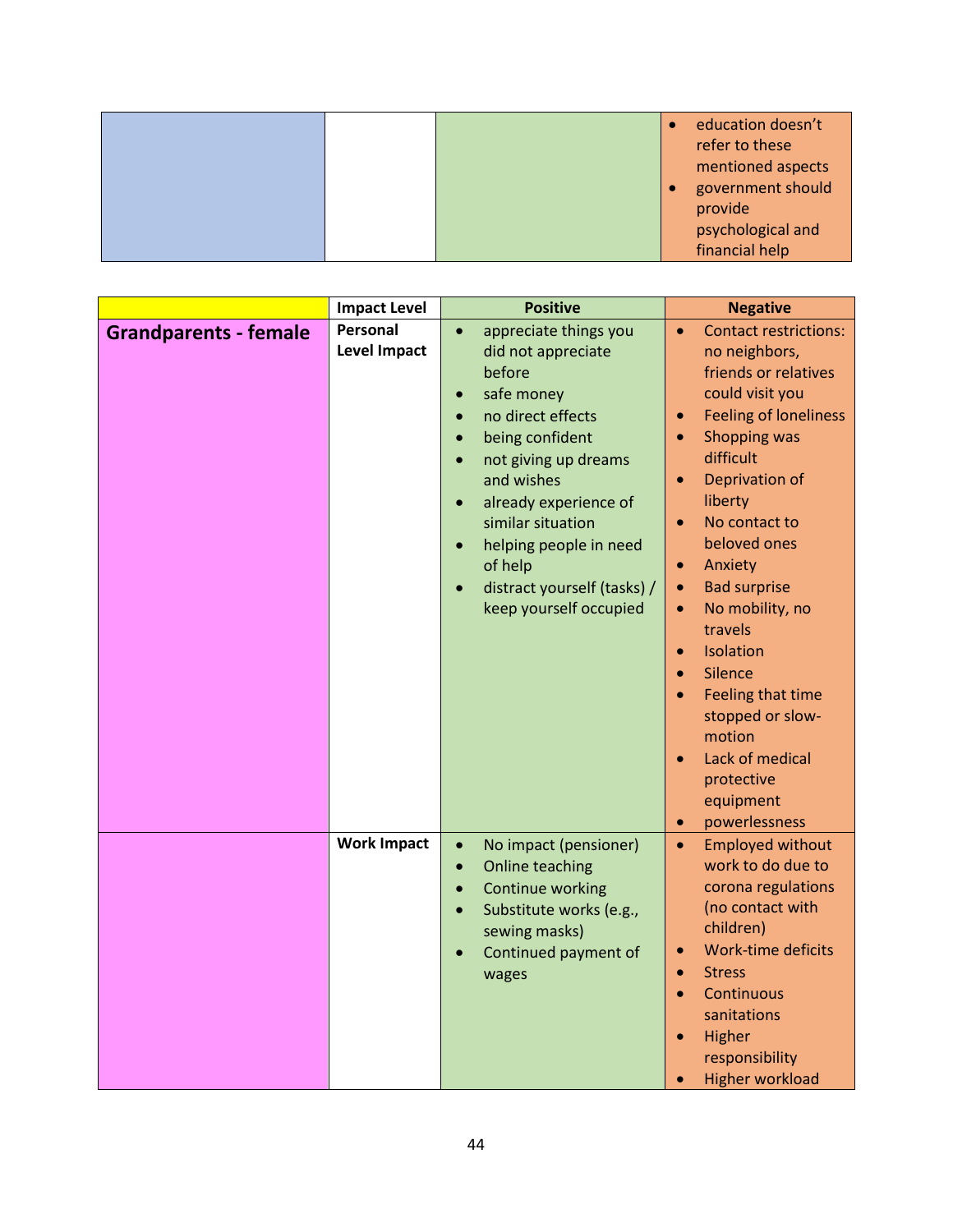| <b>Family</b><br>$\bullet$<br>$\bullet$<br>Impact<br>families<br>contact with<br>grandchildren<br>No direct effects (family,<br>$\bullet$<br>friends)<br><b>Restricted or almost</b><br>$\bullet$<br>no contact with<br>Growing together<br>$\bullet$<br>grandchildren<br>Always occupied doing<br><b>Getting vaccinated</b><br>activities together<br>$\bullet$<br>to reduce risk<br>Spending more time<br>$\bullet$<br><b>Caution and stress</b><br>together<br>in family<br>Going out a lot<br>$\bullet$<br>No contact to<br>Spending more time<br>$\bullet$<br>$\bullet$<br>beloved ones<br>outside /in nature<br>Didn't see family<br>Attitude of protection<br>$\bullet$<br>$\bullet$<br>and friends that<br>towards individuum and<br>often<br>the other<br>Missing energy of<br>Proximity<br>$\bullet$<br>$\bullet$<br>family and friends<br>Live in present<br><b>Risk of transmitting</b><br>$\bullet$<br>support<br>the virus<br><b>Physical distancing</b><br>$\bullet$<br>Take care of health and<br>Leesons<br><b>Experience better</b><br>$\bullet$<br>$\bullet$<br>learned<br>listen to instructions of<br>not to be repeated<br>specialists, doctors and<br>We can't give<br>$\bullet$<br>the government<br>anything for<br>Appreciate what we had<br>granted<br>$\bullet$<br>taken for granted<br>Everything can<br>$\bullet$<br>We know how to<br>abruptly change<br>$\bullet$<br>protect ourselves<br>Adaptation to the new<br>$\bullet$<br>data<br>Following experts'<br>advice<br>Trust in oneself<br>Focus on important<br>things<br>Consumption is not all<br>$\bullet$<br>Staying fit digitally<br>$\bullet$<br><b>Importance of local</b><br>community<br>Importance of ICT<br>$\bullet$<br><b>Factors that</b><br>I learnt how to behave<br>taken away ability<br>$\bullet$<br>$\bullet$<br>helped most<br>so that situation<br>of looking in the<br>couldn't get worse<br>future confidently<br><b>Family support</b><br>Sorrows and<br>$\bullet$ |  | Adult children with own | Careful when in |
|-------------------------------------------------------------------------------------------------------------------------------------------------------------------------------------------------------------------------------------------------------------------------------------------------------------------------------------------------------------------------------------------------------------------------------------------------------------------------------------------------------------------------------------------------------------------------------------------------------------------------------------------------------------------------------------------------------------------------------------------------------------------------------------------------------------------------------------------------------------------------------------------------------------------------------------------------------------------------------------------------------------------------------------------------------------------------------------------------------------------------------------------------------------------------------------------------------------------------------------------------------------------------------------------------------------------------------------------------------------------------------------------------------------------------------------------------------------------------------------------------------------------------------------------------------------------------------------------------------------------------------------------------------------------------------------------------------------------------------------------------------------------------------------------------------------------------------------------------------------------------------------------------------------------------------------------------------------------------------|--|-------------------------|-----------------|
|                                                                                                                                                                                                                                                                                                                                                                                                                                                                                                                                                                                                                                                                                                                                                                                                                                                                                                                                                                                                                                                                                                                                                                                                                                                                                                                                                                                                                                                                                                                                                                                                                                                                                                                                                                                                                                                                                                                                                                               |  |                         |                 |
|                                                                                                                                                                                                                                                                                                                                                                                                                                                                                                                                                                                                                                                                                                                                                                                                                                                                                                                                                                                                                                                                                                                                                                                                                                                                                                                                                                                                                                                                                                                                                                                                                                                                                                                                                                                                                                                                                                                                                                               |  |                         |                 |
|                                                                                                                                                                                                                                                                                                                                                                                                                                                                                                                                                                                                                                                                                                                                                                                                                                                                                                                                                                                                                                                                                                                                                                                                                                                                                                                                                                                                                                                                                                                                                                                                                                                                                                                                                                                                                                                                                                                                                                               |  |                         |                 |
|                                                                                                                                                                                                                                                                                                                                                                                                                                                                                                                                                                                                                                                                                                                                                                                                                                                                                                                                                                                                                                                                                                                                                                                                                                                                                                                                                                                                                                                                                                                                                                                                                                                                                                                                                                                                                                                                                                                                                                               |  |                         |                 |
|                                                                                                                                                                                                                                                                                                                                                                                                                                                                                                                                                                                                                                                                                                                                                                                                                                                                                                                                                                                                                                                                                                                                                                                                                                                                                                                                                                                                                                                                                                                                                                                                                                                                                                                                                                                                                                                                                                                                                                               |  |                         |                 |
|                                                                                                                                                                                                                                                                                                                                                                                                                                                                                                                                                                                                                                                                                                                                                                                                                                                                                                                                                                                                                                                                                                                                                                                                                                                                                                                                                                                                                                                                                                                                                                                                                                                                                                                                                                                                                                                                                                                                                                               |  |                         |                 |
|                                                                                                                                                                                                                                                                                                                                                                                                                                                                                                                                                                                                                                                                                                                                                                                                                                                                                                                                                                                                                                                                                                                                                                                                                                                                                                                                                                                                                                                                                                                                                                                                                                                                                                                                                                                                                                                                                                                                                                               |  |                         |                 |
|                                                                                                                                                                                                                                                                                                                                                                                                                                                                                                                                                                                                                                                                                                                                                                                                                                                                                                                                                                                                                                                                                                                                                                                                                                                                                                                                                                                                                                                                                                                                                                                                                                                                                                                                                                                                                                                                                                                                                                               |  |                         |                 |
|                                                                                                                                                                                                                                                                                                                                                                                                                                                                                                                                                                                                                                                                                                                                                                                                                                                                                                                                                                                                                                                                                                                                                                                                                                                                                                                                                                                                                                                                                                                                                                                                                                                                                                                                                                                                                                                                                                                                                                               |  |                         |                 |
|                                                                                                                                                                                                                                                                                                                                                                                                                                                                                                                                                                                                                                                                                                                                                                                                                                                                                                                                                                                                                                                                                                                                                                                                                                                                                                                                                                                                                                                                                                                                                                                                                                                                                                                                                                                                                                                                                                                                                                               |  |                         |                 |
|                                                                                                                                                                                                                                                                                                                                                                                                                                                                                                                                                                                                                                                                                                                                                                                                                                                                                                                                                                                                                                                                                                                                                                                                                                                                                                                                                                                                                                                                                                                                                                                                                                                                                                                                                                                                                                                                                                                                                                               |  |                         |                 |
|                                                                                                                                                                                                                                                                                                                                                                                                                                                                                                                                                                                                                                                                                                                                                                                                                                                                                                                                                                                                                                                                                                                                                                                                                                                                                                                                                                                                                                                                                                                                                                                                                                                                                                                                                                                                                                                                                                                                                                               |  |                         |                 |
|                                                                                                                                                                                                                                                                                                                                                                                                                                                                                                                                                                                                                                                                                                                                                                                                                                                                                                                                                                                                                                                                                                                                                                                                                                                                                                                                                                                                                                                                                                                                                                                                                                                                                                                                                                                                                                                                                                                                                                               |  |                         |                 |
|                                                                                                                                                                                                                                                                                                                                                                                                                                                                                                                                                                                                                                                                                                                                                                                                                                                                                                                                                                                                                                                                                                                                                                                                                                                                                                                                                                                                                                                                                                                                                                                                                                                                                                                                                                                                                                                                                                                                                                               |  |                         |                 |
|                                                                                                                                                                                                                                                                                                                                                                                                                                                                                                                                                                                                                                                                                                                                                                                                                                                                                                                                                                                                                                                                                                                                                                                                                                                                                                                                                                                                                                                                                                                                                                                                                                                                                                                                                                                                                                                                                                                                                                               |  |                         |                 |
|                                                                                                                                                                                                                                                                                                                                                                                                                                                                                                                                                                                                                                                                                                                                                                                                                                                                                                                                                                                                                                                                                                                                                                                                                                                                                                                                                                                                                                                                                                                                                                                                                                                                                                                                                                                                                                                                                                                                                                               |  |                         |                 |
|                                                                                                                                                                                                                                                                                                                                                                                                                                                                                                                                                                                                                                                                                                                                                                                                                                                                                                                                                                                                                                                                                                                                                                                                                                                                                                                                                                                                                                                                                                                                                                                                                                                                                                                                                                                                                                                                                                                                                                               |  |                         |                 |
|                                                                                                                                                                                                                                                                                                                                                                                                                                                                                                                                                                                                                                                                                                                                                                                                                                                                                                                                                                                                                                                                                                                                                                                                                                                                                                                                                                                                                                                                                                                                                                                                                                                                                                                                                                                                                                                                                                                                                                               |  |                         |                 |
|                                                                                                                                                                                                                                                                                                                                                                                                                                                                                                                                                                                                                                                                                                                                                                                                                                                                                                                                                                                                                                                                                                                                                                                                                                                                                                                                                                                                                                                                                                                                                                                                                                                                                                                                                                                                                                                                                                                                                                               |  |                         |                 |
|                                                                                                                                                                                                                                                                                                                                                                                                                                                                                                                                                                                                                                                                                                                                                                                                                                                                                                                                                                                                                                                                                                                                                                                                                                                                                                                                                                                                                                                                                                                                                                                                                                                                                                                                                                                                                                                                                                                                                                               |  |                         |                 |
|                                                                                                                                                                                                                                                                                                                                                                                                                                                                                                                                                                                                                                                                                                                                                                                                                                                                                                                                                                                                                                                                                                                                                                                                                                                                                                                                                                                                                                                                                                                                                                                                                                                                                                                                                                                                                                                                                                                                                                               |  |                         |                 |
|                                                                                                                                                                                                                                                                                                                                                                                                                                                                                                                                                                                                                                                                                                                                                                                                                                                                                                                                                                                                                                                                                                                                                                                                                                                                                                                                                                                                                                                                                                                                                                                                                                                                                                                                                                                                                                                                                                                                                                               |  |                         |                 |
|                                                                                                                                                                                                                                                                                                                                                                                                                                                                                                                                                                                                                                                                                                                                                                                                                                                                                                                                                                                                                                                                                                                                                                                                                                                                                                                                                                                                                                                                                                                                                                                                                                                                                                                                                                                                                                                                                                                                                                               |  |                         |                 |
|                                                                                                                                                                                                                                                                                                                                                                                                                                                                                                                                                                                                                                                                                                                                                                                                                                                                                                                                                                                                                                                                                                                                                                                                                                                                                                                                                                                                                                                                                                                                                                                                                                                                                                                                                                                                                                                                                                                                                                               |  |                         |                 |
|                                                                                                                                                                                                                                                                                                                                                                                                                                                                                                                                                                                                                                                                                                                                                                                                                                                                                                                                                                                                                                                                                                                                                                                                                                                                                                                                                                                                                                                                                                                                                                                                                                                                                                                                                                                                                                                                                                                                                                               |  |                         |                 |
|                                                                                                                                                                                                                                                                                                                                                                                                                                                                                                                                                                                                                                                                                                                                                                                                                                                                                                                                                                                                                                                                                                                                                                                                                                                                                                                                                                                                                                                                                                                                                                                                                                                                                                                                                                                                                                                                                                                                                                               |  |                         |                 |
|                                                                                                                                                                                                                                                                                                                                                                                                                                                                                                                                                                                                                                                                                                                                                                                                                                                                                                                                                                                                                                                                                                                                                                                                                                                                                                                                                                                                                                                                                                                                                                                                                                                                                                                                                                                                                                                                                                                                                                               |  |                         |                 |
|                                                                                                                                                                                                                                                                                                                                                                                                                                                                                                                                                                                                                                                                                                                                                                                                                                                                                                                                                                                                                                                                                                                                                                                                                                                                                                                                                                                                                                                                                                                                                                                                                                                                                                                                                                                                                                                                                                                                                                               |  |                         |                 |
|                                                                                                                                                                                                                                                                                                                                                                                                                                                                                                                                                                                                                                                                                                                                                                                                                                                                                                                                                                                                                                                                                                                                                                                                                                                                                                                                                                                                                                                                                                                                                                                                                                                                                                                                                                                                                                                                                                                                                                               |  |                         |                 |
|                                                                                                                                                                                                                                                                                                                                                                                                                                                                                                                                                                                                                                                                                                                                                                                                                                                                                                                                                                                                                                                                                                                                                                                                                                                                                                                                                                                                                                                                                                                                                                                                                                                                                                                                                                                                                                                                                                                                                                               |  |                         |                 |
|                                                                                                                                                                                                                                                                                                                                                                                                                                                                                                                                                                                                                                                                                                                                                                                                                                                                                                                                                                                                                                                                                                                                                                                                                                                                                                                                                                                                                                                                                                                                                                                                                                                                                                                                                                                                                                                                                                                                                                               |  |                         |                 |
|                                                                                                                                                                                                                                                                                                                                                                                                                                                                                                                                                                                                                                                                                                                                                                                                                                                                                                                                                                                                                                                                                                                                                                                                                                                                                                                                                                                                                                                                                                                                                                                                                                                                                                                                                                                                                                                                                                                                                                               |  |                         |                 |
|                                                                                                                                                                                                                                                                                                                                                                                                                                                                                                                                                                                                                                                                                                                                                                                                                                                                                                                                                                                                                                                                                                                                                                                                                                                                                                                                                                                                                                                                                                                                                                                                                                                                                                                                                                                                                                                                                                                                                                               |  |                         |                 |
|                                                                                                                                                                                                                                                                                                                                                                                                                                                                                                                                                                                                                                                                                                                                                                                                                                                                                                                                                                                                                                                                                                                                                                                                                                                                                                                                                                                                                                                                                                                                                                                                                                                                                                                                                                                                                                                                                                                                                                               |  |                         |                 |
|                                                                                                                                                                                                                                                                                                                                                                                                                                                                                                                                                                                                                                                                                                                                                                                                                                                                                                                                                                                                                                                                                                                                                                                                                                                                                                                                                                                                                                                                                                                                                                                                                                                                                                                                                                                                                                                                                                                                                                               |  |                         |                 |
|                                                                                                                                                                                                                                                                                                                                                                                                                                                                                                                                                                                                                                                                                                                                                                                                                                                                                                                                                                                                                                                                                                                                                                                                                                                                                                                                                                                                                                                                                                                                                                                                                                                                                                                                                                                                                                                                                                                                                                               |  |                         |                 |
|                                                                                                                                                                                                                                                                                                                                                                                                                                                                                                                                                                                                                                                                                                                                                                                                                                                                                                                                                                                                                                                                                                                                                                                                                                                                                                                                                                                                                                                                                                                                                                                                                                                                                                                                                                                                                                                                                                                                                                               |  |                         |                 |
|                                                                                                                                                                                                                                                                                                                                                                                                                                                                                                                                                                                                                                                                                                                                                                                                                                                                                                                                                                                                                                                                                                                                                                                                                                                                                                                                                                                                                                                                                                                                                                                                                                                                                                                                                                                                                                                                                                                                                                               |  |                         |                 |
|                                                                                                                                                                                                                                                                                                                                                                                                                                                                                                                                                                                                                                                                                                                                                                                                                                                                                                                                                                                                                                                                                                                                                                                                                                                                                                                                                                                                                                                                                                                                                                                                                                                                                                                                                                                                                                                                                                                                                                               |  |                         |                 |
|                                                                                                                                                                                                                                                                                                                                                                                                                                                                                                                                                                                                                                                                                                                                                                                                                                                                                                                                                                                                                                                                                                                                                                                                                                                                                                                                                                                                                                                                                                                                                                                                                                                                                                                                                                                                                                                                                                                                                                               |  |                         |                 |
|                                                                                                                                                                                                                                                                                                                                                                                                                                                                                                                                                                                                                                                                                                                                                                                                                                                                                                                                                                                                                                                                                                                                                                                                                                                                                                                                                                                                                                                                                                                                                                                                                                                                                                                                                                                                                                                                                                                                                                               |  |                         |                 |
|                                                                                                                                                                                                                                                                                                                                                                                                                                                                                                                                                                                                                                                                                                                                                                                                                                                                                                                                                                                                                                                                                                                                                                                                                                                                                                                                                                                                                                                                                                                                                                                                                                                                                                                                                                                                                                                                                                                                                                               |  |                         |                 |
|                                                                                                                                                                                                                                                                                                                                                                                                                                                                                                                                                                                                                                                                                                                                                                                                                                                                                                                                                                                                                                                                                                                                                                                                                                                                                                                                                                                                                                                                                                                                                                                                                                                                                                                                                                                                                                                                                                                                                                               |  |                         |                 |
|                                                                                                                                                                                                                                                                                                                                                                                                                                                                                                                                                                                                                                                                                                                                                                                                                                                                                                                                                                                                                                                                                                                                                                                                                                                                                                                                                                                                                                                                                                                                                                                                                                                                                                                                                                                                                                                                                                                                                                               |  |                         |                 |
|                                                                                                                                                                                                                                                                                                                                                                                                                                                                                                                                                                                                                                                                                                                                                                                                                                                                                                                                                                                                                                                                                                                                                                                                                                                                                                                                                                                                                                                                                                                                                                                                                                                                                                                                                                                                                                                                                                                                                                               |  |                         |                 |
| Information updates<br>tragedies<br>$\bullet$                                                                                                                                                                                                                                                                                                                                                                                                                                                                                                                                                                                                                                                                                                                                                                                                                                                                                                                                                                                                                                                                                                                                                                                                                                                                                                                                                                                                                                                                                                                                                                                                                                                                                                                                                                                                                                                                                                                                 |  |                         |                 |
| from experts<br><b>Virus still circulating</b>                                                                                                                                                                                                                                                                                                                                                                                                                                                                                                                                                                                                                                                                                                                                                                                                                                                                                                                                                                                                                                                                                                                                                                                                                                                                                                                                                                                                                                                                                                                                                                                                                                                                                                                                                                                                                                                                                                                                |  |                         |                 |
| My will                                                                                                                                                                                                                                                                                                                                                                                                                                                                                                                                                                                                                                                                                                                                                                                                                                                                                                                                                                                                                                                                                                                                                                                                                                                                                                                                                                                                                                                                                                                                                                                                                                                                                                                                                                                                                                                                                                                                                                       |  |                         |                 |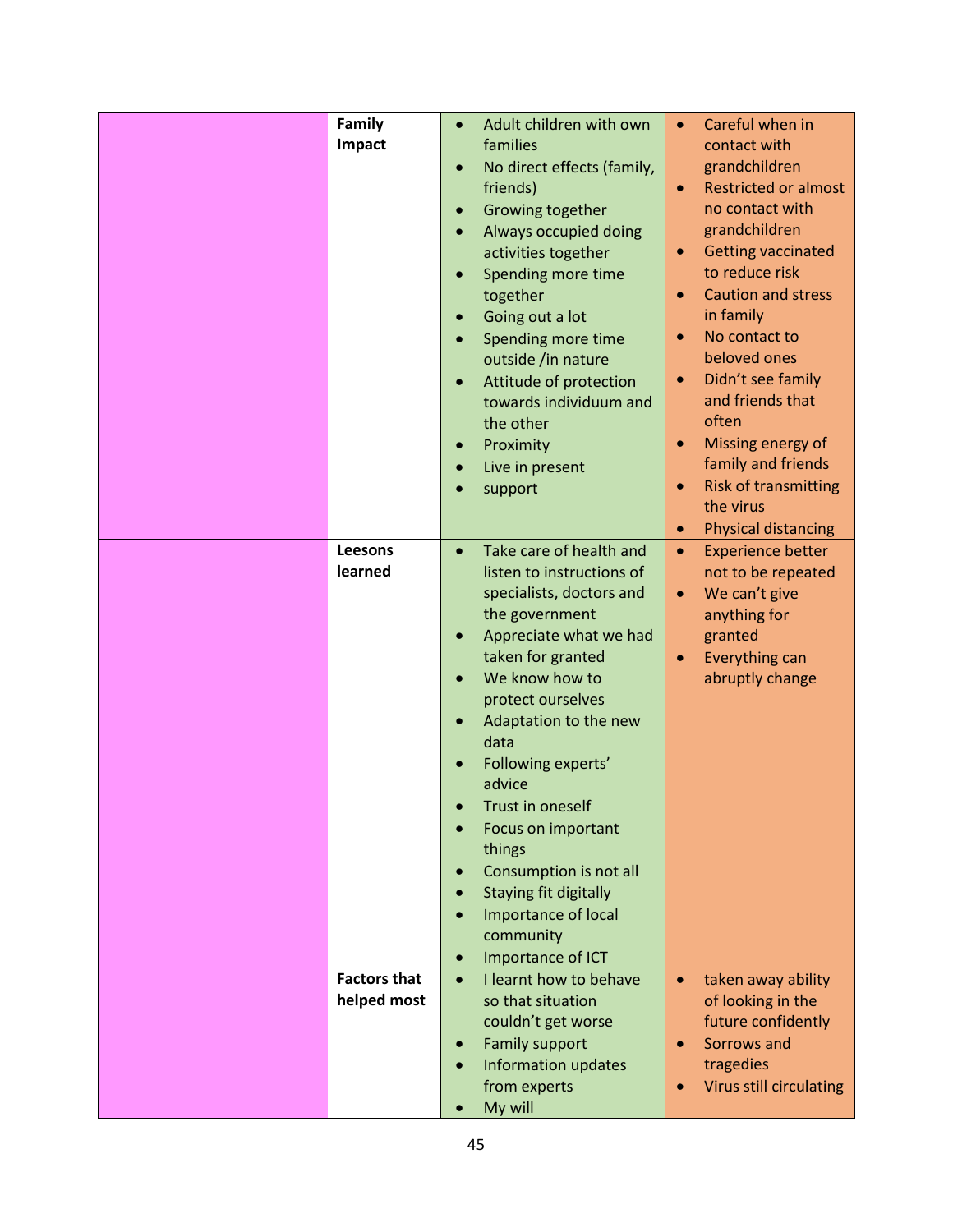|             | $\bullet$ | <b>Communication with</b>                      | $\bullet$ | Lack of                    |
|-------------|-----------|------------------------------------------------|-----------|----------------------------|
|             |           | (grand)children                                |           | responsibility of          |
|             | $\bullet$ | <b>Collaboration with</b>                      |           | some citizens              |
|             |           | husband                                        |           | towards imposed            |
|             | $\bullet$ | Accept help                                    |           | norms and rules            |
|             | $\bullet$ | Open up towards others                         | $\bullet$ | <b>Traumatic (truck</b>    |
|             | $\bullet$ | Faith and hope that                            |           | with coffins)              |
|             |           | virus will disappear                           |           |                            |
|             | $\bullet$ | <b>Collecting porcelain</b>                    |           |                            |
|             |           | teapots and coffeepots                         |           |                            |
|             | $\bullet$ | Sports/physical                                |           |                            |
|             |           | activities: 30 minutes                         |           |                            |
|             |           | morning routines                               |           |                            |
|             | $\bullet$ | Perspective of                                 |           |                            |
|             |           | overcoming                                     |           |                            |
|             | $\bullet$ | Collective value                               |           |                            |
|             | $\bullet$ | Positivity                                     |           |                            |
|             | $\bullet$ | Collective value                               |           |                            |
|             | $\bullet$ | Optimism                                       |           |                            |
|             |           | Education can help to<br>overcome such         |           |                            |
|             |           | situations                                     |           |                            |
| Preparation |           |                                                | $\bullet$ | Don't                      |
| for another | $\bullet$ | We are 50% prepared<br>Must control our health |           | underestimate              |
| pandemic    | $\bullet$ | (e.g. people with health                       |           | pandemic risk              |
|             |           | problems)                                      |           | We are not                 |
|             | $\bullet$ | We know what corona is                         |           | prepared                   |
|             |           | about                                          | $\bullet$ | <b>Energy is channeled</b> |
|             | $\bullet$ | Enough                                         |           | in mental self-care        |
|             |           | vaccines/medicine                              |           | to get through             |
|             | $\bullet$ | Show solidarity                                |           | traumas alone              |
|             |           | Protect society and                            |           |                            |
|             |           | yourself                                       |           |                            |
|             | $\bullet$ | Alternative ways to stay                       |           |                            |
|             |           | in contact                                     |           |                            |
|             | $\bullet$ | Creativity                                     |           |                            |
|             |           | Listen to the doctors                          |           |                            |
|             | $\bullet$ | Developed skills will be                       |           |                            |
|             |           | useful in future                               |           |                            |
|             | $\bullet$ | <b>Empower citizens to</b>                     |           |                            |
|             |           | understand importance                          |           |                            |
|             |           | of regulations                                 |           |                            |
|             | $\bullet$ | Importance of                                  |           |                            |
|             |           | appropriate ICT                                |           |                            |
|             | $\bullet$ | Another type of                                |           |                            |
|             |           | lockdown                                       |           |                            |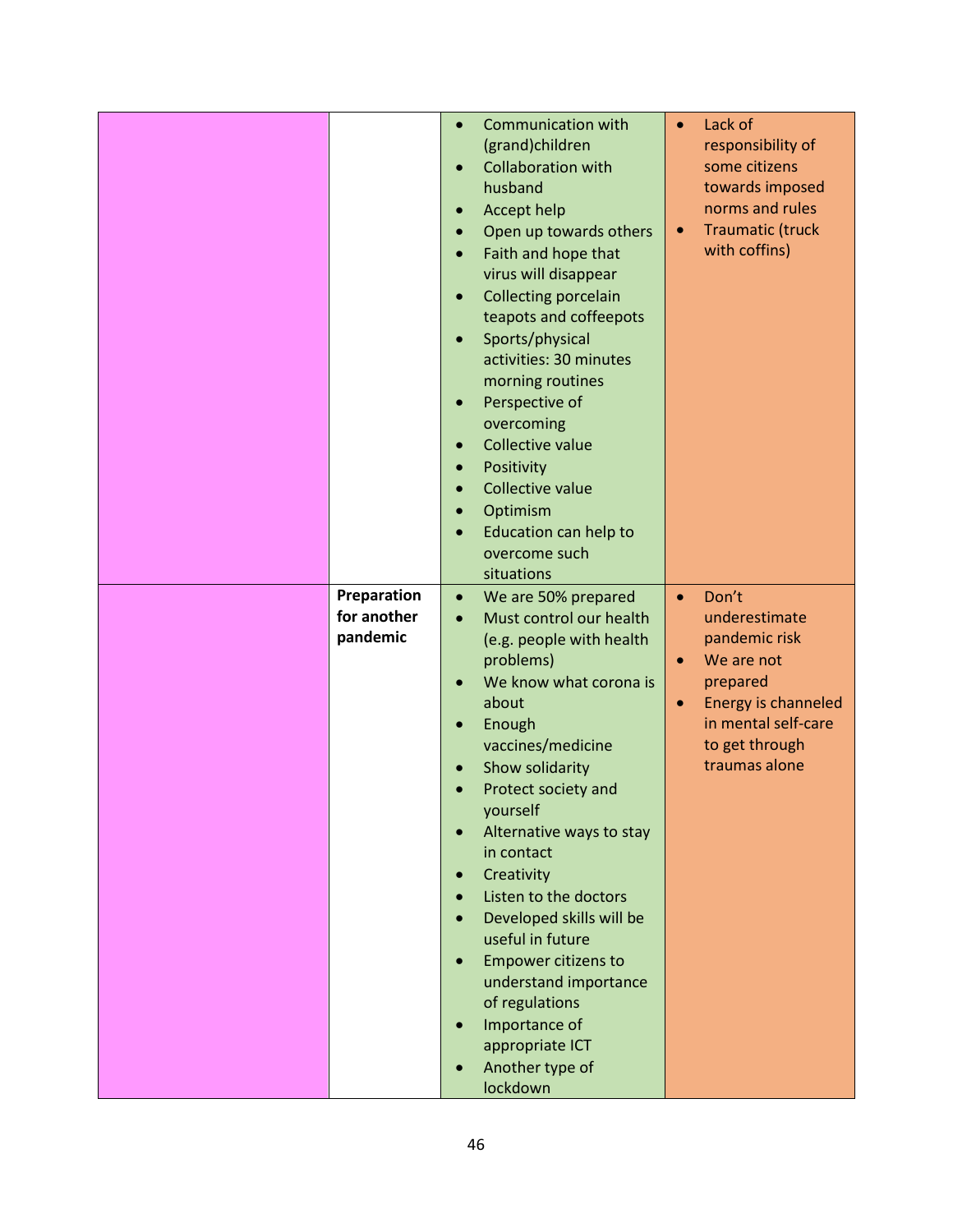|  | Greater awareness of |  |
|--|----------------------|--|
|  | importance of using  |  |
|  | precautions          |  |

|                     | <b>Impact Level</b>      | <b>Positive</b>                                                                                                                                                                                                                                                                                              | <b>Negative</b>                                                                                                                                                                                                                                                                                                                                                                                                                                                                                                                                                                             |
|---------------------|--------------------------|--------------------------------------------------------------------------------------------------------------------------------------------------------------------------------------------------------------------------------------------------------------------------------------------------------------|---------------------------------------------------------------------------------------------------------------------------------------------------------------------------------------------------------------------------------------------------------------------------------------------------------------------------------------------------------------------------------------------------------------------------------------------------------------------------------------------------------------------------------------------------------------------------------------------|
| Older people - male | Personal<br>level impact | Own house with garden<br>$\bullet$<br>Feeling of doing<br>$\bullet$<br>something useful<br>Keeping calm and<br>$\bullet$<br>understanding situation<br>Carefree, relaxed<br>$\bullet$<br>approach to life choices<br>Small amount of<br>obstacles<br>Living relationships with<br>$\bullet$<br>more humanity | <b>Reduction of</b><br>$\bullet$<br>contacts (also<br>telephone contacts)<br>Problem solving<br>$\bullet$<br>with other people<br>was difficult<br><b>Worries and</b><br>$\bullet$<br>disbelief<br><b>Perceived isolation</b><br>$\bullet$<br>and lack of physical<br>interaction<br>Traumatic<br>experiences by<br>direct visibility of<br>covid-effects<br>Isolation given by<br>selfishness<br>Fear of physical<br>$\bullet$<br>contact<br>Fear of closeness to<br>(grand)children<br>Change of concept<br>"family"<br>Disintegration of all<br>societies<br>Worldwide<br>rearrangements |
|                     | <b>Work impact</b>       | <b>Teaching from distance</b><br>$\bullet$                                                                                                                                                                                                                                                                   | <b>Renovations:</b><br>$\bullet$<br>Postponement of<br>work due to lack of<br>materials (stores<br>were partially<br>closed)<br>Problem solving<br>with other people<br>was difficult<br>No tutoring<br>Intellectual people's<br>reluctance to using<br>modern technology                                                                                                                                                                                                                                                                                                                   |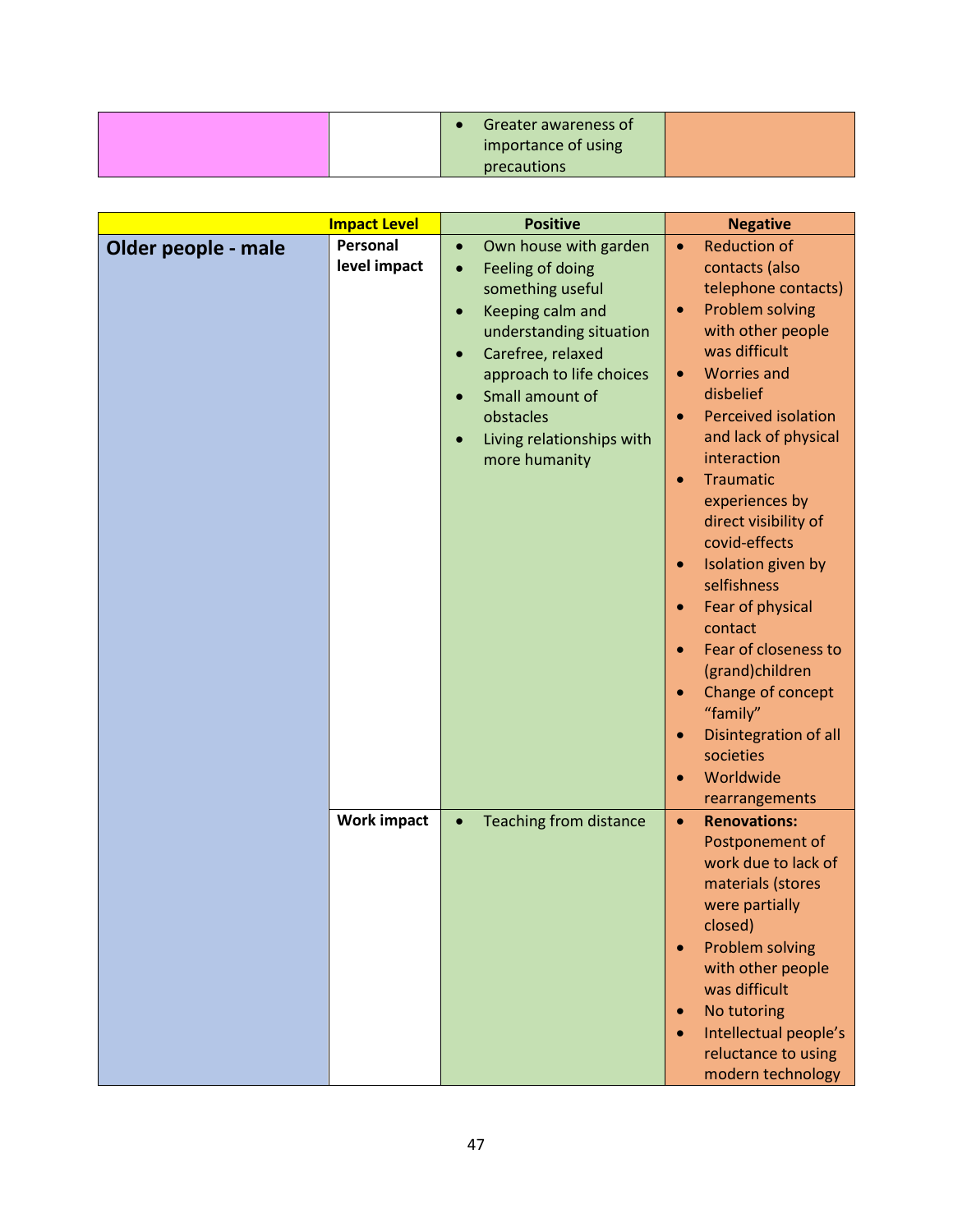| Family              | Larger supplies (safety)<br>$\bullet$ | <b>Physical distance</b><br>$\bullet$ |
|---------------------|---------------------------------------|---------------------------------------|
| impact              | Contact with siblings<br>$\bullet$    | (family, friends,                     |
|                     | <b>Calls increased</b>                | others, excuse:                       |
|                     | $\bullet$                             | "handshake                            |
|                     | Staying inside with                   | prohibition")                         |
|                     | partner                               |                                       |
|                     |                                       | Regular getting-<br>$\bullet$         |
|                     |                                       | together events                       |
|                     |                                       | were cancelled (too                   |
|                     |                                       | risky)                                |
|                     |                                       | No visits<br>$\bullet$                |
|                     |                                       | Partial breakdown<br>$\bullet$        |
|                     |                                       | of contacts or                        |
|                     |                                       | reductions                            |
|                     |                                       | Calls are no                          |
|                     |                                       | compensation                          |
| Lessons             | Time passes faster than<br>$\bullet$  | <b>Rejected online</b><br>$\bullet$   |
| learned             | you think (helpful if                 | teaching before                       |
|                     | retiree at home)                      | Tools are often not<br>$\bullet$      |
|                     | Economic security is<br>$\bullet$     | as useful                             |
|                     | enormously important                  | Online teaching<br>$\bullet$          |
|                     | Online teaching is<br>$\bullet$       | success depends on                    |
|                     | possible                              | group                                 |
|                     | Necessity of starting to<br>$\bullet$ | Imminent danger<br>$\bullet$          |
|                     | believe in the existence              | Overcoming<br>$\bullet$               |
|                     | of the virus                          | consequences of                       |
|                     | Everything can change<br>$\bullet$    | physical, mental                      |
|                     | and you have to accept                | and moral isolation                   |
|                     | it                                    |                                       |
|                     | Different approach to<br>$\bullet$    |                                       |
|                     | life: greater lightness               |                                       |
|                     | Seize opportunities, do               |                                       |
|                     | not postpone them                     |                                       |
|                     |                                       |                                       |
|                     | Live your interests                   |                                       |
|                     | <b>Travel</b><br>$\bullet$            |                                       |
|                     | Not crowd without                     |                                       |
|                     | reasons                               |                                       |
|                     | Listen to experts<br>$\bullet$        |                                       |
| <b>Factors that</b> | Going outside (walks,<br>$\bullet$    | Going outside<br>$\bullet$            |
| helped most         | e.g.                                  | became rare                           |
|                     | Large supplies<br>$\bullet$           | Dependency on<br>$\bullet$            |
|                     | Big house, garden<br>$\bullet$        | media                                 |
|                     | <b>Financial security</b>             | Afraid of being cut<br>$\bullet$      |
|                     | (pensioner)                           | off from                              |
|                     | Ability of "lazy mode"                | information during                    |
|                     | without consequences                  | problems such as                      |
|                     | Access to TV, news,<br>$\bullet$      | power failures                        |
|                     | Internet                              |                                       |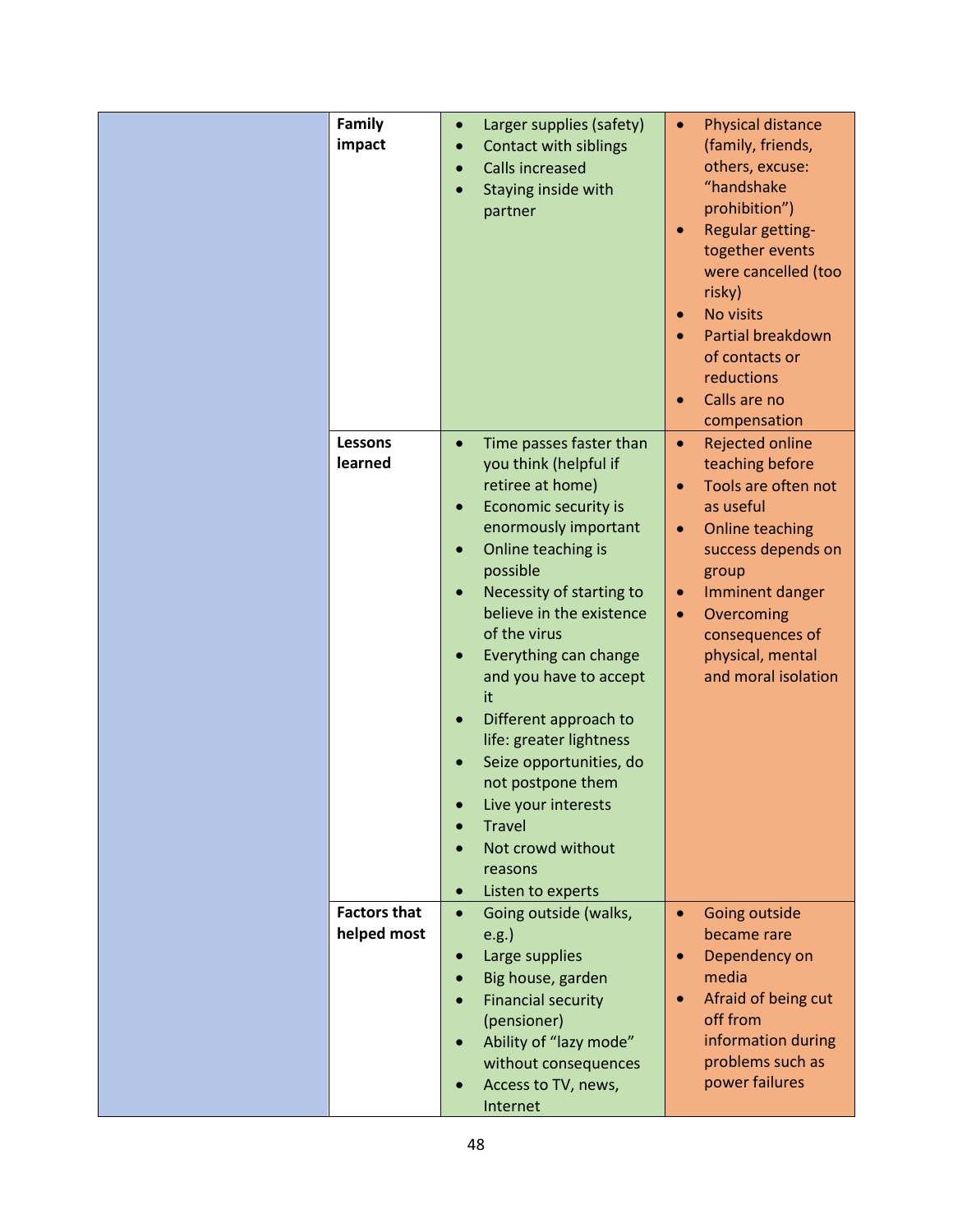| Preparation             | Reading, watching<br>$\bullet$<br>movies, theatre plays on<br><b>TV</b><br><b>Mask</b><br>$\bullet$<br><b>Staying inside</b><br>$\bullet$<br>Not having to work<br>$\bullet$<br>Organizing (virtual)<br>$\bullet$<br>events of "safe events"<br>Meditation<br>$\bullet$<br>Luck in healing<br>$\bullet$<br>Dealing calmly and not<br>$\bullet$ | Direct experience<br>$\bullet$<br>with COVID<br>Loneliness amplified<br>$\bullet$<br>by living alone<br><b>Physical distancing</b><br>(family, friends,<br>others)<br>Isolation<br>$\bullet$<br>Isolation dictated by<br>$\bullet$<br>sanitary procedures<br>(results of swabs)<br>Disease is serious:<br>$\bullet$<br>many people died<br><b>Fact deniers and</b><br>$\bullet$                                                         |
|-------------------------|------------------------------------------------------------------------------------------------------------------------------------------------------------------------------------------------------------------------------------------------------------------------------------------------------------------------------------------------|-----------------------------------------------------------------------------------------------------------------------------------------------------------------------------------------------------------------------------------------------------------------------------------------------------------------------------------------------------------------------------------------------------------------------------------------|
| for another<br>pandemic | hysterically<br><b>Generations learned to</b><br>$\bullet$<br>adapt, we can cope<br>better<br>People learn out of<br>things they live<br>All have to stick<br>together                                                                                                                                                                         | conspiracy theorists<br>are much more<br>widespread<br>"wrong scientists"<br>Things learnt out of<br>$\bullet$<br>the crisis will soon<br>be forgotten<br><b>Restart from zero</b><br>$\bullet$<br>We don't learn from<br>our mistakes<br>Uncertainty about<br>$\bullet$<br>corona<br>People's acceptance<br>has limits<br>Pandemics are not<br>$\bullet$<br>all the same, you<br>are never prepared<br>Fear of living<br>disease again |
| other                   |                                                                                                                                                                                                                                                                                                                                                | Time passes slowly<br>$\bullet$<br>in nursing home<br>Visits in nursing<br>$\bullet$<br>homes were denied<br>Journalists judge<br>$\bullet$<br>harshly<br><b>Teachers are</b><br>scapegoat for failed<br>educational<br>adaptations                                                                                                                                                                                                     |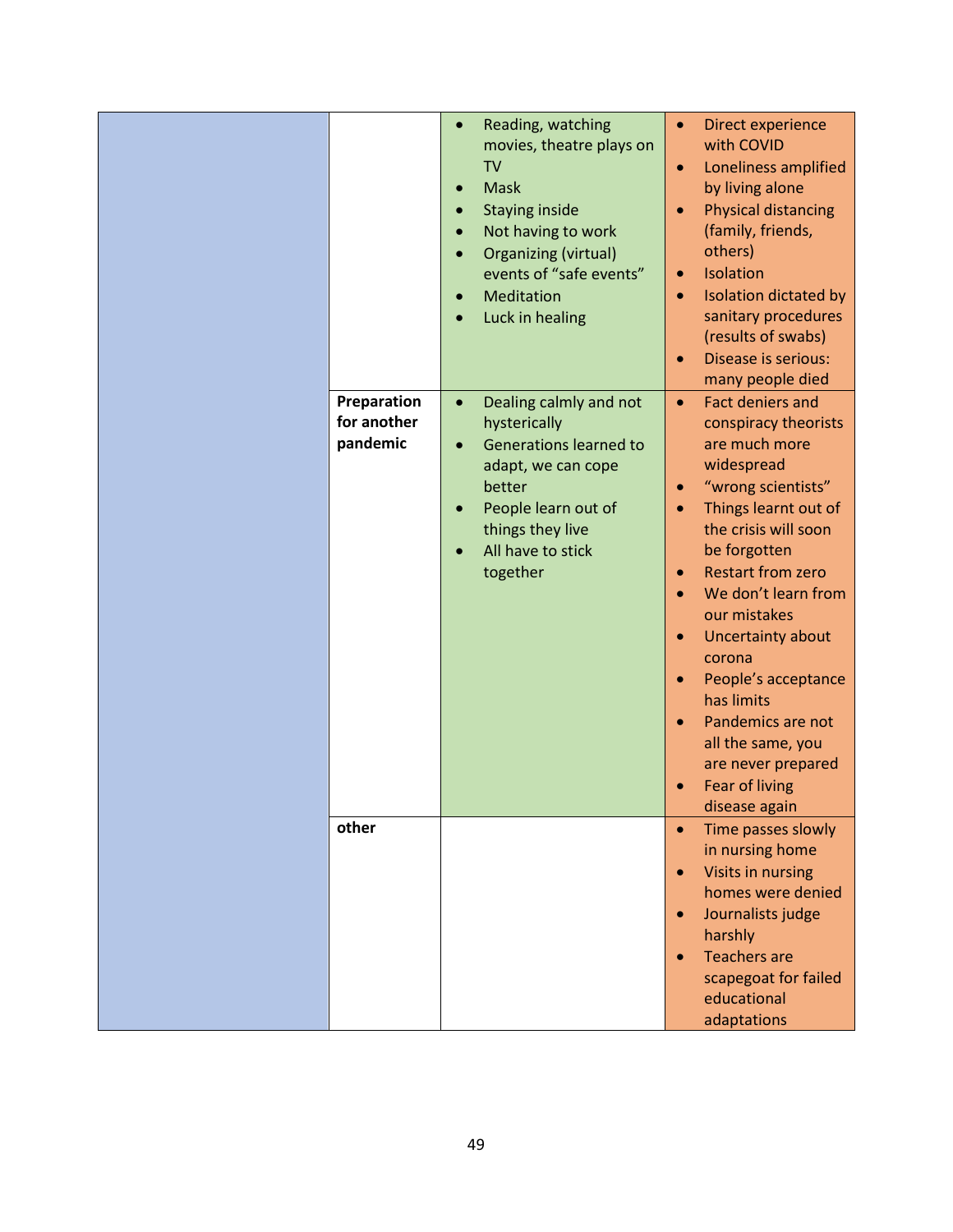|                       | <b>Impact Level</b>                            | <b>Positive</b>                                                                                                                                                                                                                                                                                                                                    | <b>Negative</b>                                                                                                                                                                                                                                                                                                                                                                                                                                                                                                                                                                                                                                                                                                                                                                                                                                                                                                                                        |
|-----------------------|------------------------------------------------|----------------------------------------------------------------------------------------------------------------------------------------------------------------------------------------------------------------------------------------------------------------------------------------------------------------------------------------------------|--------------------------------------------------------------------------------------------------------------------------------------------------------------------------------------------------------------------------------------------------------------------------------------------------------------------------------------------------------------------------------------------------------------------------------------------------------------------------------------------------------------------------------------------------------------------------------------------------------------------------------------------------------------------------------------------------------------------------------------------------------------------------------------------------------------------------------------------------------------------------------------------------------------------------------------------------------|
| <b>Student female</b> | Personal<br>level impact<br><b>Work impact</b> | More patience<br>$\bullet$<br>Adaptable to change<br>Pausing work and<br>$\bullet$<br>stress relief<br>Self-development<br>Sense of fulfillment<br>Maintaining<br>$\bullet$<br>presence sessions<br><b>Online lessons</b><br>worked fine<br><b>Teachers tried hard</b><br>Pausing work and<br>stress relief<br>Thanking teachers<br>for their work | Mobility to other<br>$\bullet$<br>countries limited<br>No motivation to go<br>$\bullet$<br>outside<br>Feeling of catching the<br>virus everywhere<br>Difficult time for people<br>$\bullet$<br>who want to make their<br>dreams come true<br><b>Emotional breakdowns</b><br>Inability to maintain<br>social contacts<br>No social events /<br>(sport) clubs / trainings<br>Intense physical<br>exhaustion, negative<br>feelings and depression<br>Too little stimuli to feel<br>part of everyday life<br>Universities were<br>$\bullet$<br>closed<br>Mobility for purpose of<br>studies was limited<br>Internships couldn't be<br>$\bullet$<br>completed<br>Degrees/exams had to<br>be postponed<br><b>Online lessons (difficult</b><br>$\bullet$<br>to concentrate,<br>psychologically difficult)<br>Many hours in front of<br>computer<br>No motivation, no<br>energy<br>Lack of imagination and<br>$\bullet$<br>creativity<br><b>Home distracts</b> |
|                       | Family<br>impact                               | No drastic effects<br>$\bullet$<br>beside normal<br>restrictions<br>Friendships survived<br>Help and support                                                                                                                                                                                                                                       | No communication with<br>other students<br>Feeling of not studying<br>$\bullet$<br>at all<br>No direct contact with<br>$\bullet$<br>grandparents                                                                                                                                                                                                                                                                                                                                                                                                                                                                                                                                                                                                                                                                                                                                                                                                       |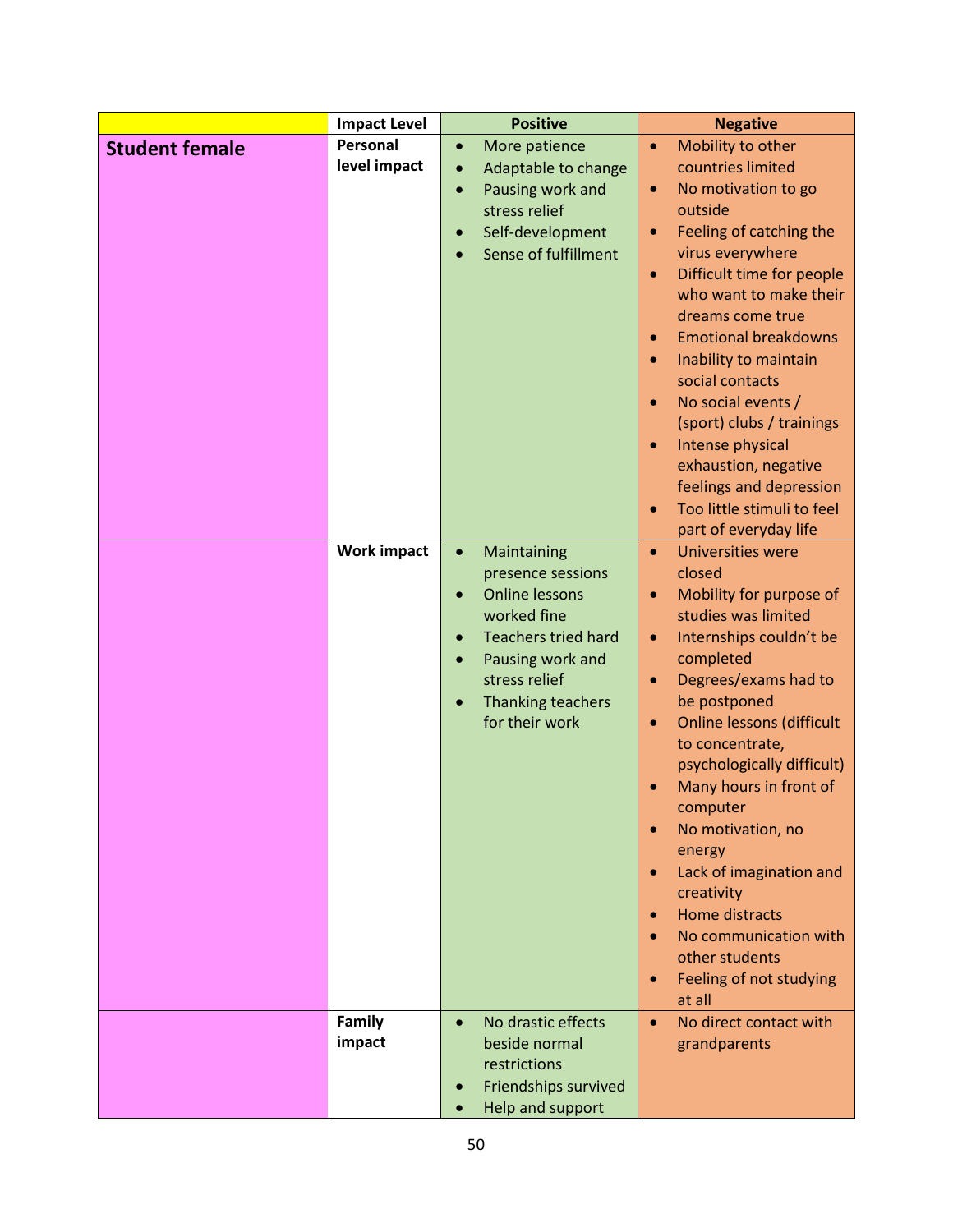|                     | $\bullet$ | <b>Stronger family</b>    |           |                        |
|---------------------|-----------|---------------------------|-----------|------------------------|
|                     |           | bonds                     |           |                        |
|                     | $\bullet$ | <b>Technology brought</b> |           |                        |
|                     |           | us together               |           |                        |
|                     | $\bullet$ | Never felt so close       |           |                        |
|                     |           | to family/friends         |           |                        |
|                     |           |                           |           |                        |
| Lessons             | $\bullet$ | Social contacts are       | $\bullet$ | Everything can change  |
| learned             |           | important                 |           | every time             |
|                     | $\bullet$ | <b>Maintain contacts</b>  | $\bullet$ | <b>Pandemic comes</b>  |
|                     | $\bullet$ | Distract yourself         |           | without warning        |
|                     | $\bullet$ | Optimism                  | $\bullet$ | <b>Fragility and</b>   |
|                     |           | Meet people (in an        |           | vulnerability of       |
|                     |           | alternative way is        |           | everything             |
|                     |           | necessary)                | $\bullet$ | underestimation of     |
|                     |           |                           |           | social interactions    |
|                     | $\bullet$ | You can't plan            |           |                        |
|                     |           | everything                |           |                        |
|                     | $\bullet$ | <b>Follow health</b>      |           |                        |
|                     |           | regulations and           |           |                        |
|                     |           | advice                    |           |                        |
|                     | $\bullet$ | Rely on experts           |           |                        |
|                     | $\bullet$ | Seeking for the truth     |           |                        |
|                     | $\bullet$ | Don't take anything       |           |                        |
|                     |           | for granted               |           |                        |
|                     | $\bullet$ | Humans are very           |           |                        |
|                     |           |                           |           |                        |
|                     |           | adaptable beings          |           |                        |
|                     | $\bullet$ | Prioritizing your         |           |                        |
|                     |           | goals                     |           |                        |
|                     | $\bullet$ | Not losing hope           |           |                        |
|                     | $\bullet$ | Not wasting time          |           |                        |
|                     |           | Changing way of           |           |                        |
|                     |           | thinking if necessary     |           |                        |
| <b>Factors that</b> | $\bullet$ | Social environment        | $\bullet$ | Isolation is unhealthy |
| helped most         |           | Sports as                 |           | Moodiness provoked by  |
|                     |           | counterbalance            |           | media                  |
|                     | $\bullet$ | Living in a student       |           |                        |
|                     |           |                           |           |                        |
|                     |           | dorm (social              |           |                        |
|                     |           | contact)                  |           |                        |
|                     | $\bullet$ | Activities to keep        |           |                        |
|                     |           | balance                   |           |                        |
|                     | $\bullet$ | Relationship with         |           |                        |
|                     |           | partner                   |           |                        |
|                     |           | (psychological            |           |                        |
|                     |           | balance)                  |           |                        |
|                     | $\bullet$ | (closeness to) family     |           |                        |
|                     |           | Important medical         |           |                        |
|                     |           | achievements              |           |                        |
|                     |           |                           |           |                        |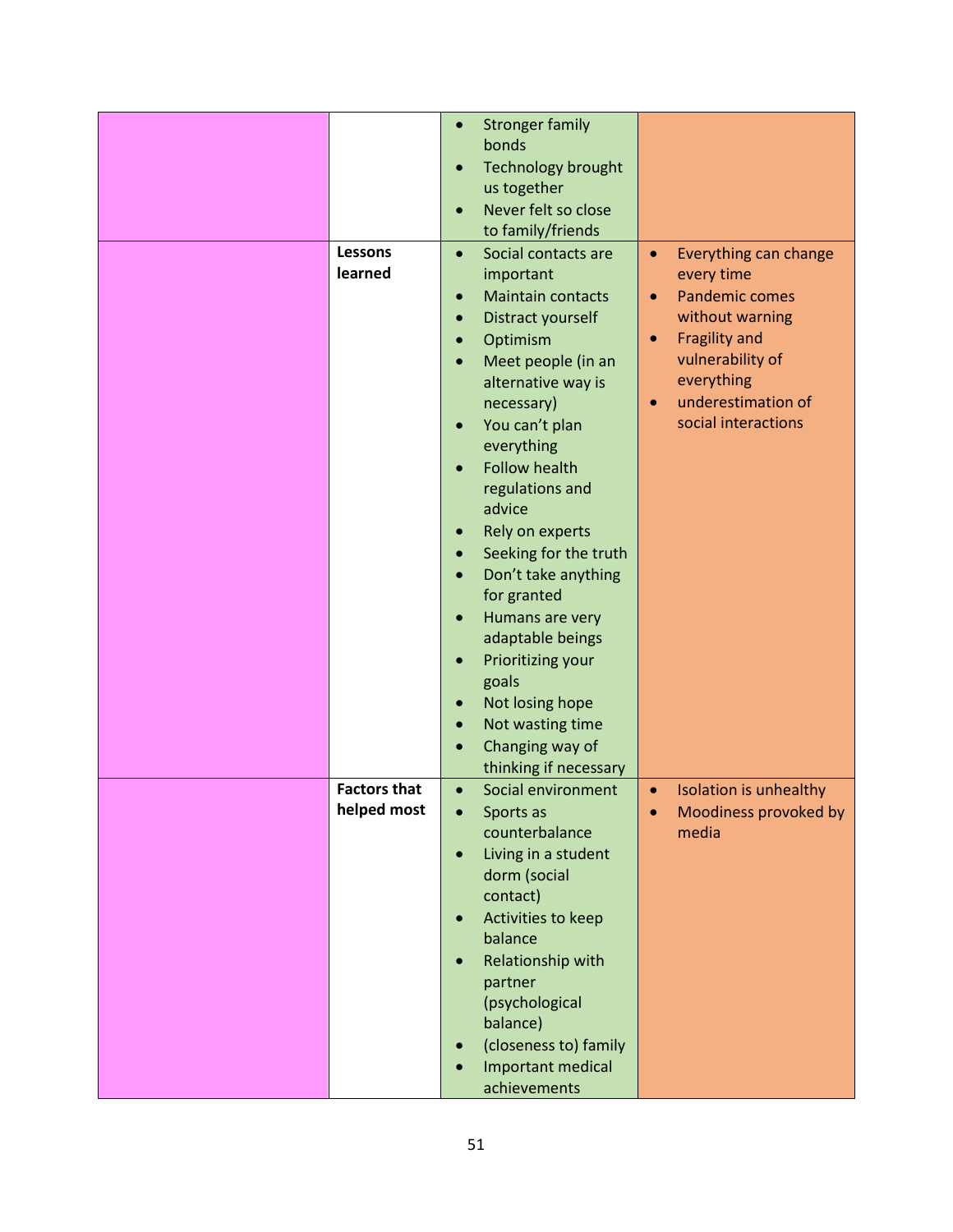|          | Working<br>Social distancing and<br>hygiene<br><b>Distractions</b><br>$\bullet$ |                                                                         |
|----------|---------------------------------------------------------------------------------|-------------------------------------------------------------------------|
|          | (reading, drawing)                                                              |                                                                         |
|          | Preparation<br>High protection by<br>$\bullet$<br>for another<br>vaccine        | Science and society are<br>$\bullet$<br>not ready                       |
| pandemic | Everything can be<br>$\bullet$<br>done online                                   | Situations can shift<br>instantly                                       |
|          | Teachers/professors<br>$\bullet$<br>gained experience                           | Don't isolate yourself<br>$\bullet$<br>Psychologically not<br>$\bullet$ |
|          | We know what to                                                                 | prepared                                                                |
|          | expect<br>New infrastructures<br>$\bullet$<br>in hospitals                      | Still solving effects first<br>$\bullet$<br>lockdowns have<br>provoked  |
|          | New sets of laws                                                                | We can't battle a<br>pandemic                                           |
|          |                                                                                 | <b>Vulnerability of</b><br>$\bullet$<br>students and teachers           |
|          |                                                                                 | alike<br>Not ready to live<br>another pandemic                          |

|                     | <b>Impact Level</b>             | <b>Positive</b>                                                                                                                                                                                                                         | <b>Negative</b>                                                                                                                                                                                                                                                                                                                                                                                                |
|---------------------|---------------------------------|-----------------------------------------------------------------------------------------------------------------------------------------------------------------------------------------------------------------------------------------|----------------------------------------------------------------------------------------------------------------------------------------------------------------------------------------------------------------------------------------------------------------------------------------------------------------------------------------------------------------------------------------------------------------|
| <b>Student male</b> | <b>Personal</b><br>level impact | Following personal<br>$\bullet$<br>protection<br>measures<br>Alternative ways of<br>staying in contact<br>Friendships<br>intensified<br>Alternative ways of<br>staying contact<br>No distraction by<br>temptations (e.g.,<br>Going out) | Small Change of daily life<br>$\bullet$<br>Limiting going out and<br>$\bullet$<br>social contacts<br>Loneliness<br>$\bullet$<br>Unproductivity because<br>$\bullet$<br>of lack of stimuli<br>Own home is distractor<br>$\bullet$<br>Social interaction is<br>$\bullet$<br>limited<br>Hobbies can't be<br>$\bullet$<br>followed<br>Too much time I front of<br>computer<br>Lack of daily structure<br>$\bullet$ |
|                     | <b>Work impact</b>              | Face to face<br>$\bullet$<br>teaching (respecting<br>protective<br>measures)<br>Discussing about<br><b>COVID-topics</b>                                                                                                                 | Schools were closed for<br>$\bullet$<br>a long time<br>distance education with<br>$\bullet$<br>pupils<br>not being able to<br>$\bullet$<br>physically attend classes                                                                                                                                                                                                                                           |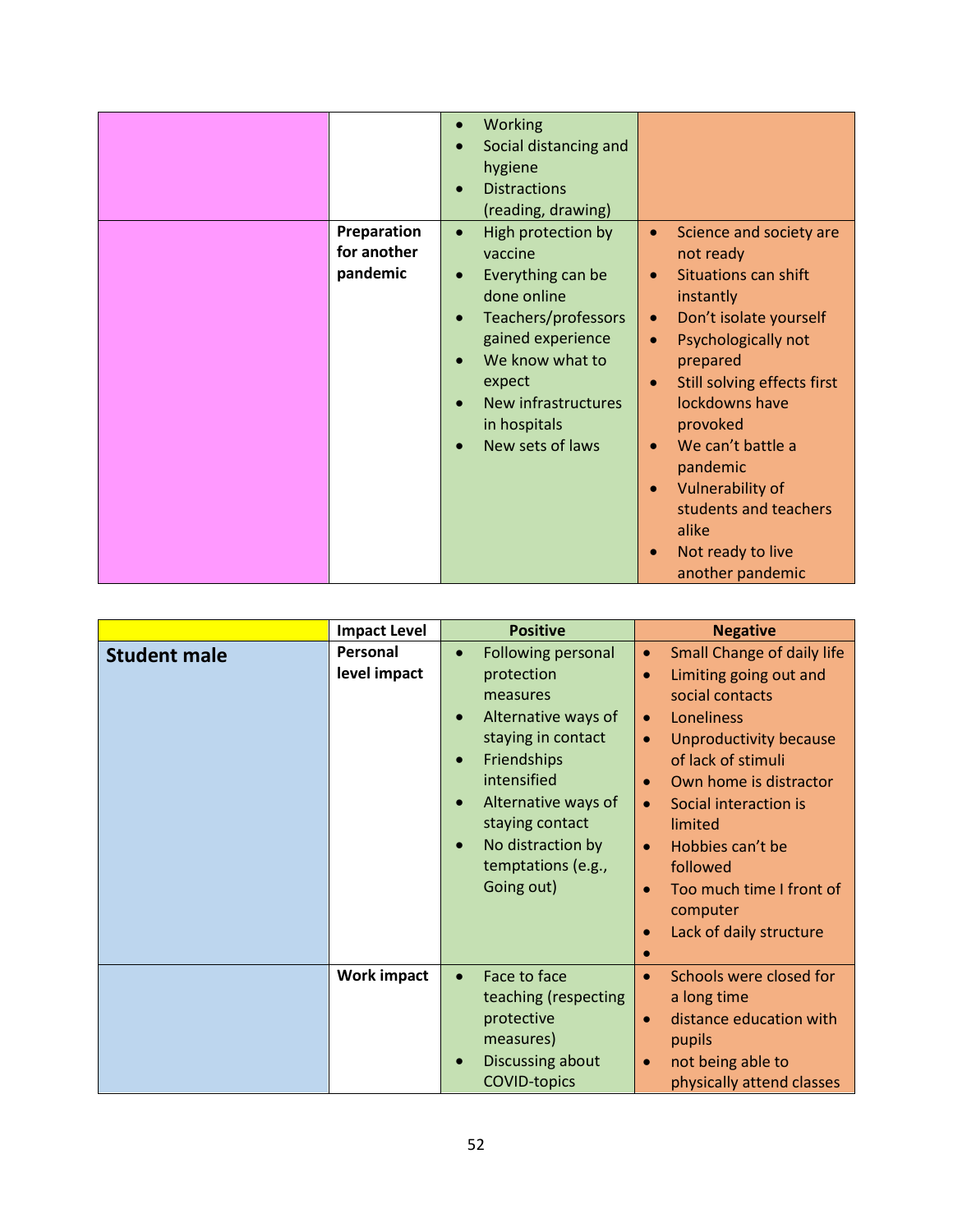|                | $\bullet$ | No traffic on way to       | $\bullet$ | Information and                |
|----------------|-----------|----------------------------|-----------|--------------------------------|
|                |           | (part-time) work           |           | application to new jobs        |
|                |           | More time to study         |           | is more difficult              |
|                |           |                            | $\bullet$ | Studies are not                |
|                |           |                            |           | satisfactory                   |
|                |           |                            | $\bullet$ | Flat marked is bad             |
|                |           |                            | $\bullet$ | <b>Expectations on online-</b> |
|                |           |                            |           | studies are often not          |
|                |           |                            |           | fulfilled                      |
|                |           |                            | $\bullet$ | No contact or bonds to         |
|                |           |                            |           | students                       |
|                |           |                            | $\bullet$ | Too much time in front         |
|                |           |                            |           | of computer                    |
|                |           |                            | $\bullet$ | Lack of events, especially     |
|                |           |                            |           | first-semester-events          |
|                |           |                            |           | Monotony                       |
|                |           |                            | $\bullet$ | Less productivity              |
|                |           |                            | $\bullet$ |                                |
|                |           |                            |           | (distractions at home)         |
| Family         | $\bullet$ | Support from               | $\bullet$ | Limited contact with           |
| impact         |           | partner                    |           | parents                        |
|                | $\bullet$ | Living at family's         | $\bullet$ | Activities only inside of      |
|                |           | house                      |           | the house                      |
|                |           | Girlfriend is next to      | $\bullet$ | Even when going out            |
|                |           | you                        |           | preference to be just the      |
|                |           | Friendships                |           | two of us                      |
|                |           | intensified                | $\bullet$ | Meetings just possible in      |
|                | $\bullet$ | <b>Maintaining contact</b> |           | pairs                          |
|                |           | via social apps            | $\bullet$ | spending too much time         |
|                |           | More time for/with         |           | with partner (need of          |
|                |           | family and friends         |           | time on your own)              |
|                |           |                            | $\bullet$ | separations and divorces       |
|                |           |                            |           | too much time within           |
|                |           |                            |           | family might provoke           |
|                |           |                            |           | problems/arguments             |
| <b>Lessons</b> | $\bullet$ | Health is the most         | $\bullet$ | Don't neglect friends          |
| learned        |           | valuable thing and         | $\bullet$ | Don't let contacts break       |
|                |           | is to be protected         |           | off even if it's difficult     |
|                |           | by all means               | $\bullet$ | separate private space         |
|                |           | Hygiene and                |           | and workspace (lack of         |
|                |           | measures protect us        |           | ability to disconnect)         |
|                |           | Maintain contacts,         | $\bullet$ | don't trust fake news          |
|                |           | alternative for            | $\bullet$ | medical unpreparedness         |
|                |           | online lessons             |           |                                |
|                |           | Alternative ways of        |           |                                |
|                |           | staying in contact         |           |                                |
|                |           | Be who you are, do         |           |                                |
|                |           | what you enjoy             |           |                                |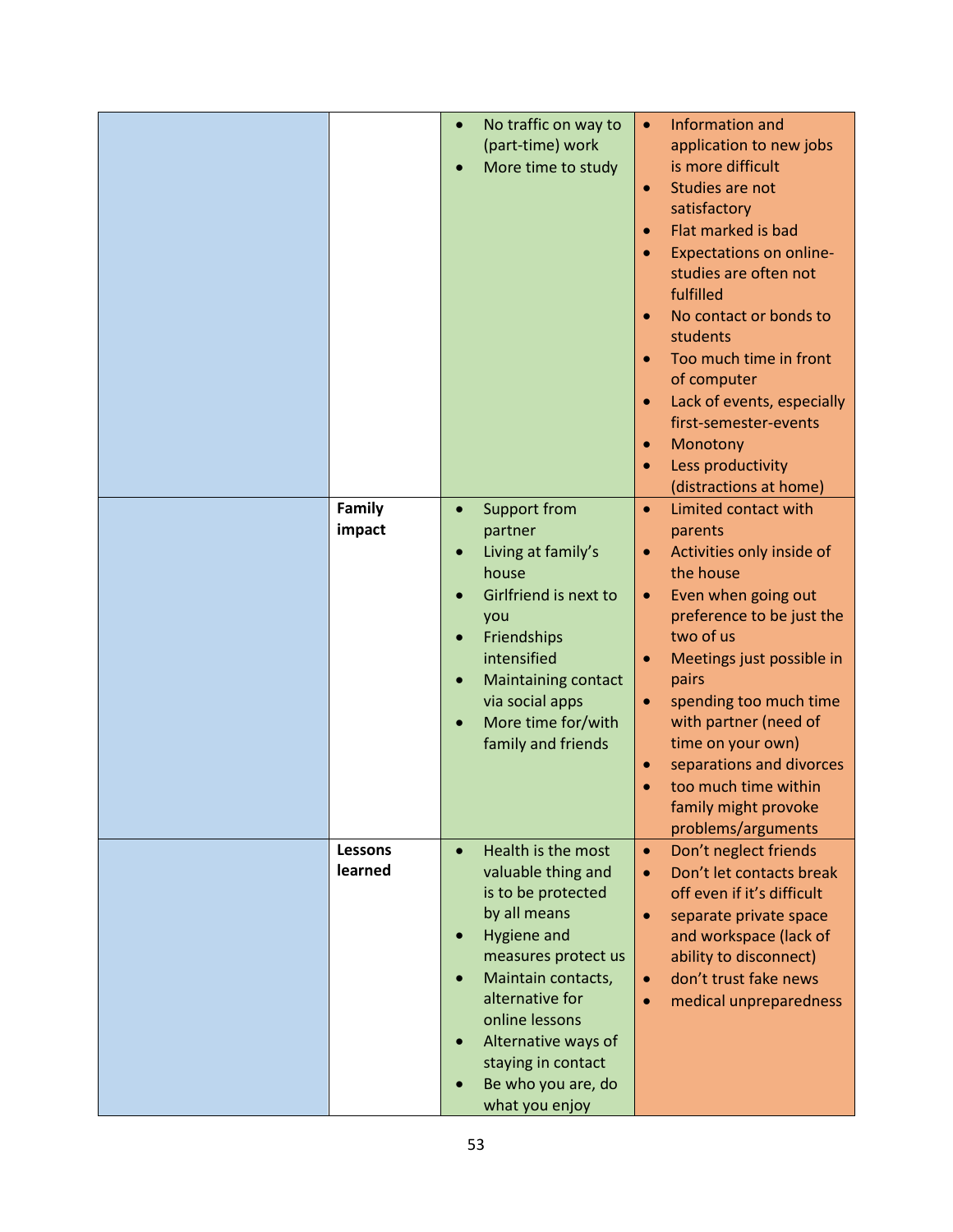|                     | $\bullet$ | Have stamina to      |           |                         |
|---------------------|-----------|----------------------|-----------|-------------------------|
|                     |           | persevere in         |           |                         |
|                     |           | difficult times      |           |                         |
|                     | $\bullet$ | Exchange ideas with  |           |                         |
|                     |           | friends              |           |                         |
|                     |           |                      |           |                         |
|                     | $\bullet$ | Don't lose hope      |           |                         |
|                     | $\bullet$ | Don't stop doing     |           |                         |
|                     |           | things you usually   |           |                         |
|                     |           | do                   |           |                         |
|                     | $\bullet$ | Communicate          |           |                         |
|                     |           | openly               |           |                         |
|                     | $\bullet$ | You shouldn't take   |           |                         |
|                     |           | anything for         |           |                         |
|                     |           |                      |           |                         |
|                     |           | granted              |           |                         |
|                     | $\bullet$ | <b>Filtering</b>     |           |                         |
|                     |           | information          |           |                         |
|                     | $\bullet$ | Valuing more time    |           |                         |
|                     |           | spent with closest   |           |                         |
|                     |           | friends, partner and |           |                         |
|                     |           | family               |           |                         |
|                     | $\bullet$ | Importance of ICT    |           |                         |
|                     |           |                      |           |                         |
| <b>Factors that</b> | $\bullet$ | Psychological        | $\bullet$ | Don't neglect social    |
| helped most         |           | support of partner   |           | contacts                |
|                     | $\bullet$ | Further education in |           |                         |
|                     |           | digital skills       |           |                         |
|                     | $\bullet$ | <b>Sports</b>        |           |                         |
|                     | $\bullet$ | Continue habits      |           |                         |
|                     | $\bullet$ | Friends (even if     |           |                         |
|                     |           | difficult)           |           |                         |
|                     |           | <b>Balance and</b>   |           |                         |
|                     |           |                      |           |                         |
|                     |           | separation between   |           |                         |
|                     |           | private and work     |           |                         |
|                     |           | life                 |           |                         |
|                     | $\bullet$ | Communicate          |           |                         |
|                     |           | openly               |           |                         |
|                     | $\bullet$ | Watching films and   |           |                         |
|                     |           | documentaries        |           |                         |
|                     | $\bullet$ | Videogames           |           |                         |
|                     |           | encourage contact    |           |                         |
|                     |           | between friends      |           |                         |
|                     | $\bullet$ | Video calls          |           |                         |
|                     | $\bullet$ | Use of ICT           |           |                         |
|                     |           |                      |           |                         |
| Preparation         | $\bullet$ | <b>Education is</b>  | $\bullet$ | Necessity of further    |
| for another         |           | prepared             |           | steps: hiring health    |
| pandemic            | $\bullet$ | Educational          |           | personnel               |
|                     |           | programs are         | $\bullet$ | Installation of more IC |
|                     |           | organized            |           | units in schools        |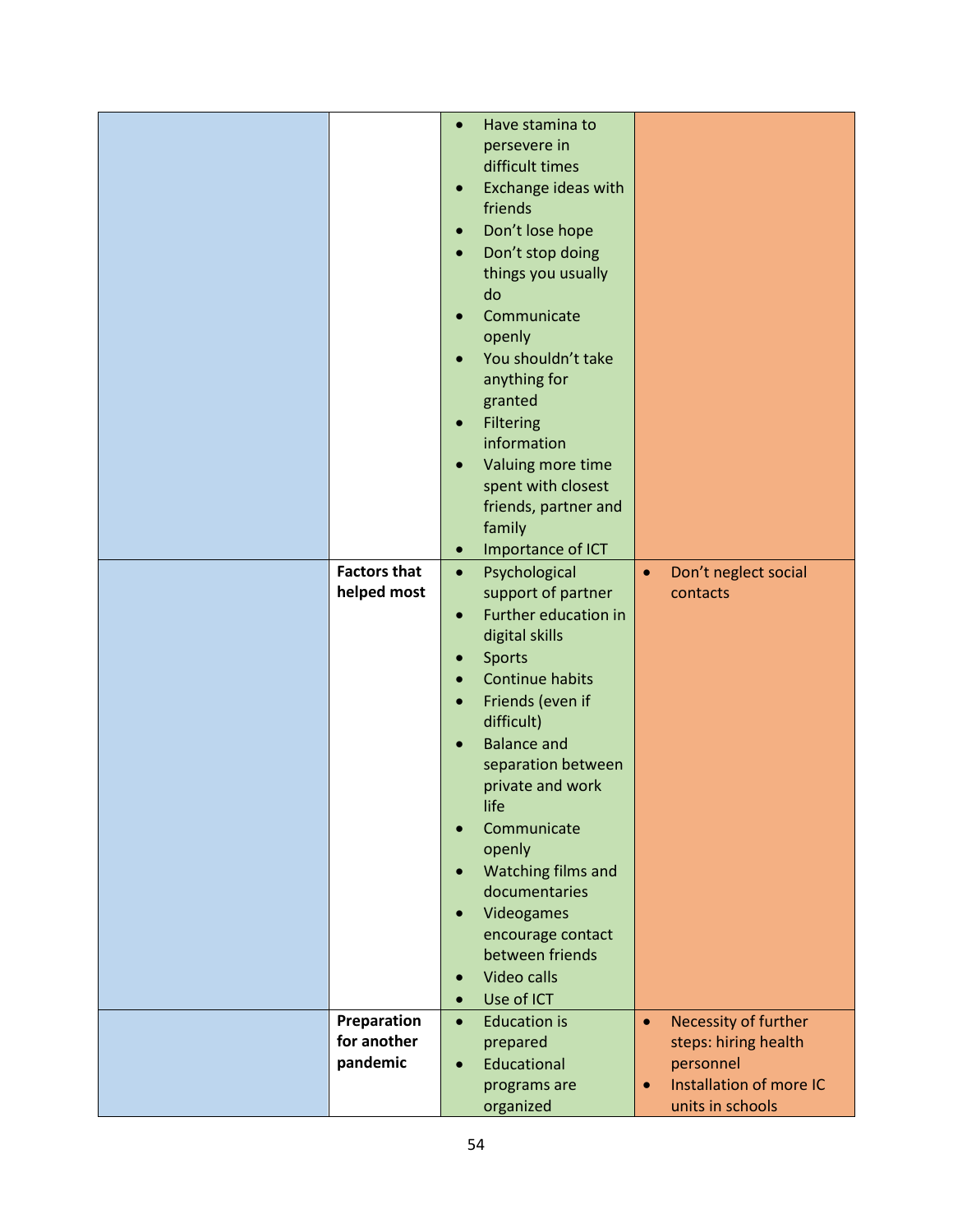|  | Technological    | We personally are not       |
|--|------------------|-----------------------------|
|  | equipment can be | prepared                    |
|  | handed out       | Low rate of vaccinations    |
|  | Maintain your    | <b>Conspirationists and</b> |
|  | habits           | paranoia                    |
|  | Communicate      | We can't mentally cope      |
|  | openly           | with another lockdown       |

|                     | <b>Impact Level</b> | <b>Positive</b>                   | <b>Negative</b>                                                  |
|---------------------|---------------------|-----------------------------------|------------------------------------------------------------------|
| <b>Pupil female</b> | Personal            | Being optimistic<br>$\bullet$     | <b>Socialization difficulties</b><br>$\bullet$                   |
|                     | level impact        | Doing chores for the<br>$\bullet$ | Impossibility to<br>$\bullet$                                    |
|                     |                     | elder                             | practice hobbies                                                 |
|                     |                     | <b>Becoming an</b>                | pressure<br>$\bullet$                                            |
|                     |                     | extrovert                         | Fragility, insecurity,<br>$\bullet$                              |
|                     |                     |                                   | anxiety, sadness                                                 |
|                     |                     |                                   | Loss of unconsolidated<br>$\bullet$                              |
|                     |                     |                                   | friendships                                                      |
|                     |                     |                                   | <b>Missing human</b><br>$\bullet$                                |
|                     |                     |                                   | contacts                                                         |
|                     |                     |                                   | <b>Experienced covid with</b><br>$\bullet$<br>side effects for 6 |
|                     |                     |                                   | months                                                           |
|                     | <b>Work impact</b>  | A lot of time for<br>$\bullet$    | Communication<br>$\bullet$                                       |
|                     |                     | studying                          | difficulties with                                                |
|                     |                     | <b>Online lessons</b>             | teachers                                                         |
|                     |                     |                                   | Delayed teacher's<br>$\bullet$                                   |
|                     |                     |                                   | feedback                                                         |
|                     |                     |                                   | Isolation, solitude<br>$\bullet$                                 |
|                     |                     |                                   | <b>Missing important</b><br>$\bullet$                            |
|                     |                     |                                   | events (first prom)                                              |
|                     |                     |                                   | Lessons in presence<br>$\bullet$                                 |
|                     |                     |                                   | (masks, no online                                                |
|                     |                     |                                   | alternative)                                                     |
|                     |                     |                                   | <b>Online lessons</b><br>$\bullet$                               |
|                     |                     |                                   | unsatisfactory                                                   |
|                     | Family              | Enjoying time with<br>$\bullet$   | Loss of unconsolidated<br>$\bullet$                              |
|                     | impact              | family, beloved ones              | friendships                                                      |
|                     |                     | Very good<br>$\bullet$            | <b>Missing human</b><br>$\bullet$                                |
|                     |                     | relationship                      | contacts besides                                                 |
|                     |                     |                                   | families<br>Lack of activities:                                  |
|                     |                     |                                   | $\bullet$<br>boredom                                             |
|                     |                     |                                   | Some parents had to                                              |
|                     |                     |                                   | work (less family time)                                          |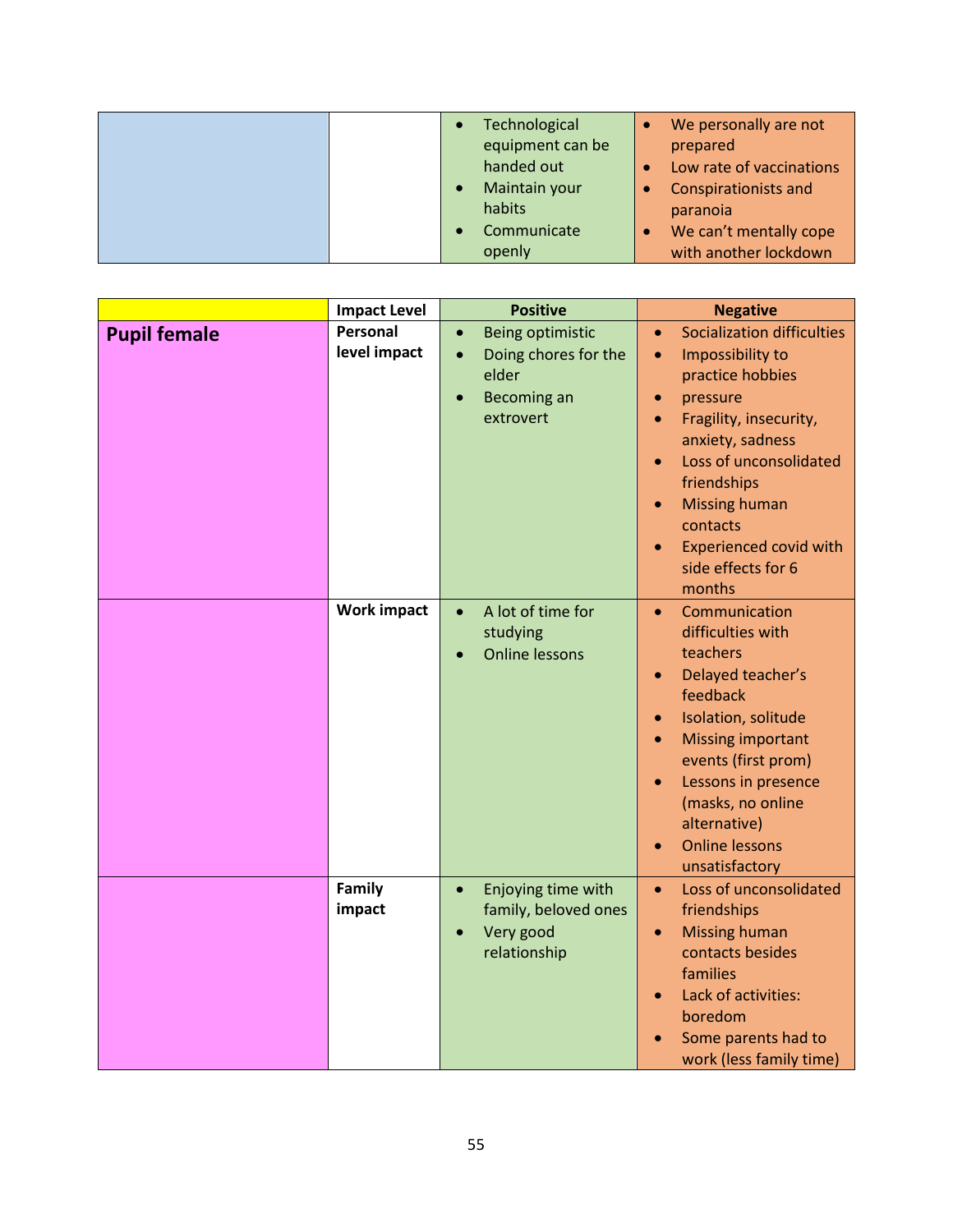| <b>Lessons</b>      |           | Learning to protect  |           | Appreciate doctors and  |
|---------------------|-----------|----------------------|-----------|-------------------------|
| learned             |           | our health / each    |           | the time they spent to  |
|                     |           | other                |           | save us                 |
|                     |           | Keeping contact via  |           |                         |
|                     |           | social media         |           |                         |
|                     |           | Internet/online      |           |                         |
|                     |           |                      |           |                         |
|                     |           | platforms also       |           |                         |
|                     |           | useful for education |           |                         |
|                     |           | Focus on yourself    |           |                         |
|                     |           | Appreciate little    |           |                         |
|                     |           | things in life       |           |                         |
|                     |           | You can't always act |           |                         |
|                     |           | the way you want to  |           |                         |
|                     |           | Viruses are a        |           |                         |
|                     |           | complicated entity   |           |                         |
| <b>Factors that</b> | $\bullet$ | Reassure the         | $\bullet$ | No face-to-face         |
| helped most         |           | children             |           | meetings with friends   |
|                     | $\bullet$ | Help and support     |           |                         |
|                     |           | between siblings     |           |                         |
|                     |           | ICT to maintain      |           |                         |
|                     |           |                      |           |                         |
|                     |           | friendships          |           |                         |
|                     |           | Using time for doing |           |                         |
|                     |           | things you are keen  |           |                         |
|                     |           | on (hobbies)         |           |                         |
|                     |           | <b>Writing diary</b> |           |                         |
|                     |           | (dealing with        |           |                         |
|                     |           | feelings)            |           |                         |
|                     |           | <b>Call friends</b>  |           |                         |
|                     |           | Hamster purchases    |           |                         |
|                     |           | Playing inside and   |           |                         |
|                     |           | outside              |           |                         |
|                     |           | siblings             |           |                         |
| Preparation         |           | We are prepared      |           | <b>Failed companies</b> |
| for another         |           | because of           |           | Don't want another      |
| pandemic            |           | availability of ICT  |           | pandemic                |
|                     | $\bullet$ | Pandemic has been    |           |                         |
|                     |           | there for 2 years    |           |                         |
|                     |           | <b>Measures were</b> |           |                         |
|                     |           | helpful              |           |                         |
|                     |           |                      |           |                         |

|                   | <b>Impact Level</b> | <b>Positive</b>    | <b>Negative</b>                   |
|-------------------|---------------------|--------------------|-----------------------------------|
| <b>Pupil Male</b> | Personal            | Careful with our   | <b>Socialization difficulties</b> |
|                   | level impact        | health / health of | (friends and extended             |
|                   |                     | others             | members)                          |
|                   |                     |                    | Gain weight                       |
|                   |                     |                    | Poor concentration                |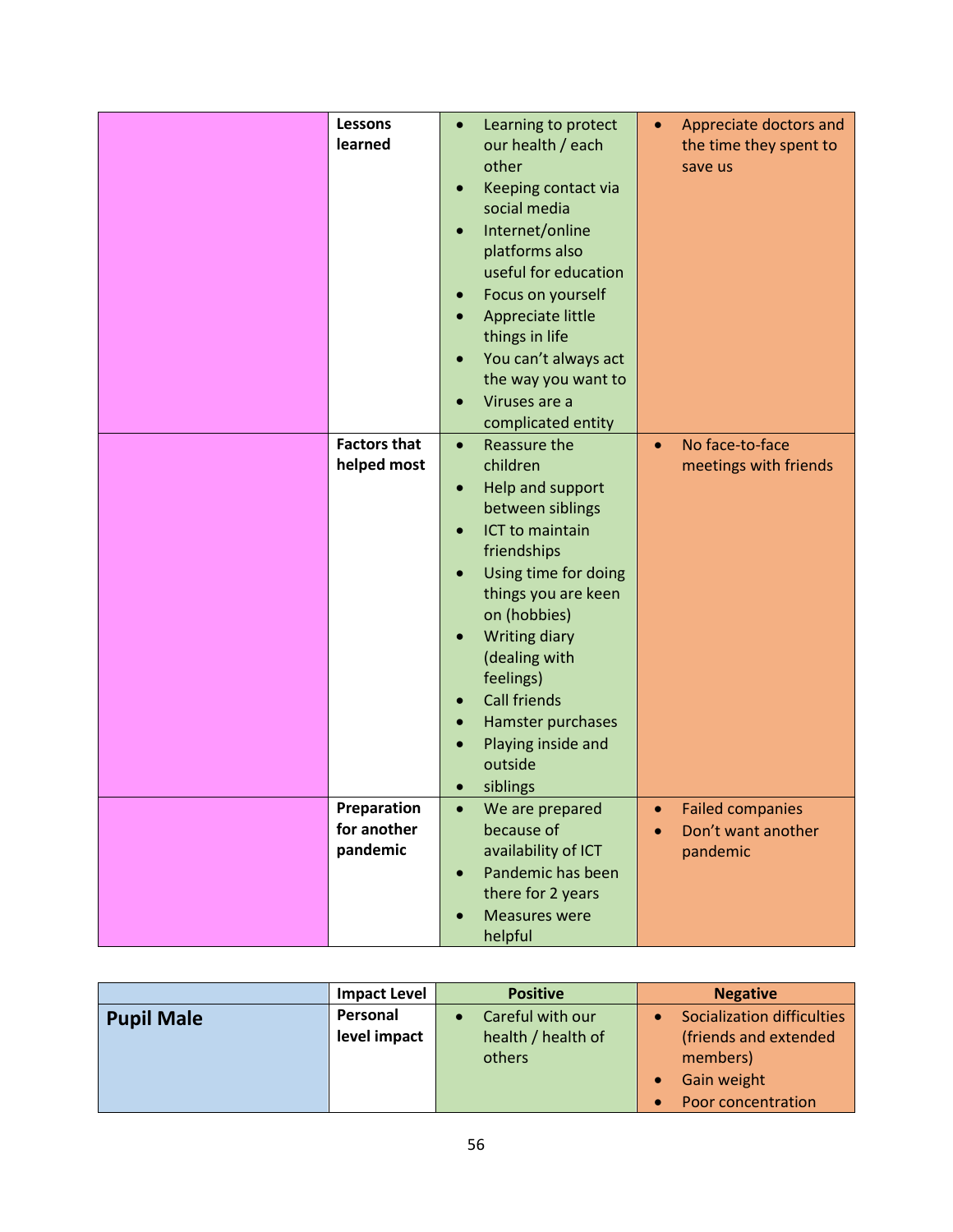|                       | Life stays almost the<br>$\bullet$<br>same, no feeling of<br>real "crisis"<br>Discovering what<br>people like                                                                                                                                                                                                                                                                                                                                 | Lack of desire<br>$\bullet$<br>No mobility, always at<br>$\bullet$<br>home, monotony                                                                                                                                                                                                                                                                                                 |
|-----------------------|-----------------------------------------------------------------------------------------------------------------------------------------------------------------------------------------------------------------------------------------------------------------------------------------------------------------------------------------------------------------------------------------------------------------------------------------------|--------------------------------------------------------------------------------------------------------------------------------------------------------------------------------------------------------------------------------------------------------------------------------------------------------------------------------------------------------------------------------------|
| <b>Work</b><br>impact | Importance of<br>$\bullet$<br>studying<br>Likes online lessons:<br>materials are easy<br>and done fast<br><b>Individual working</b>                                                                                                                                                                                                                                                                                                           | <b>Socialization difficulties</b><br>$\bullet$<br>with pupils, teachers<br>Some schools didn't<br>offer online sessions<br><b>Difficulties in</b><br>$\bullet$<br>understanding some<br>teachers' messages<br>Delayed teacher<br>$\bullet$<br>feedbacks<br>No clear instructions<br>during lessons<br>Less study time<br>$\bullet$<br>Anxiety of online-<br>schooling deadlines      |
| Family<br>impact      | More time with<br>$\bullet$<br>family (games)<br>Getting to know<br>each other better<br>More careful with<br>our health/ heath of<br>the others<br>Learning to enjoy<br>time with<br>family/beloved ones<br>Have fun, serenity<br>Play games<br>Cooking together<br><b>Brotherhood</b><br>Face to face<br>communication<br>Poor use of mobile<br>phones and social<br>networks<br>Parents are less<br>busy<br>Spending time with<br>siblings | <b>Socialization difficulties</b><br>$\bullet$<br>(with friends, extended<br>family members)<br>Sad holidays / special<br>days (eg. Easter)<br>without friends and<br>extended family<br>Children's social<br>$\bullet$<br>contact limited by<br>parental permissions<br>Arguments because of<br>having spent too much<br>time within family<br><b>Worried about</b><br>grandparents |
| Lessons<br>learned    | Learning to enjoy<br>$\bullet$<br>more relationships<br>with family/beloved<br>ones                                                                                                                                                                                                                                                                                                                                                           |                                                                                                                                                                                                                                                                                                                                                                                      |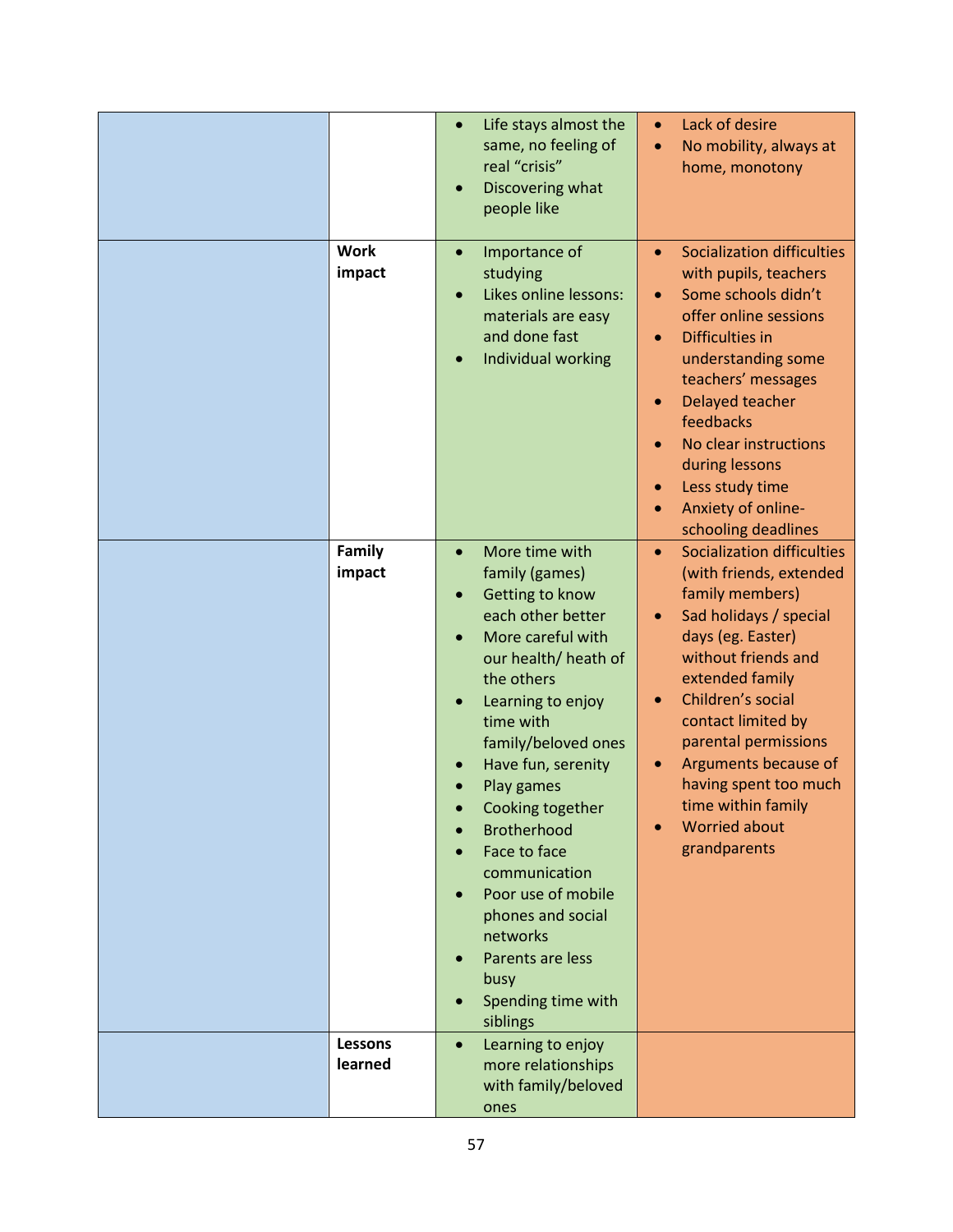| <b>Factors that</b>                    | Avoiding wasting<br>$\bullet$<br>time on useless<br>activities<br><b>Better</b><br>$\bullet$<br>understanding of<br>teachers' written<br>messages<br><b>Education through</b><br>$\bullet$<br>ICT developing<br>digital competencies<br>Appreciating nature<br>$\bullet$<br>Personal health<br>Responsibility<br>Appreciate<br>individual freedom<br>Appreciate life and<br>small things<br>Changing<br>$\bullet$ | Fear of lockdown, danger of                                                                                     |
|----------------------------------------|-------------------------------------------------------------------------------------------------------------------------------------------------------------------------------------------------------------------------------------------------------------------------------------------------------------------------------------------------------------------------------------------------------------------|-----------------------------------------------------------------------------------------------------------------|
| helped most                            | perspective by doing<br>sports<br>Benefits of using<br>technology<br>Discovering new<br>$\bullet$<br>sites to improve<br>learning and<br>studying more due<br>to that<br>watching movies<br>$\bullet$<br><b>Baking</b><br>Sports, clubs,<br>hobbies<br><b>Texting with friends</b><br>Outdoor activities                                                                                                          | depression                                                                                                      |
| Preparation<br>for another<br>pandemic | We are prepared<br>$\bullet$<br>because with vaccine<br>we can treat people<br>faster<br>Moving "out-of-<br>$\bullet$<br>home-activities"<br>towards one's home<br>We have already<br>$\bullet$<br>experienced<br>lockdowns now<br>More patience<br>$\bullet$<br>More cooperation                                                                                                                                 | Fear of lockdown,<br>$\bullet$<br>danger of depression<br>Not better prepared<br>$\bullet$<br>Two-class society |